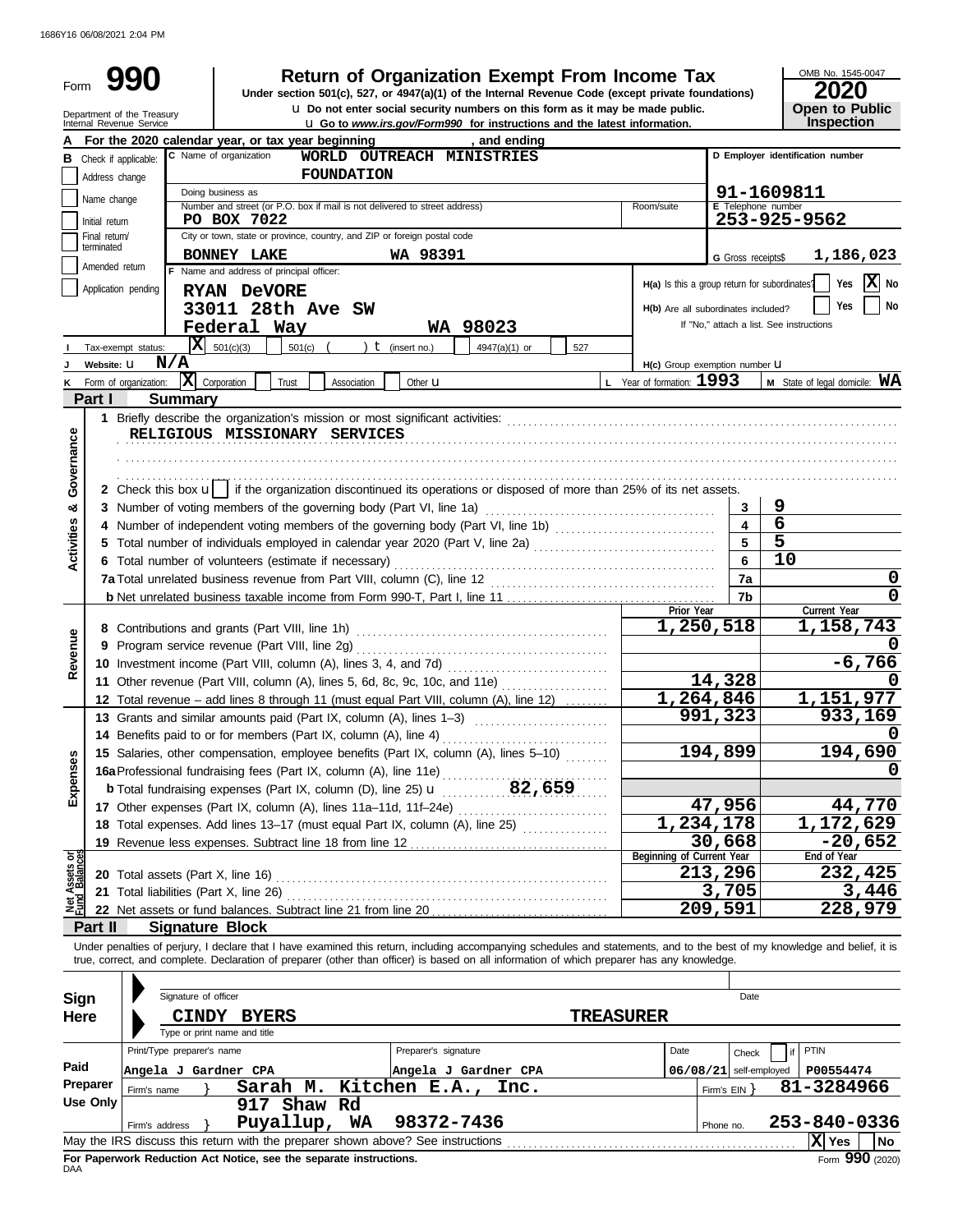|                | Form 990 (2020) WORLD OUTREACH MINISTRIES                 |                                                                                                    | 91-1609811                                                                                                                     | Page 2                                                                      |
|----------------|-----------------------------------------------------------|----------------------------------------------------------------------------------------------------|--------------------------------------------------------------------------------------------------------------------------------|-----------------------------------------------------------------------------|
| Part III       |                                                           | <b>Statement of Program Service Accomplishments</b>                                                |                                                                                                                                | $\mathbf{x}$                                                                |
|                | 1 Briefly describe the organization's mission:            |                                                                                                    |                                                                                                                                |                                                                             |
|                | RELIGIOUS MISSIONARY SERVICES                             |                                                                                                    |                                                                                                                                |                                                                             |
|                |                                                           |                                                                                                    |                                                                                                                                |                                                                             |
|                |                                                           |                                                                                                    |                                                                                                                                |                                                                             |
|                |                                                           |                                                                                                    | 2 Did the organization undertake any significant program services during the year which were not listed on the                 |                                                                             |
|                |                                                           |                                                                                                    |                                                                                                                                | Yes $\boxed{\mathbf{X}}$ No                                                 |
|                | If "Yes," describe these new services on Schedule O.      |                                                                                                    |                                                                                                                                |                                                                             |
| 3<br>services? |                                                           | Did the organization cease conducting, or make significant changes in how it conducts, any program |                                                                                                                                | $\boxed{\phantom{1}}$ Yes $\boxed{\mathbf{X}}$ No                           |
|                | If "Yes," describe these changes on Schedule O.           |                                                                                                    |                                                                                                                                |                                                                             |
|                |                                                           |                                                                                                    | Describe the organization's program service accomplishments for each of its three largest program services, as measured by     |                                                                             |
|                |                                                           |                                                                                                    | expenses. Section 501(c)(3) and 501(c)(4) organizations are required to report the amount of grants and allocations to others, |                                                                             |
|                |                                                           | the total expenses, and revenue, if any, for each program service reported.                        |                                                                                                                                |                                                                             |
|                |                                                           |                                                                                                    |                                                                                                                                | 4a (Code: ) (Expenses \$988,522 including grants of \$933,169) (Revenue \$) |
|                |                                                           |                                                                                                    | CHURCH CONSTRUCTION, DEEP WELL DRILLING, ORPHAN CARE,                                                                          |                                                                             |
|                |                                                           |                                                                                                    | PASTORAL TRAINING, MEDICAL CARE, EDUCATION SERVICES & EVANGELICAL                                                              |                                                                             |
|                |                                                           |                                                                                                    | CRUSADES IN UGANDA, SOUTH SUDAN, RWANDA, KENYA, BURUNDI & ASIA.                                                                |                                                                             |
|                |                                                           |                                                                                                    |                                                                                                                                |                                                                             |
|                |                                                           |                                                                                                    |                                                                                                                                |                                                                             |
|                |                                                           |                                                                                                    |                                                                                                                                |                                                                             |
|                |                                                           |                                                                                                    |                                                                                                                                |                                                                             |
|                |                                                           |                                                                                                    |                                                                                                                                |                                                                             |
|                |                                                           |                                                                                                    |                                                                                                                                |                                                                             |
|                |                                                           |                                                                                                    |                                                                                                                                |                                                                             |
|                |                                                           |                                                                                                    |                                                                                                                                |                                                                             |
|                |                                                           |                                                                                                    | N/A                                                                                                                            |                                                                             |
|                |                                                           |                                                                                                    |                                                                                                                                |                                                                             |
|                |                                                           |                                                                                                    |                                                                                                                                |                                                                             |
|                |                                                           |                                                                                                    |                                                                                                                                |                                                                             |
|                |                                                           |                                                                                                    |                                                                                                                                |                                                                             |
|                |                                                           |                                                                                                    |                                                                                                                                |                                                                             |
|                |                                                           |                                                                                                    |                                                                                                                                |                                                                             |
|                |                                                           |                                                                                                    |                                                                                                                                |                                                                             |
|                |                                                           |                                                                                                    |                                                                                                                                |                                                                             |
|                |                                                           |                                                                                                    |                                                                                                                                |                                                                             |
|                | 4c $(Code:$ $\ldots$ $)$ $(Expenses \$                    |                                                                                                    |                                                                                                                                |                                                                             |
| N/A            |                                                           |                                                                                                    |                                                                                                                                |                                                                             |
|                |                                                           |                                                                                                    |                                                                                                                                |                                                                             |
|                |                                                           |                                                                                                    |                                                                                                                                |                                                                             |
|                |                                                           |                                                                                                    |                                                                                                                                |                                                                             |
|                |                                                           |                                                                                                    |                                                                                                                                |                                                                             |
|                |                                                           |                                                                                                    |                                                                                                                                |                                                                             |
|                |                                                           |                                                                                                    |                                                                                                                                |                                                                             |
|                |                                                           |                                                                                                    |                                                                                                                                |                                                                             |
|                |                                                           |                                                                                                    |                                                                                                                                |                                                                             |
|                |                                                           |                                                                                                    |                                                                                                                                |                                                                             |
|                |                                                           |                                                                                                    |                                                                                                                                |                                                                             |
| (Expenses \$   | 4d Other program services (Describe on Schedule O.)<br>51 | including grants of \$                                                                             | (Revenue \$                                                                                                                    |                                                                             |
|                | 4e Total program service expenses u                       | 988,573                                                                                            |                                                                                                                                |                                                                             |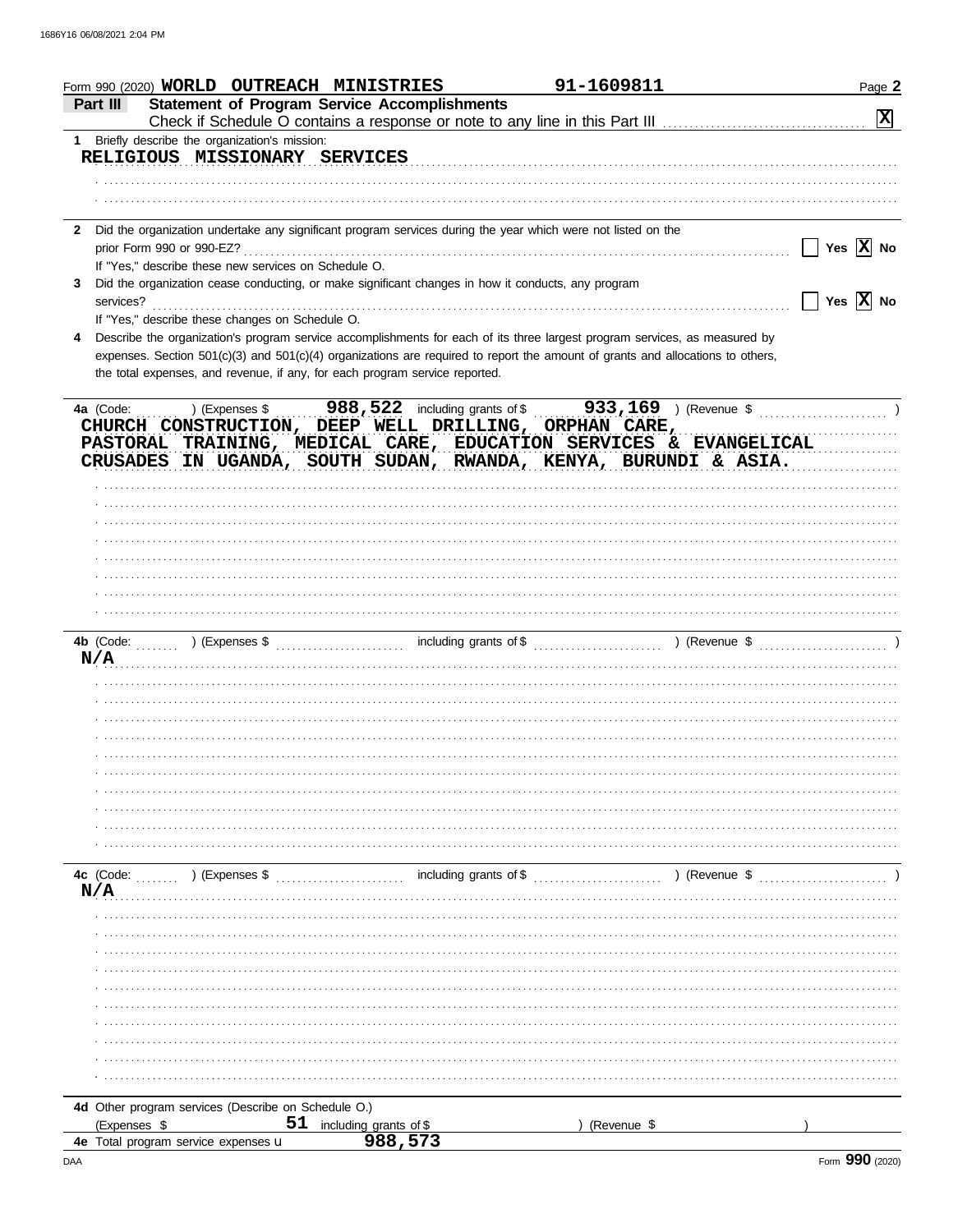|     | 91-1609811<br>Form 990 (2020) WORLD OUTREACH MINISTRIES                                                                                                                              |                 |             | Page 3                     |
|-----|--------------------------------------------------------------------------------------------------------------------------------------------------------------------------------------|-----------------|-------------|----------------------------|
|     | <b>Checklist of Required Schedules</b><br>Part IV                                                                                                                                    |                 |             |                            |
|     |                                                                                                                                                                                      |                 |             | Yes   No                   |
| 1   | Is the organization described in section $501(c)(3)$ or $4947(a)(1)$ (other than a private foundation)? If "Yes,"                                                                    |                 |             |                            |
|     | complete Schedule A                                                                                                                                                                  | 1.              | X           |                            |
| 2   | Is the organization required to complete Schedule B, Schedule of Contributors (see instructions)?                                                                                    | $\mathbf{2}$    | $\mathbf x$ |                            |
| 3   | Did the organization engage in direct or indirect political campaign activities on behalf of or in opposition to                                                                     |                 |             | X                          |
| 4   | candidates for public office? If "Yes," complete Schedule C, Part I<br>Section 501(c)(3) organizations. Did the organization engage in lobbying activities, or have a section 501(h) | 3               |             |                            |
|     | election in effect during the tax year? If "Yes," complete Schedule C, Part II                                                                                                       | 4               |             | X                          |
| 5   | Is the organization a section $501(c)(4)$ , $501(c)(5)$ , or $501(c)(6)$ organization that receives membership dues,                                                                 |                 |             |                            |
|     | assessments, or similar amounts as defined in Revenue Procedure 98-19? If "Yes," complete Schedule C, Part III                                                                       | 5               |             | X                          |
| 6   | Did the organization maintain any donor advised funds or any similar funds or accounts for which donors                                                                              |                 |             |                            |
|     | have the right to provide advice on the distribution or investment of amounts in such funds or accounts? If                                                                          |                 |             |                            |
|     | "Yes," complete Schedule D, Part I                                                                                                                                                   | 6               |             | X                          |
| 7   | Did the organization receive or hold a conservation easement, including easements to preserve open space,                                                                            |                 |             |                            |
|     | the environment, historic land areas, or historic structures? If "Yes," complete Schedule D, Part II                                                                                 | 7               |             | X                          |
| 8   | Did the organization maintain collections of works of art, historical treasures, or other similar assets? If "Yes,"                                                                  |                 |             |                            |
|     | complete Schedule D, Part III                                                                                                                                                        | 8               |             | X                          |
| 9   | Did the organization report an amount in Part X, line 21, for escrow or custodial account liability, serve as a                                                                      |                 |             |                            |
|     | custodian for amounts not listed in Part X; or provide credit counseling, debt management, credit repair, or                                                                         |                 |             |                            |
|     | debt negotiation services? If "Yes," complete Schedule D, Part IV                                                                                                                    | 9               |             | X                          |
| 10  | Did the organization, directly or through a related organization, hold assets in donor-restricted endowments                                                                         |                 |             |                            |
|     | or in quasi endowments? If "Yes," complete Schedule D, Part V                                                                                                                        | 10              |             | X                          |
| 11  | If the organization's answer to any of the following questions is "Yes," then complete Schedule D, Parts VI,                                                                         |                 |             |                            |
|     | VII, VIII, IX, or X as applicable.                                                                                                                                                   |                 |             |                            |
| a   | Did the organization report an amount for land, buildings, and equipment in Part X, line 10? If "Yes,"                                                                               |                 |             |                            |
|     | complete Schedule D, Part VI                                                                                                                                                         | 11a             | $\mathbf X$ |                            |
| b   | Did the organization report an amount for investments—other securities in Part X, line 12, that is 5% or more                                                                        |                 |             |                            |
|     | of its total assets reported in Part X, line 16? If "Yes," complete Schedule D, Part VII                                                                                             | 11 <sub>b</sub> |             | X                          |
| c   | Did the organization report an amount for investments—program related in Part X, line 13, that is 5% or more                                                                         |                 |             |                            |
|     |                                                                                                                                                                                      | 11c             |             | X                          |
| d   | Did the organization report an amount for other assets in Part X, line 15, that is 5% or more of its total assets                                                                    |                 |             |                            |
|     | reported in Part X, line 16? If "Yes," complete Schedule D, Part IX                                                                                                                  | 11d             |             | $\mathbf x$<br>$\mathbf x$ |
| е   | Did the organization report an amount for other liabilities in Part X, line 25? If "Yes," complete Schedule D, Part X                                                                | 11e             |             |                            |
|     | Did the organization's separate or consolidated financial statements for the tax year include a footnote that addresses                                                              |                 |             |                            |
|     | the organization's liability for uncertain tax positions under FIN 48 (ASC 740)? If "Yes," complete Schedule D, Part X                                                               | 11f             |             | X                          |
|     | 12a Did the organization obtain separate, independent audited financial statements for the tax year? If "Yes," complete                                                              |                 |             | X                          |
| b   | Was the organization included in consolidated, independent audited financial statements for the tax year? If                                                                         | 12a             |             |                            |
|     | "Yes," and if the organization answered "No" to line 12a, then completing Schedule D, Parts XI and XII is optional                                                                   | 12b             |             | <u>x</u>                   |
| 13  |                                                                                                                                                                                      | 13              |             | $\mathbf x$                |
| 14a | Did the organization maintain an office, employees, or agents outside of the United States?                                                                                          | 14a             | X           |                            |
| b   | Did the organization have aggregate revenues or expenses of more than \$10,000 from grantmaking,                                                                                     |                 |             |                            |
|     | fundraising, business, investment, and program service activities outside the United States, or aggregate                                                                            |                 |             |                            |
|     |                                                                                                                                                                                      | 14b             | X           |                            |
| 15  | Did the organization report on Part IX, column (A), line 3, more than \$5,000 of grants or other assistance to or                                                                    |                 |             |                            |
|     | for any foreign organization? If "Yes," complete Schedule F, Parts II and IV                                                                                                         | 15              | X           |                            |
| 16  | Did the organization report on Part IX, column (A), line 3, more than \$5,000 of aggregate grants or other                                                                           |                 |             |                            |
|     |                                                                                                                                                                                      | 16              | X           |                            |
| 17  | Did the organization report a total of more than \$15,000 of expenses for professional fundraising services on                                                                       |                 |             |                            |
|     |                                                                                                                                                                                      | 17              |             | X                          |
| 18  | Did the organization report more than \$15,000 total of fundraising event gross income and contributions on                                                                          |                 |             |                            |
|     | Part VIII, lines 1c and 8a? If "Yes," complete Schedule G, Part II                                                                                                                   | 18              |             | X                          |
| 19  | Did the organization report more than \$15,000 of gross income from gaming activities on Part VIII, line 9a?                                                                         |                 |             |                            |
|     |                                                                                                                                                                                      | 19              |             | $\mathbf x$                |
| 20a |                                                                                                                                                                                      | 20a             |             | $\mathbf X$                |
| b   |                                                                                                                                                                                      | 20 <sub>b</sub> |             |                            |
| 21  | Did the organization report more than \$5,000 of grants or other assistance to any domestic organization or                                                                          |                 |             |                            |
|     |                                                                                                                                                                                      | 21              |             | X                          |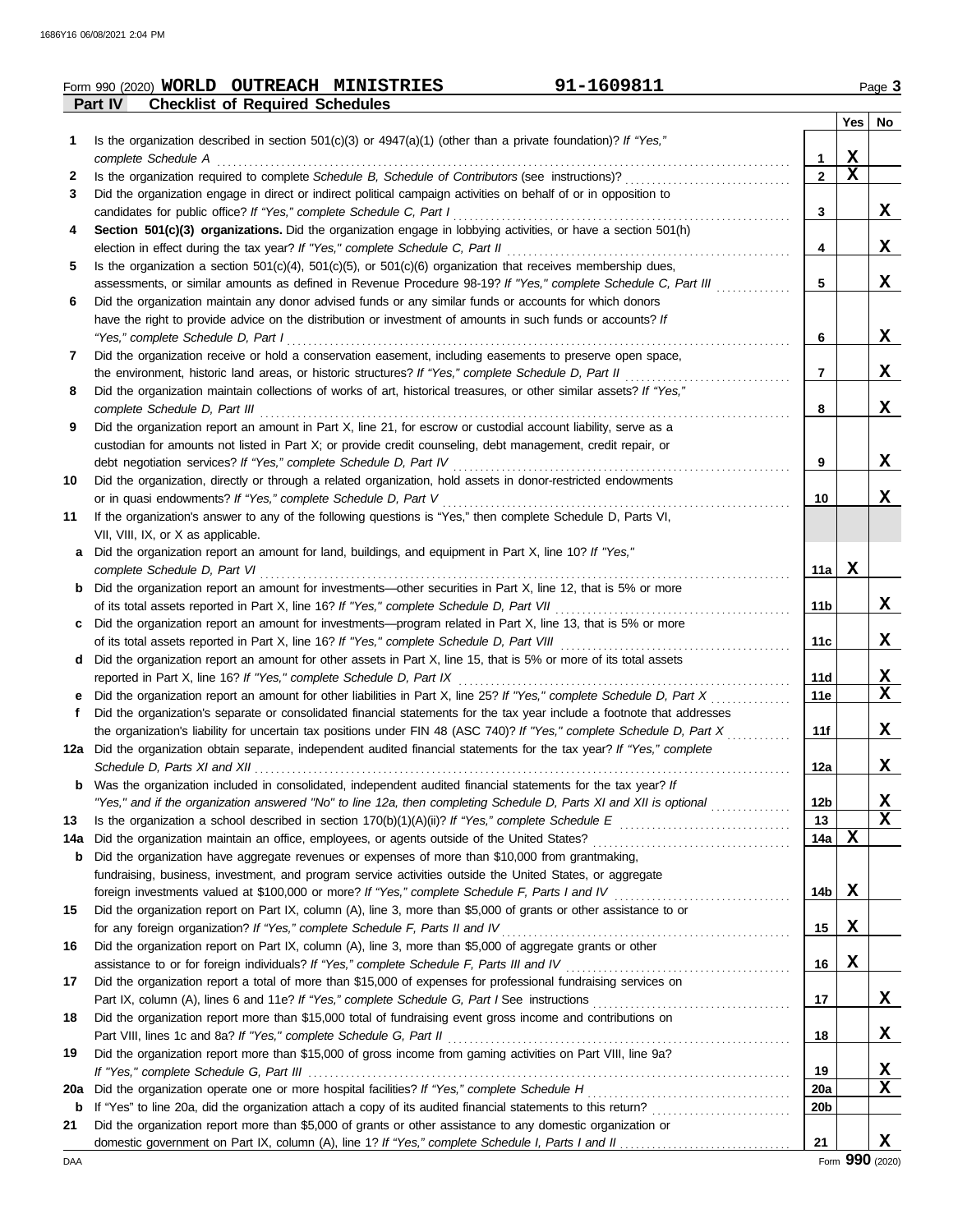|         | 91-1609811<br>Form 990 (2020) WORLD OUTREACH MINISTRIES                                                                                                                                             |                 |          | Page 4 |
|---------|-----------------------------------------------------------------------------------------------------------------------------------------------------------------------------------------------------|-----------------|----------|--------|
|         | <b>Checklist of Required Schedules (continued)</b><br>Part IV                                                                                                                                       |                 |          |        |
|         |                                                                                                                                                                                                     |                 | Yes   No |        |
| 22      | Did the organization report more than \$5,000 of grants or other assistance to or for domestic individuals on                                                                                       |                 |          |        |
|         | Part IX, column (A), line 2? If "Yes," complete Schedule I, Parts I and III                                                                                                                         | 22              |          | X      |
| 23      | Did the organization answer "Yes" to Part VII, Section A, line 3, 4, or 5 about compensation of the                                                                                                 |                 |          |        |
|         | organization's current and former officers, directors, trustees, key employees, and highest compensated<br>employees? If "Yes," complete Schedule J                                                 | 23              |          | X      |
|         | 24a Did the organization have a tax-exempt bond issue with an outstanding principal amount of more than                                                                                             |                 |          |        |
|         | \$100,000 as of the last day of the year, that was issued after December 31, 2002? If "Yes," answer lines 24b                                                                                       |                 |          |        |
|         | through 24d and complete Schedule K. If "No," go to line 25a                                                                                                                                        | 24a             |          | x      |
| b       | Did the organization invest any proceeds of tax-exempt bonds beyond a temporary period exception?                                                                                                   | 24b             |          |        |
| С       | Did the organization maintain an escrow account other than a refunding escrow at any time during the year                                                                                           |                 |          |        |
|         | to defease any tax-exempt bonds?                                                                                                                                                                    | 24c             |          |        |
| d       | Did the organization act as an "on behalf of" issuer for bonds outstanding at any time during the year?                                                                                             | 24d             |          |        |
|         | 25a Section 501(c)(3), 501(c)(4), and 501(c)(29) organizations. Did the organization engage in an excess benefit                                                                                    |                 |          |        |
|         | transaction with a disqualified person during the year? If "Yes," complete Schedule L, Part I                                                                                                       | 25a             |          | X      |
| b       | Is the organization aware that it engaged in an excess benefit transaction with a disqualified person in a prior                                                                                    |                 |          |        |
|         | year, and that the transaction has not been reported on any of the organization's prior Forms 990 or 990-EZ?                                                                                        |                 |          |        |
|         | If "Yes," complete Schedule L, Part I                                                                                                                                                               | 25b             |          | X      |
| 26      | Did the organization report any amount on Part X, line 5 or 22, for receivables from or payables to any current                                                                                     |                 |          |        |
|         | or former officer, director, trustee, key employee, creator or founder, substantial contributor, or 35%                                                                                             |                 |          |        |
|         | controlled entity or family member of any of these persons? If "Yes," complete Schedule L, Part II                                                                                                  | 26              |          | X      |
| 27      | Did the organization provide a grant or other assistance to any current or former officer, director, trustee, key                                                                                   |                 |          |        |
|         | employee, creator or founder, substantial contributor or employee thereof, a grant selection committee                                                                                              |                 |          |        |
|         | member, or to a 35% controlled entity (including an employee thereof) or family member of any of these                                                                                              |                 |          |        |
|         | persons? If "Yes," complete Schedule L, Part III                                                                                                                                                    | 27              |          | X      |
| 28      | Was the organization a party to a business transaction with one of the following parties (see Schedule L, Part                                                                                      |                 |          |        |
|         | IV instructions, for applicable filing thresholds, conditions, and exceptions):<br>A current or former officer, director, trustee, key employee, creator or founder, or substantial contributor? If |                 |          |        |
| a       | "Yes," complete Schedule L, Part IV                                                                                                                                                                 | 28a             |          | X      |
|         | A family member of any individual described in line 28a? If "Yes," complete Schedule L, Part IV                                                                                                     | 28b             |          | X      |
| b<br>c  | A 35% controlled entity of one or more individuals and/or organizations described in lines 28a or 28b? If                                                                                           |                 |          |        |
|         | "Yes," complete Schedule L, Part IV                                                                                                                                                                 | <b>28c</b>      |          | X      |
| 29      | Did the organization receive more than \$25,000 in non-cash contributions? If "Yes," complete Schedule M                                                                                            | 29              |          | X      |
| 30      | Did the organization receive contributions of art, historical treasures, or other similar assets, or qualified                                                                                      |                 |          |        |
|         | conservation contributions? If "Yes," complete Schedule M<br>.                                                                                                                                      | 30              |          | x      |
| 31      | Did the organization liquidate, terminate, or dissolve and cease operations? If "Yes," complete Schedule N, Part I                                                                                  | 31              |          | X      |
| 32      | Did the organization sell, exchange, dispose of, or transfer more than 25% of its net assets? If "Yes,"                                                                                             |                 |          |        |
|         | complete Schedule N, Part II                                                                                                                                                                        | 32              |          | X      |
| 33      | Did the organization own 100% of an entity disregarded as separate from the organization under Regulations                                                                                          |                 |          |        |
|         | sections 301.7701-2 and 301.7701-3? If "Yes," complete Schedule R, Part I                                                                                                                           | 33              |          | X      |
| 34      | Was the organization related to any tax-exempt or taxable entity? If "Yes," complete Schedule R, Part II, III,                                                                                      |                 |          |        |
|         | or IV, and Part V, line 1                                                                                                                                                                           | 34              |          | X      |
| 35a     |                                                                                                                                                                                                     | 35a             |          | X      |
| b       | If "Yes" to line 35a, did the organization receive any payment from or engage in any transaction with a                                                                                             |                 |          |        |
|         | controlled entity within the meaning of section 512(b)(13)? If "Yes," complete Schedule R, Part V, line 2                                                                                           | 35 <sub>b</sub> |          |        |
| 36      | Section 501(c)(3) organizations. Did the organization make any transfers to an exempt non-charitable                                                                                                |                 |          |        |
|         | related organization? If "Yes," complete Schedule R, Part V, line 2                                                                                                                                 | 36              |          | X      |
| 37      | Did the organization conduct more than 5% of its activities through an entity that is not a related organization                                                                                    |                 |          |        |
|         | and that is treated as a partnership for federal income tax purposes? If "Yes," complete Schedule R, Part VI                                                                                        | 37              |          | X      |
| 38      | Did the organization complete Schedule O and provide explanations in Schedule O for Part VI, lines 11b and                                                                                          |                 |          |        |
|         | 19? Note: All Form 990 filers are required to complete Schedule O.                                                                                                                                  | 38              | X        |        |
|         | Statements Regarding Other IRS Filings and Tax Compliance<br>Part V                                                                                                                                 |                 |          |        |
|         |                                                                                                                                                                                                     |                 | Yes   No |        |
|         | $\mathbf 0$<br>Enter the number reported in Box 3 of Form 1096. Enter -0- if not applicable<br>1a                                                                                                   |                 |          |        |
| 1a<br>b | .<br>$\mathbf 0$<br>1 <sub>b</sub><br>Enter the number of Forms W-2G included in line 1a. Enter -0- if not applicable                                                                               |                 |          |        |
| c       | Did the organization comply with backup withholding rules for reportable payments to vendors and                                                                                                    |                 |          |        |
|         |                                                                                                                                                                                                     | 1c              |          |        |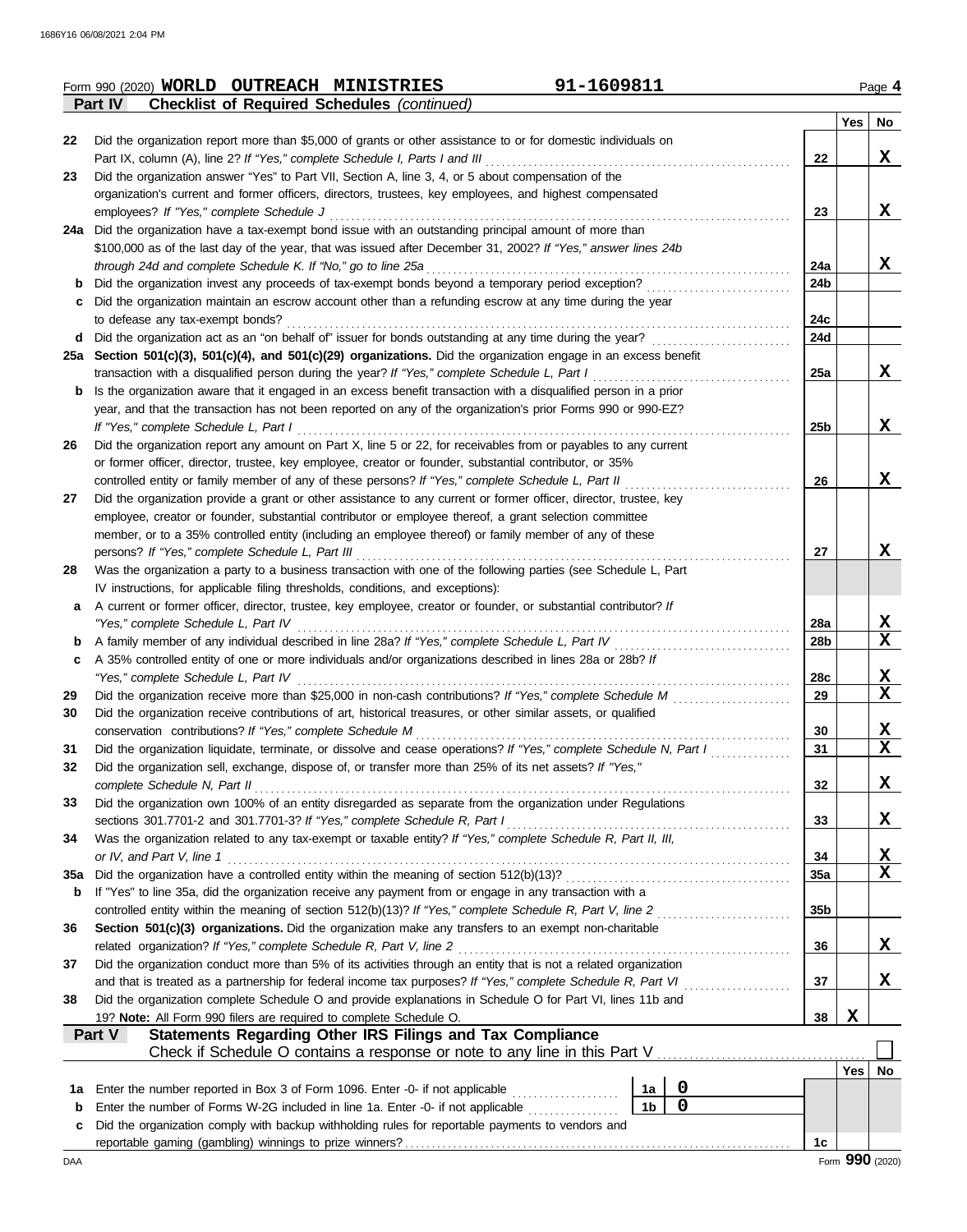|     | 91-1609811<br>Form 990 (2020) WORLD OUTREACH MINISTRIES                                                                                                                                                                                               |                      |   | Page 5           |  |  |  |  |  |  |  |  |  |
|-----|-------------------------------------------------------------------------------------------------------------------------------------------------------------------------------------------------------------------------------------------------------|----------------------|---|------------------|--|--|--|--|--|--|--|--|--|
|     | Statements Regarding Other IRS Filings and Tax Compliance (continued)<br>Part V                                                                                                                                                                       |                      |   |                  |  |  |  |  |  |  |  |  |  |
|     |                                                                                                                                                                                                                                                       |                      |   | Yes No           |  |  |  |  |  |  |  |  |  |
|     | 2a Enter the number of employees reported on Form W-3, Transmittal of Wage and Tax                                                                                                                                                                    |                      |   |                  |  |  |  |  |  |  |  |  |  |
|     | 5<br>2a<br>Statements, filed for the calendar year ending with or within the year covered by this return                                                                                                                                              |                      |   |                  |  |  |  |  |  |  |  |  |  |
| b   | If at least one is reported on line 2a, did the organization file all required federal employment tax returns?                                                                                                                                        | 2b                   | X |                  |  |  |  |  |  |  |  |  |  |
|     | Note: If the sum of lines 1a and 2a is greater than 250, you may be required to e-file (see instructions)                                                                                                                                             |                      |   |                  |  |  |  |  |  |  |  |  |  |
| За  | Did the organization have unrelated business gross income of \$1,000 or more during the year?                                                                                                                                                         | 3a                   |   | X                |  |  |  |  |  |  |  |  |  |
| b   | If "Yes," has it filed a Form 990-T for this year? If "No" to line 3b, provide an explanation on Schedule O                                                                                                                                           | 3b                   |   |                  |  |  |  |  |  |  |  |  |  |
| 4a  | At any time during the calendar year, did the organization have an interest in, or a signature or other authority over,                                                                                                                               |                      |   |                  |  |  |  |  |  |  |  |  |  |
|     | a financial account in a foreign country (such as a bank account, securities account, or other financial account)?                                                                                                                                    | 4a                   |   | x                |  |  |  |  |  |  |  |  |  |
| b   | If "Yes," enter the name of the foreign country $\mathbf u$                                                                                                                                                                                           |                      |   |                  |  |  |  |  |  |  |  |  |  |
|     | See instructions for filing requirements for FinCEN Form 114, Report of Foreign Bank and Financial Accounts (FBAR).                                                                                                                                   |                      |   |                  |  |  |  |  |  |  |  |  |  |
| 5а  | Was the organization a party to a prohibited tax shelter transaction at any time during the tax year?                                                                                                                                                 | 5a<br>5 <sub>b</sub> |   | X<br>$\mathbf x$ |  |  |  |  |  |  |  |  |  |
| b   | Did any taxable party notify the organization that it was or is a party to a prohibited tax shelter transaction?                                                                                                                                      |                      |   |                  |  |  |  |  |  |  |  |  |  |
| с   | If "Yes" to line 5a or 5b, did the organization file Form 8886-T?                                                                                                                                                                                     |                      |   |                  |  |  |  |  |  |  |  |  |  |
| 6a  | Does the organization have annual gross receipts that are normally greater than \$100,000, and did the                                                                                                                                                |                      |   |                  |  |  |  |  |  |  |  |  |  |
|     | organization solicit any contributions that were not tax deductible as charitable contributions?                                                                                                                                                      | 6a                   |   | X                |  |  |  |  |  |  |  |  |  |
| b   | If "Yes," did the organization include with every solicitation an express statement that such contributions or                                                                                                                                        |                      |   |                  |  |  |  |  |  |  |  |  |  |
|     | gifts were not tax deductible?                                                                                                                                                                                                                        | 6b                   |   |                  |  |  |  |  |  |  |  |  |  |
| 7   | Organizations that may receive deductible contributions under section 170(c).                                                                                                                                                                         |                      |   |                  |  |  |  |  |  |  |  |  |  |
| a   | Did the organization receive a payment in excess of \$75 made partly as a contribution and partly for goods                                                                                                                                           |                      |   |                  |  |  |  |  |  |  |  |  |  |
|     | and services provided to the payor?                                                                                                                                                                                                                   | 7a                   |   | X                |  |  |  |  |  |  |  |  |  |
| b   | If "Yes," did the organization notify the donor of the value of the goods or services provided?                                                                                                                                                       | 7b                   |   |                  |  |  |  |  |  |  |  |  |  |
| с   | Did the organization sell, exchange, or otherwise dispose of tangible personal property for which it was                                                                                                                                              |                      |   | X                |  |  |  |  |  |  |  |  |  |
|     | required to file Form 8282?<br>7d<br>If "Yes," indicate the number of Forms 8282 filed during the year                                                                                                                                                | 7c                   |   |                  |  |  |  |  |  |  |  |  |  |
| d   | Did the organization receive any funds, directly or indirectly, to pay premiums on a personal benefit contract?                                                                                                                                       | 7е                   |   | X                |  |  |  |  |  |  |  |  |  |
| е   |                                                                                                                                                                                                                                                       | 7f                   |   | $\mathbf x$      |  |  |  |  |  |  |  |  |  |
| g   | Did the organization, during the year, pay premiums, directly or indirectly, on a personal benefit contract?<br>t<br>If the organization received a contribution of qualified intellectual property, did the organization file Form 8899 as required? |                      |   |                  |  |  |  |  |  |  |  |  |  |
| h   | If the organization received a contribution of cars, boats, airplanes, or other vehicles, did the organization file a Form 1098-C?                                                                                                                    | 7g<br>7h             |   | X<br>$\mathbf x$ |  |  |  |  |  |  |  |  |  |
| 8   | Sponsoring organizations maintaining donor advised funds. Did a donor advised fund maintained by the                                                                                                                                                  |                      |   |                  |  |  |  |  |  |  |  |  |  |
|     |                                                                                                                                                                                                                                                       | 8                    |   |                  |  |  |  |  |  |  |  |  |  |
| 9   | Sponsoring organizations maintaining donor advised funds.                                                                                                                                                                                             |                      |   |                  |  |  |  |  |  |  |  |  |  |
| а   | Did the sponsoring organization make any taxable distributions under section 4966?                                                                                                                                                                    | 9a                   |   |                  |  |  |  |  |  |  |  |  |  |
| b   | Did the sponsoring organization make a distribution to a donor, donor advisor, or related person?                                                                                                                                                     | 9b                   |   |                  |  |  |  |  |  |  |  |  |  |
| 10  | Section 501(c)(7) organizations. Enter:                                                                                                                                                                                                               |                      |   |                  |  |  |  |  |  |  |  |  |  |
|     | $\sqrt{10a}$<br>Initiation fees and capital contributions included on Part VIII, line 12                                                                                                                                                              |                      |   |                  |  |  |  |  |  |  |  |  |  |
| b   | 10 <sub>b</sub><br>Gross receipts, included on Form 990, Part VIII, line 12, for public use of club facilities                                                                                                                                        |                      |   |                  |  |  |  |  |  |  |  |  |  |
| 11  | Section 501(c)(12) organizations. Enter:                                                                                                                                                                                                              |                      |   |                  |  |  |  |  |  |  |  |  |  |
| а   | 11a<br>Gross income from members or shareholders                                                                                                                                                                                                      |                      |   |                  |  |  |  |  |  |  |  |  |  |
| b   | Gross income from other sources (Do not net amounts due or paid to other sources                                                                                                                                                                      |                      |   |                  |  |  |  |  |  |  |  |  |  |
|     | 11 <sub>b</sub><br>against amounts due or received from them.)                                                                                                                                                                                        |                      |   |                  |  |  |  |  |  |  |  |  |  |
| 12a | Section 4947(a)(1) non-exempt charitable trusts. Is the organization filing Form 990 in lieu of Form 1041?                                                                                                                                            | 12a                  |   |                  |  |  |  |  |  |  |  |  |  |
| b   | If "Yes," enter the amount of tax-exempt interest received or accrued during the year<br>12b                                                                                                                                                          |                      |   |                  |  |  |  |  |  |  |  |  |  |
| 13  | Section 501(c)(29) qualified nonprofit health insurance issuers.                                                                                                                                                                                      |                      |   |                  |  |  |  |  |  |  |  |  |  |
| a   | Is the organization licensed to issue qualified health plans in more than one state?                                                                                                                                                                  | 13a                  |   |                  |  |  |  |  |  |  |  |  |  |
|     | Note: See the instructions for additional information the organization must report on Schedule O.                                                                                                                                                     |                      |   |                  |  |  |  |  |  |  |  |  |  |
| b   | Enter the amount of reserves the organization is required to maintain by the states in which                                                                                                                                                          |                      |   |                  |  |  |  |  |  |  |  |  |  |
|     | 13 <sub>b</sub>                                                                                                                                                                                                                                       |                      |   |                  |  |  |  |  |  |  |  |  |  |
| c   | 13c<br>Enter the amount of reserves on hand                                                                                                                                                                                                           |                      |   |                  |  |  |  |  |  |  |  |  |  |
| 14a | Did the organization receive any payments for indoor tanning services during the tax year?                                                                                                                                                            | 14a                  |   | X                |  |  |  |  |  |  |  |  |  |
| b   |                                                                                                                                                                                                                                                       | 14b                  |   |                  |  |  |  |  |  |  |  |  |  |
| 15  | Is the organization subject to the section 4960 tax on payment(s) of more than \$1,000,000 in remuneration or                                                                                                                                         |                      |   | x                |  |  |  |  |  |  |  |  |  |
|     | excess parachute payment(s) during the year?                                                                                                                                                                                                          | 15                   |   |                  |  |  |  |  |  |  |  |  |  |
|     | If "Yes," see instructions and file Form 4720, Schedule N.                                                                                                                                                                                            | 16                   |   | X                |  |  |  |  |  |  |  |  |  |
| 16  | Is the organization an educational institution subject to the section 4968 excise tax on net investment income?<br>If "Yes," complete Form 4720, Schedule O.                                                                                          |                      |   |                  |  |  |  |  |  |  |  |  |  |
|     |                                                                                                                                                                                                                                                       |                      |   |                  |  |  |  |  |  |  |  |  |  |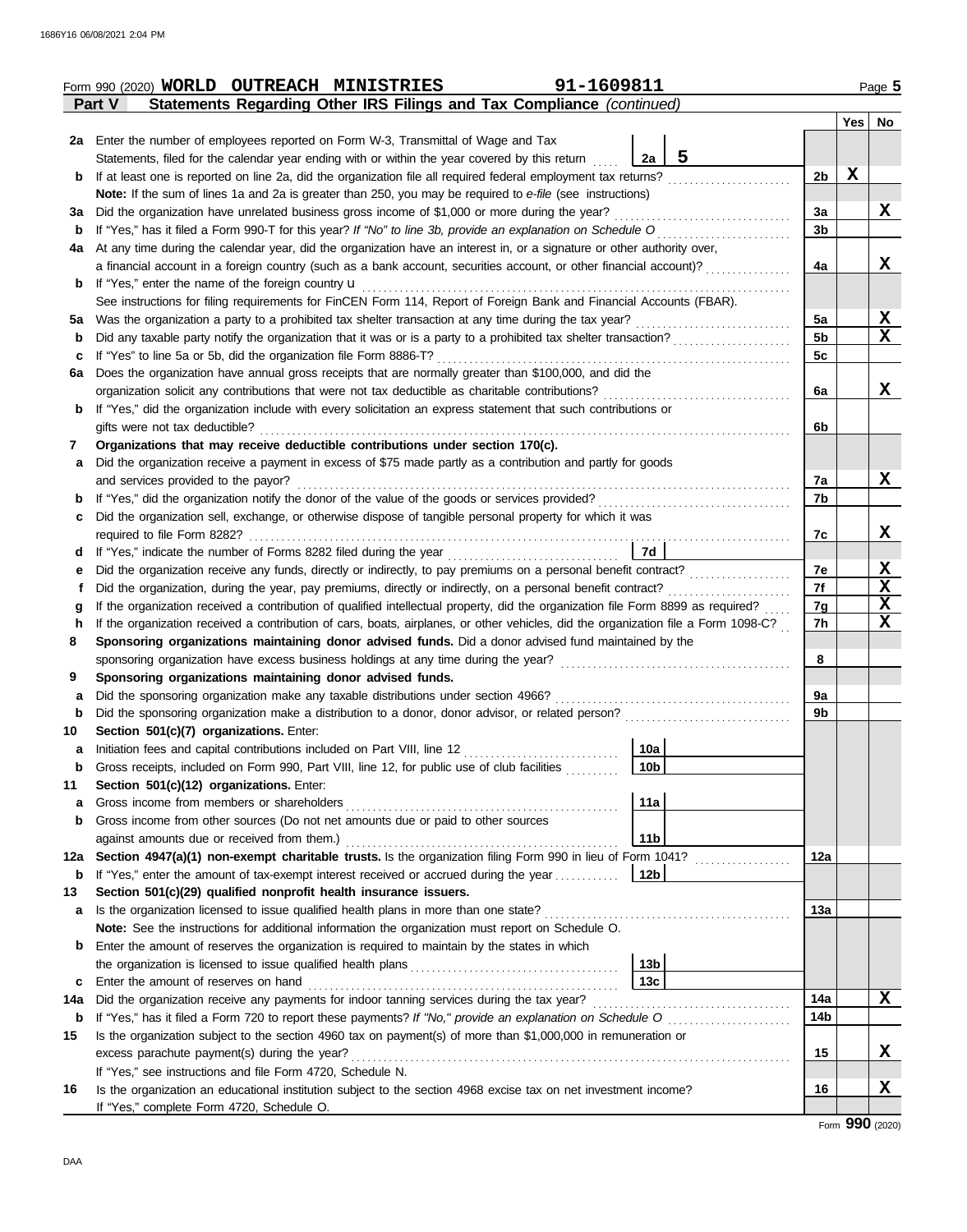### Form 990 (2020) Page **6 WORLD OUTREACH MINISTRIES 91-1609811**

**Part VI Governance, Management, and Disclosure** *For each "Yes" response to lines 2 through 7b below, and for a "No" response to line 8a, 8b, or 10b below, describe the circumstances, processes, or changes on Schedule O. See instructions.* Check if Schedule O contains a response or note to any line in this Part VI . . . . . . . . . . . . . . . . . . . . . . . . . . . . . . . . . . . . . . . . . . . . . . . . **X**

|       | Section A. Governing Body and Management                                                                                                                                                                                           |    |   |                 |     |             |  |  |  |
|-------|------------------------------------------------------------------------------------------------------------------------------------------------------------------------------------------------------------------------------------|----|---|-----------------|-----|-------------|--|--|--|
|       |                                                                                                                                                                                                                                    |    |   |                 | Yes | No          |  |  |  |
|       | 1a Enter the number of voting members of the governing body at the end of the tax year                                                                                                                                             | 1a | 9 |                 |     |             |  |  |  |
|       | If there are material differences in voting rights among members of the governing body, or                                                                                                                                         |    |   |                 |     |             |  |  |  |
|       | if the governing body delegated broad authority to an executive committee or similar                                                                                                                                               |    |   |                 |     |             |  |  |  |
|       | committee, explain on Schedule O.                                                                                                                                                                                                  |    |   |                 |     |             |  |  |  |
| b     | Enter the number of voting members included on line 1a, above, who are independent                                                                                                                                                 | 1b | 6 |                 |     |             |  |  |  |
| 2     | Did any officer, director, trustee, or key employee have a family relationship or a business relationship with                                                                                                                     |    |   |                 |     |             |  |  |  |
|       | any other officer, director, trustee, or key employee?                                                                                                                                                                             |    |   | 2               | X   |             |  |  |  |
| 3     | Did the organization delegate control over management duties customarily performed by or under the direct                                                                                                                          |    |   |                 |     |             |  |  |  |
|       | supervision of officers, directors, trustees, or key employees to a management company or other person?                                                                                                                            |    |   | 3               |     | x           |  |  |  |
| 4     | Did the organization make any significant changes to its governing documents since the prior Form 990 was filed?                                                                                                                   |    |   | 4               |     | $\mathbf x$ |  |  |  |
| 5     | Did the organization become aware during the year of a significant diversion of the organization's assets?                                                                                                                         |    |   | 5               |     | X           |  |  |  |
| 6     | Did the organization have members or stockholders?                                                                                                                                                                                 |    |   | 6               |     | X           |  |  |  |
| 7a    | Did the organization have members, stockholders, or other persons who had the power to elect or appoint                                                                                                                            |    |   |                 |     |             |  |  |  |
|       | one or more members of the governing body?                                                                                                                                                                                         |    |   |                 |     |             |  |  |  |
| b     | Are any governance decisions of the organization reserved to (or subject to approval by) members,                                                                                                                                  |    |   |                 |     |             |  |  |  |
|       | stockholders, or persons other than the governing body?                                                                                                                                                                            |    |   | 7b              |     | X           |  |  |  |
| 8     | Did the organization contemporaneously document the meetings held or written actions undertaken during the year by the following:                                                                                                  |    |   |                 |     |             |  |  |  |
| а     | The governing body?                                                                                                                                                                                                                |    |   | 8a              | X   |             |  |  |  |
| b     | Each committee with authority to act on behalf of the governing body?                                                                                                                                                              |    |   | 8b              | X   |             |  |  |  |
| 9     | Is there any officer, director, trustee, or key employee listed in Part VII, Section A, who cannot be reached at                                                                                                                   |    |   |                 |     |             |  |  |  |
|       |                                                                                                                                                                                                                                    |    |   | 9               |     | X           |  |  |  |
|       | Section B. Policies (This Section B requests information about policies not required by the Internal Revenue Code.)                                                                                                                |    |   |                 |     |             |  |  |  |
|       |                                                                                                                                                                                                                                    |    |   |                 | Yes | No.<br>x    |  |  |  |
| 10a l | Did the organization have local chapters, branches, or affiliates?                                                                                                                                                                 |    |   |                 |     |             |  |  |  |
| b     | If "Yes," did the organization have written policies and procedures governing the activities of such chapters,                                                                                                                     |    |   |                 |     |             |  |  |  |
|       | affiliates, and branches to ensure their operations are consistent with the organization's exempt purposes?                                                                                                                        |    |   | 10b             |     |             |  |  |  |
| 11a   | Has the organization provided a complete copy of this Form 990 to all members of its governing body before filing the form?                                                                                                        |    |   | 11a             | x   |             |  |  |  |
| b     | Describe in Schedule O the process, if any, used by the organization to review this Form 990.                                                                                                                                      |    |   |                 |     |             |  |  |  |
| 12a   | Did the organization have a written conflict of interest policy? If "No," go to line 13                                                                                                                                            |    |   | 12a             | Х   |             |  |  |  |
| b     | Were officers, directors, or trustees, and key employees required to disclose annually interests that could give rise to conflicts?                                                                                                |    |   | 12b             | X   |             |  |  |  |
| С     | Did the organization regularly and consistently monitor and enforce compliance with the policy? If "Yes,"                                                                                                                          |    |   |                 |     |             |  |  |  |
|       | describe in Schedule O how this was done                                                                                                                                                                                           |    |   | 12c             |     | x           |  |  |  |
| 13    | Did the organization have a written whistleblower policy?                                                                                                                                                                          |    |   | 13              | X   |             |  |  |  |
| 14    | Did the organization have a written document retention and destruction policy?                                                                                                                                                     |    |   | 14              | X   |             |  |  |  |
| 15    | Did the process for determining compensation of the following persons include a review and approval by                                                                                                                             |    |   |                 |     |             |  |  |  |
|       | independent persons, comparability data, and contemporaneous substantiation of the deliberation and decision?                                                                                                                      |    |   |                 |     |             |  |  |  |
| а     | The organization's CEO, Executive Director, or top management official                                                                                                                                                             |    |   | 15a             | Х   |             |  |  |  |
| b     | Other officers or key employees of the organization                                                                                                                                                                                |    |   | 15b             | Х   |             |  |  |  |
|       | If "Yes" to line 15a or 15b, describe the process in Schedule O (see instructions).                                                                                                                                                |    |   |                 |     |             |  |  |  |
| 16a   | Did the organization invest in, contribute assets to, or participate in a joint venture or similar arrangement                                                                                                                     |    |   |                 |     |             |  |  |  |
|       | with a taxable entity during the year?                                                                                                                                                                                             |    |   | 16a             |     | X           |  |  |  |
| b     | If "Yes," did the organization follow a written policy or procedure requiring the organization to evaluate its                                                                                                                     |    |   |                 |     |             |  |  |  |
|       | participation in joint venture arrangements under applicable federal tax law, and take steps to safeguard the                                                                                                                      |    |   |                 |     |             |  |  |  |
|       | <b>Section C. Disclosure</b>                                                                                                                                                                                                       |    |   | 16 <sub>b</sub> |     |             |  |  |  |
|       |                                                                                                                                                                                                                                    |    |   |                 |     |             |  |  |  |
| 17    | List the states with which a copy of this Form 990 is required to be filed $\mathbf u$ None                                                                                                                                        |    |   |                 |     |             |  |  |  |
| 18    | Section 6104 requires an organization to make its Forms 1023 (1024 or 1024-A, if applicable), 990, and 990-T (Section 501(c)                                                                                                       |    |   |                 |     |             |  |  |  |
|       | (3)s only) available for public inspection. Indicate how you made these available. Check all that apply.<br>$\vert$ Another's website $\vert X \vert$ Upon request<br>XI<br>Own website<br>Other (explain on Schedule O)<br>$\Box$ |    |   |                 |     |             |  |  |  |
| 19    | Describe on Schedule O whether (and if so, how) the organization made its governing documents, conflict of interest policy, and                                                                                                    |    |   |                 |     |             |  |  |  |
|       |                                                                                                                                                                                                                                    |    |   |                 |     |             |  |  |  |

financial statements available to the public during the tax year.

|  |  |  | 20 State the name, address, and telephone number of the person who possesses the organization's books and records u |  |  |
|--|--|--|---------------------------------------------------------------------------------------------------------------------|--|--|
|  |  |  |                                                                                                                     |  |  |

| BYERS<br><b>CINDY</b> | 7022<br>Box<br>PO. |             |                 |
|-----------------------|--------------------|-------------|-----------------|
| Lake<br>Bonney        |                    | 98391<br>WA | 253-925-9562    |
| DAA                   |                    |             | Form 990 (2020) |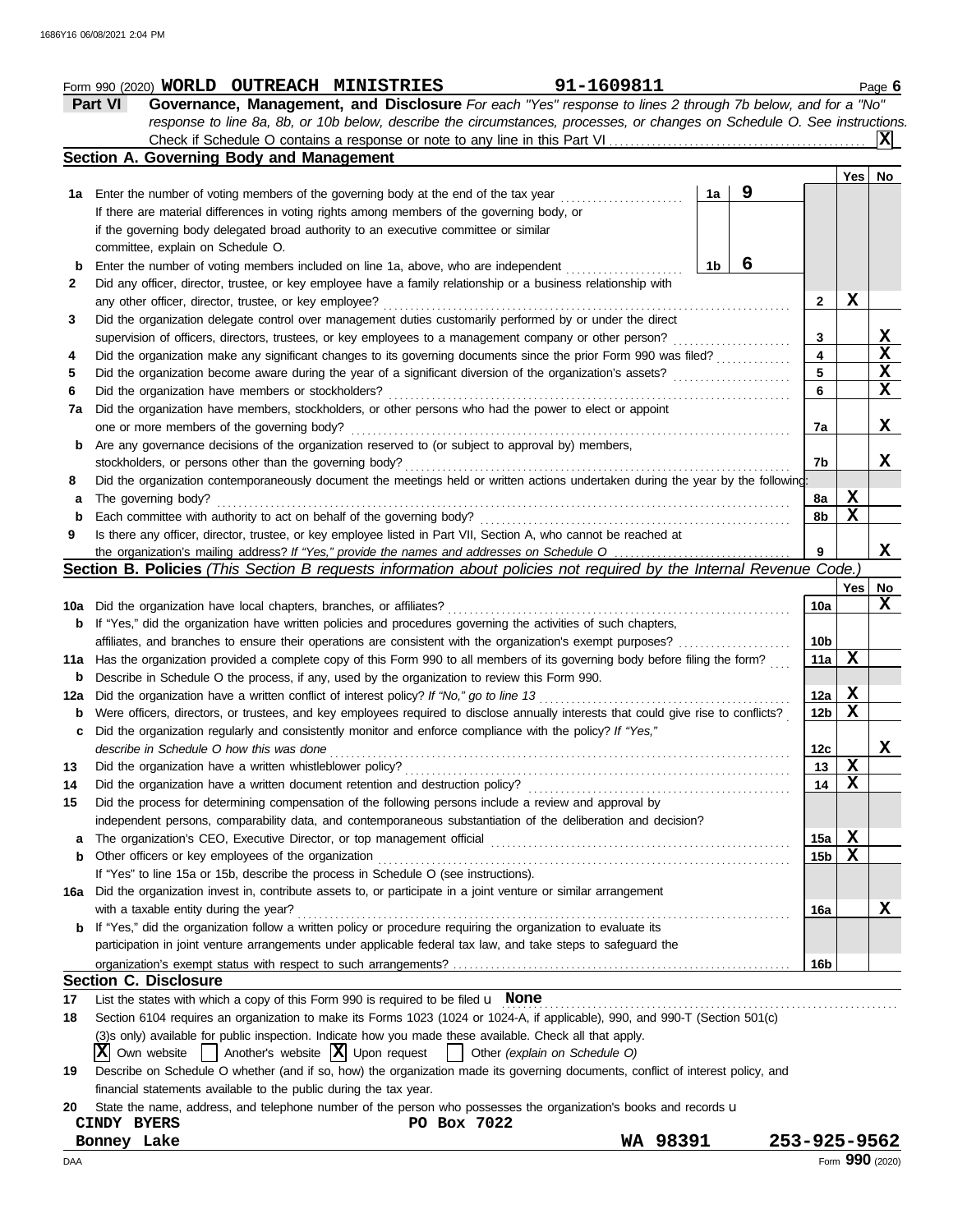#### **Section A. Independent Contractors Part VII Compensation of Officers, Directors, Trustees, Key Employees, Highest Compensated Employees, and Form 990 (2020) WORLD OUTREACH MINISTRIES 91-1609811** Page **7 Officers, Directors, Trustees, Key Employees, and Highest Compensated Employees 1a** Complete this table for all persons required to be listed. Report compensation for the calendar year ending with or within the ■ List all of the organization's **current** officers, directors, trustees (whether individuals or organizations), regardless of amount of annount of annount of the companies (D) (E) and (E) if no companiestion was paid compensation. Enter -0- in columns (D), (E), and (F) if no compensation was paid. ● List all of the organization's **current** key employees, if any. See instructions for definition of "key employee." who received reportable compensation (Box 5 of Form W-2 and/or Box 7 of Form 1099-MISC) of more than \$100,000 from the organization and any related organizations. ■ List all of the organization's **former** officers, key employees, and highest compensated employees who received more than<br>00,000 of reportable compensation from the organization and any related organizations \$100,000 of reportable compensation from the organization and any related organizations. ■ List all of the organization's **former directors or trustees** that received, in the capacity as a former director or trustee of the prization more than \$10,000 of reportable compensation from the organization and any re organization, more than \$10,000 of reportable compensation from the organization and any related organizations. See instructions for the order in which to list the persons above. Check this box if neither the organization nor any related organization compensated any current officer, director, or trustee. **(A) (B) (C) (D) (E) (F)** organization's tax year. ■ List the organization's five **current** highest compensated employees (other than an officer, director, trustee, or key employee)<br> **•** Peceived reportable compensation (Box 5 of Form W-2 and/or Box 7 of Form 1000-MISC) o Check if Schedule O contains a response or note to any line in this Part VII

| (A)<br>Name and title                     | (B)<br>Average<br>hours<br>per week<br>(list any               |                                   |                          | Position       | (C)          | (do not check more than one<br>box, unless person is both an<br>officer and a director/trustee) |        | (D)<br>Reportable<br>compensation<br>from the<br>organization | (E)<br>Reportable<br>compensation<br>from related<br>organizations | (F)<br>Estimated amount<br>of other<br>compensation<br>from the<br>organization and |  |
|-------------------------------------------|----------------------------------------------------------------|-----------------------------------|--------------------------|----------------|--------------|-------------------------------------------------------------------------------------------------|--------|---------------------------------------------------------------|--------------------------------------------------------------------|-------------------------------------------------------------------------------------|--|
|                                           | hours for<br>related<br>organizations<br>below<br>dotted line) | Individual trustee<br>or director | Institutional<br>trustee | <b>Officer</b> | Key employee | Highest compensated<br>employee                                                                 | Former | (W-2/1099-MISC)                                               | (W-2/1099-MISC)                                                    | related organizations                                                               |  |
| (1) RYAN DeVORE                           |                                                                |                                   |                          |                |              |                                                                                                 |        |                                                               |                                                                    |                                                                                     |  |
|                                           | 36.00                                                          |                                   |                          |                |              |                                                                                                 |        |                                                               |                                                                    |                                                                                     |  |
| PRESIDENT<br>(2) CINDY BYERS              | 0.00                                                           | $\mathbf x$                       |                          | $\mathbf x$    |              |                                                                                                 |        | 65,000                                                        | 0                                                                  | 0                                                                                   |  |
| <b>TREASURER</b>                          | 27.00<br>0.00                                                  | X                                 |                          | $\mathbf x$    |              |                                                                                                 |        | 31,800                                                        | 0                                                                  | $\pmb{0}$                                                                           |  |
| (3) SHIRLEY DEVORE                        |                                                                |                                   |                          |                |              |                                                                                                 |        |                                                               |                                                                    |                                                                                     |  |
| VICE PRESIDENT                            | 2.00<br>0.00                                                   | $\mathbf x$                       |                          | $\mathbf x$    |              |                                                                                                 |        | 15,600                                                        | 0                                                                  | $\mathbf 0$                                                                         |  |
| (4) RICHARD ADAMS                         |                                                                |                                   |                          |                |              |                                                                                                 |        |                                                               |                                                                    |                                                                                     |  |
| <b>DIRECTOR</b>                           | 0.00<br>0.00                                                   | $\mathbf x$                       |                          |                |              |                                                                                                 |        | 0                                                             | 0                                                                  | 0                                                                                   |  |
| (5) MARCIE DAVIS                          |                                                                |                                   |                          |                |              |                                                                                                 |        |                                                               |                                                                    |                                                                                     |  |
|                                           | 0.00                                                           |                                   |                          |                |              |                                                                                                 |        |                                                               |                                                                    |                                                                                     |  |
| <b>SECRETARY</b>                          | 0.00                                                           | X                                 |                          | $\mathbf x$    |              |                                                                                                 |        | 0                                                             | 0                                                                  | $\pmb{0}$                                                                           |  |
| (6) JACK HARTMAN<br><b>BOARD CHAIRMAN</b> | 0.00<br>0.00                                                   | $\mathbf x$                       |                          |                |              |                                                                                                 |        | 0                                                             | 0                                                                  | $\mathbf 0$                                                                         |  |
| (7) KEITH JOHNSON                         |                                                                |                                   |                          |                |              |                                                                                                 |        |                                                               |                                                                    |                                                                                     |  |
| <b>DIRECTOR</b>                           | 0.00<br>0.00                                                   | X                                 |                          |                |              |                                                                                                 |        | 0                                                             | 0                                                                  | $\mathbf 0$                                                                         |  |
| (8) STEVEN MAYANJA                        | 0.00                                                           |                                   |                          |                |              |                                                                                                 |        |                                                               |                                                                    |                                                                                     |  |
| <b>DIRECTOR</b>                           | 0.00                                                           | $\mathbf x$                       |                          |                |              |                                                                                                 |        | 0                                                             | 0                                                                  | $\mathbf 0$                                                                         |  |
| (9) DR BRADLEY SCHMITZ                    |                                                                |                                   |                          |                |              |                                                                                                 |        |                                                               |                                                                    |                                                                                     |  |
| <b>DIRECTOR</b>                           | 0.00<br>0.00                                                   | $\mathbf x$                       |                          |                |              |                                                                                                 |        | 0                                                             | 0                                                                  | 0                                                                                   |  |
| (10)                                      |                                                                |                                   |                          |                |              |                                                                                                 |        |                                                               |                                                                    |                                                                                     |  |
|                                           |                                                                |                                   |                          |                |              |                                                                                                 |        |                                                               |                                                                    |                                                                                     |  |
| (11)                                      |                                                                |                                   |                          |                |              |                                                                                                 |        |                                                               |                                                                    |                                                                                     |  |
|                                           |                                                                |                                   |                          |                |              |                                                                                                 |        |                                                               |                                                                    |                                                                                     |  |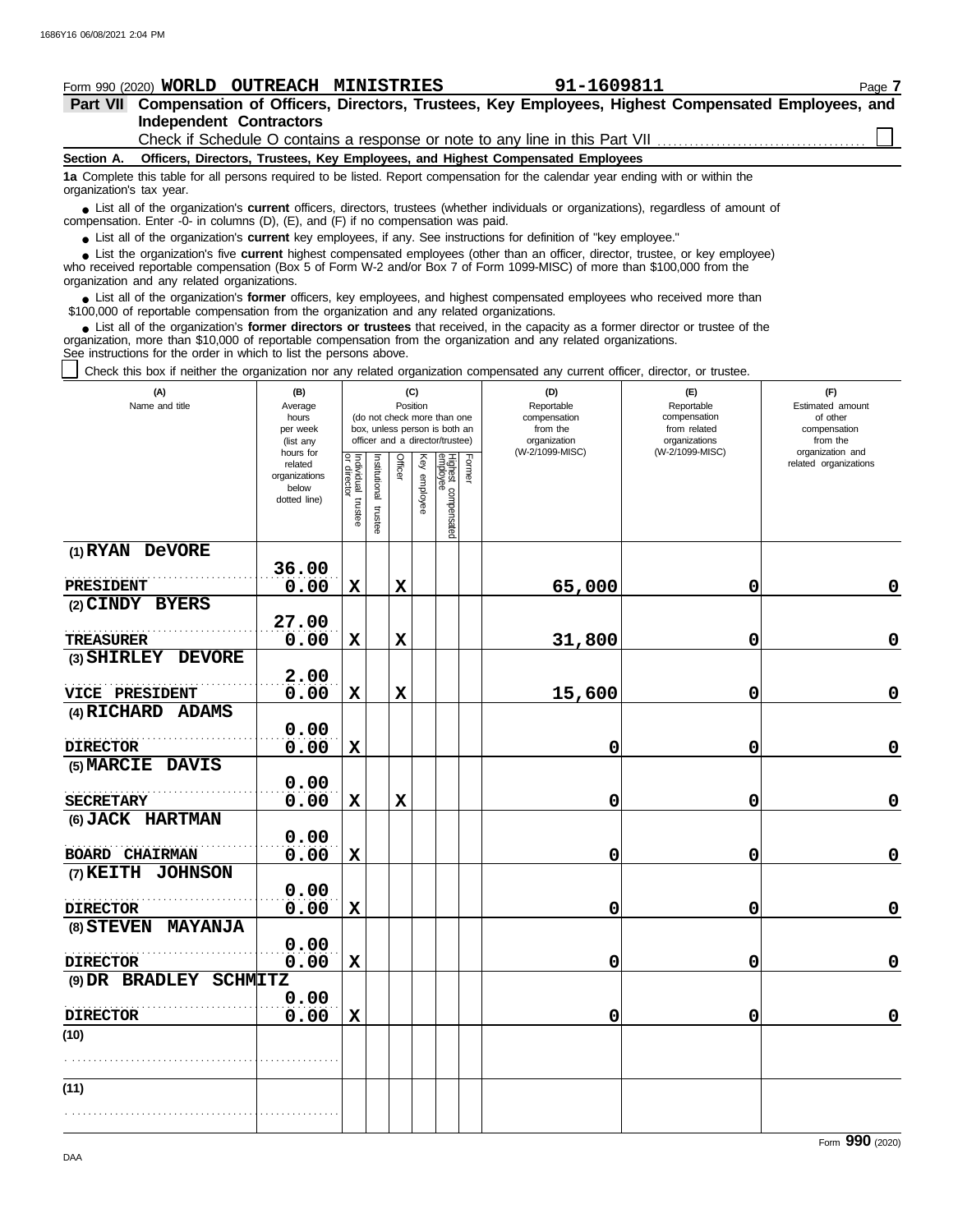1686Y16 06/08/2021 2:04 PM

|                   | Form 990 (2020) WORLD OUTREACH MINISTRIES<br>Part VII                                                                                                                                                                                                  |                                                                                                                                                                        |                                   |                       |         |              |                                 |                  | 91-1609811                                                    | Section A. Officers, Directors, Trustees, Key Employees, and Highest Compensated Employees (continued) |                                                                 |                     | Page 8 |
|-------------------|--------------------------------------------------------------------------------------------------------------------------------------------------------------------------------------------------------------------------------------------------------|------------------------------------------------------------------------------------------------------------------------------------------------------------------------|-----------------------------------|-----------------------|---------|--------------|---------------------------------|------------------|---------------------------------------------------------------|--------------------------------------------------------------------------------------------------------|-----------------------------------------------------------------|---------------------|--------|
|                   | (A)<br>Name and title                                                                                                                                                                                                                                  | (C)<br>(B)<br>Position<br>Average<br>(do not check more than one<br>hours<br>box, unless person is both an<br>per week<br>officer and a director/trustee)<br>(list any |                                   |                       |         |              |                                 |                  | (D)<br>Reportable<br>compensation<br>from the<br>organization | (E)<br>Reportable<br>compensation<br>from related<br>organizations                                     | (F)<br>Estimated amount<br>of other<br>compensation<br>from the |                     |        |
|                   |                                                                                                                                                                                                                                                        | hours for<br>related<br>organizations<br>below<br>dotted line)                                                                                                         | Individual trustee<br>or director | Institutional trustee | Officer | Key employee | Highest compensated<br>employee | Former           | (W-2/1099-MISC)                                               | (W-2/1099-MISC)                                                                                        | organization and<br>related organizations                       |                     |        |
|                   |                                                                                                                                                                                                                                                        |                                                                                                                                                                        |                                   |                       |         |              |                                 |                  |                                                               |                                                                                                        |                                                                 |                     |        |
|                   |                                                                                                                                                                                                                                                        |                                                                                                                                                                        |                                   |                       |         |              |                                 |                  |                                                               |                                                                                                        |                                                                 |                     |        |
|                   |                                                                                                                                                                                                                                                        |                                                                                                                                                                        |                                   |                       |         |              |                                 |                  |                                                               |                                                                                                        |                                                                 |                     |        |
|                   |                                                                                                                                                                                                                                                        |                                                                                                                                                                        |                                   |                       |         |              |                                 |                  |                                                               |                                                                                                        |                                                                 |                     |        |
|                   |                                                                                                                                                                                                                                                        |                                                                                                                                                                        |                                   |                       |         |              |                                 |                  |                                                               |                                                                                                        |                                                                 |                     |        |
|                   |                                                                                                                                                                                                                                                        |                                                                                                                                                                        |                                   |                       |         |              |                                 |                  |                                                               |                                                                                                        |                                                                 |                     |        |
|                   |                                                                                                                                                                                                                                                        |                                                                                                                                                                        |                                   |                       |         |              |                                 |                  |                                                               |                                                                                                        |                                                                 |                     |        |
|                   |                                                                                                                                                                                                                                                        |                                                                                                                                                                        |                                   |                       |         |              |                                 |                  |                                                               |                                                                                                        |                                                                 |                     |        |
|                   | 1b Subtotal                                                                                                                                                                                                                                            |                                                                                                                                                                        |                                   |                       |         |              |                                 | u                | 112,400                                                       |                                                                                                        |                                                                 |                     |        |
| d<br>$\mathbf{2}$ | c Total from continuation sheets to Part VII, Section A<br>Total number of individuals (including but not limited to those listed above) who received more than \$100,000 of<br>reportable compensation from the organization $\bf{u}$ 0               |                                                                                                                                                                        |                                   |                       |         |              |                                 | u<br>$\mathbf u$ | 112,400                                                       |                                                                                                        |                                                                 |                     |        |
|                   |                                                                                                                                                                                                                                                        |                                                                                                                                                                        |                                   |                       |         |              |                                 |                  |                                                               |                                                                                                        |                                                                 | Yes                 | No     |
| 3                 | Did the organization list any former officer, director, trustee, key employee, or highest compensated                                                                                                                                                  |                                                                                                                                                                        |                                   |                       |         |              |                                 |                  |                                                               |                                                                                                        | 3                                                               |                     | X      |
| 4                 | For any individual listed on line 1a, is the sum of reportable compensation and other compensation from the                                                                                                                                            |                                                                                                                                                                        |                                   |                       |         |              |                                 |                  |                                                               |                                                                                                        |                                                                 |                     |        |
|                   | organization and related organizations greater than \$150,000? If "Yes," complete Schedule J for such<br>individual                                                                                                                                    |                                                                                                                                                                        |                                   |                       |         |              |                                 |                  |                                                               |                                                                                                        | 4                                                               |                     | X      |
| 5                 | individual<br>Did any person listed on line 1a receive or accrue compensation from any unrelated organization or individual                                                                                                                            |                                                                                                                                                                        |                                   |                       |         |              |                                 |                  |                                                               |                                                                                                        | 5                                                               |                     | X      |
|                   | Section B. Independent Contractors                                                                                                                                                                                                                     |                                                                                                                                                                        |                                   |                       |         |              |                                 |                  |                                                               |                                                                                                        |                                                                 |                     |        |
| -1                | Complete this table for your five highest compensated independent contractors that received more than \$100,000 of<br>compensation from the organization. Report compensation for the calendar year ending with or within the organization's tax year. |                                                                                                                                                                        |                                   |                       |         |              |                                 |                  |                                                               |                                                                                                        |                                                                 |                     |        |
|                   |                                                                                                                                                                                                                                                        | (A)<br>Name and business address                                                                                                                                       |                                   |                       |         |              |                                 |                  |                                                               | (B)<br>Description of services                                                                         |                                                                 | (C)<br>Compensation |        |
|                   |                                                                                                                                                                                                                                                        |                                                                                                                                                                        |                                   |                       |         |              |                                 |                  |                                                               |                                                                                                        |                                                                 |                     |        |
|                   |                                                                                                                                                                                                                                                        |                                                                                                                                                                        |                                   |                       |         |              |                                 |                  |                                                               |                                                                                                        |                                                                 |                     |        |
|                   |                                                                                                                                                                                                                                                        |                                                                                                                                                                        |                                   |                       |         |              |                                 |                  |                                                               |                                                                                                        |                                                                 |                     |        |
|                   |                                                                                                                                                                                                                                                        |                                                                                                                                                                        |                                   |                       |         |              |                                 |                  |                                                               |                                                                                                        |                                                                 |                     |        |
|                   |                                                                                                                                                                                                                                                        |                                                                                                                                                                        |                                   |                       |         |              |                                 |                  |                                                               |                                                                                                        |                                                                 |                     |        |
|                   |                                                                                                                                                                                                                                                        |                                                                                                                                                                        |                                   |                       |         |              |                                 |                  |                                                               |                                                                                                        |                                                                 |                     |        |
|                   |                                                                                                                                                                                                                                                        |                                                                                                                                                                        |                                   |                       |         |              |                                 |                  |                                                               |                                                                                                        |                                                                 |                     |        |

**2** Total number of independent contractors (including but not limited to those listed above) who received more than \$100,000 of compensation from the organization u

**0**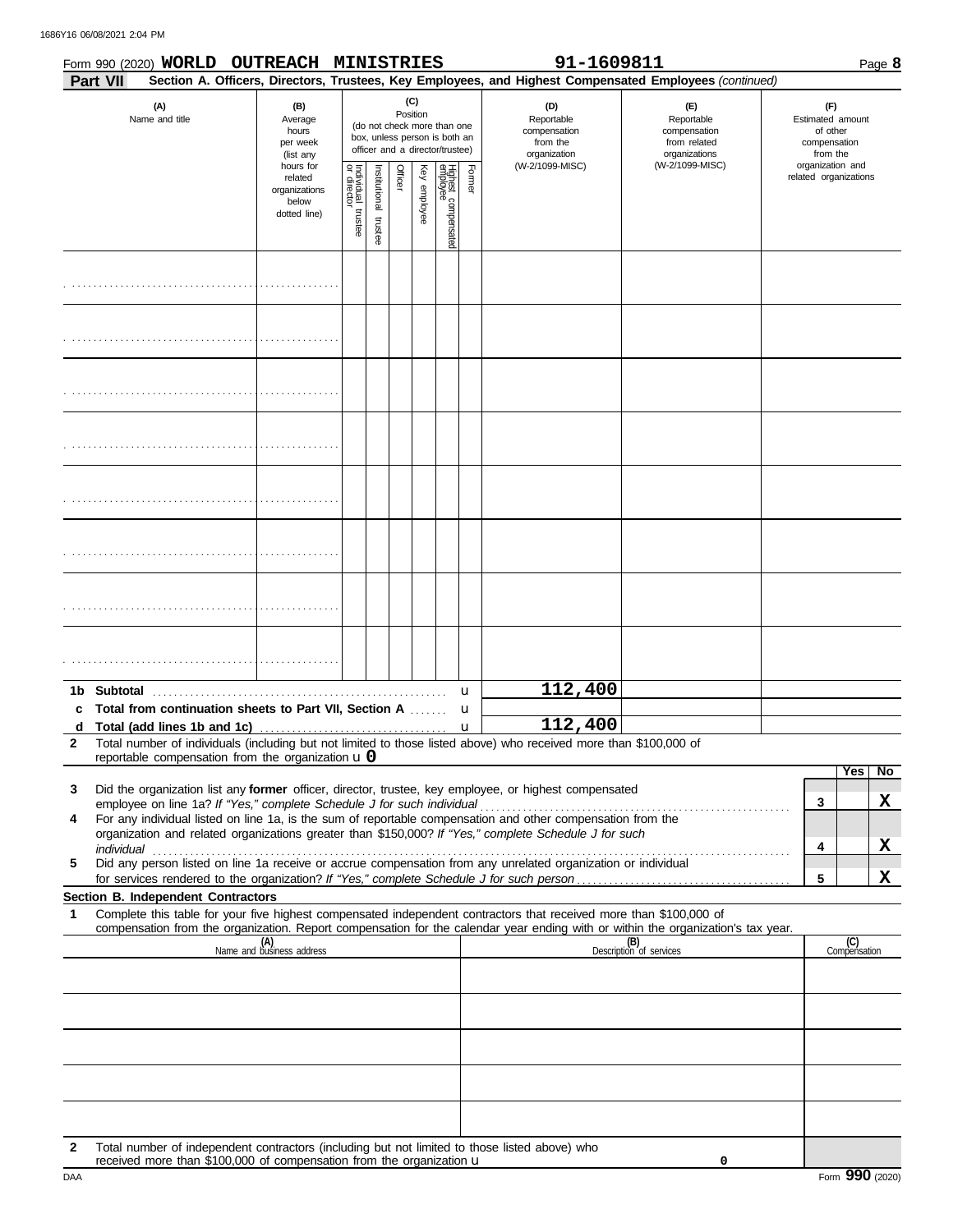| Form 990 (2020) WORLD OUTREACH MINISTRIES                 |                                                         |                                                                                                                                                                                                                                           |    |                             |                |                           | 91-1609811                                                                    |                                              | Page 9                               |                                                               |  |
|-----------------------------------------------------------|---------------------------------------------------------|-------------------------------------------------------------------------------------------------------------------------------------------------------------------------------------------------------------------------------------------|----|-----------------------------|----------------|---------------------------|-------------------------------------------------------------------------------|----------------------------------------------|--------------------------------------|---------------------------------------------------------------|--|
|                                                           | <b>Part VIII</b>                                        |                                                                                                                                                                                                                                           |    | <b>Statement of Revenue</b> |                |                           |                                                                               |                                              |                                      |                                                               |  |
|                                                           |                                                         |                                                                                                                                                                                                                                           |    |                             |                |                           | Check if Schedule O contains a response or note to any line in this Part VIII |                                              |                                      |                                                               |  |
|                                                           |                                                         |                                                                                                                                                                                                                                           |    |                             |                |                           | (A)<br>Total revenue                                                          | (B)<br>Related or exempt<br>function revenue | (C)<br>Unrelated<br>business revenue | (D)<br>Revenue excluded<br>from tax under<br>sections 512-514 |  |
|                                                           |                                                         | 1a Federated campaigns                                                                                                                                                                                                                    |    |                             | 1a             |                           |                                                                               |                                              |                                      |                                                               |  |
| Contributions, Gifts, Grants<br>and Other Similar Amounts |                                                         | <b>b</b> Membership dues <i>manufacture manufacture manufacture manufacture manufacture manufacture manufacture manufacture manufacture manufacture manufacture manufacture manufacture manufacture manufacture manufacture manufactu</i> |    |                             | 1 <sub>b</sub> |                           |                                                                               |                                              |                                      |                                                               |  |
|                                                           |                                                         | c Fundraising events                                                                                                                                                                                                                      |    |                             | 1 <sub>c</sub> |                           |                                                                               |                                              |                                      |                                                               |  |
|                                                           |                                                         | d Related organizations                                                                                                                                                                                                                   |    |                             | 1 <sub>d</sub> |                           |                                                                               |                                              |                                      |                                                               |  |
|                                                           |                                                         | e Government grants (contributions)                                                                                                                                                                                                       |    |                             | 1е             |                           |                                                                               |                                              |                                      |                                                               |  |
|                                                           |                                                         | f All other contributions, gifts, grants,                                                                                                                                                                                                 |    |                             |                |                           |                                                                               |                                              |                                      |                                                               |  |
|                                                           |                                                         | and similar amounts not included above                                                                                                                                                                                                    |    |                             | 1f             | 1,158,743                 |                                                                               |                                              |                                      |                                                               |  |
|                                                           |                                                         | <b>g</b> Noncash contributions included in lines 1a-1f                                                                                                                                                                                    |    |                             | 1g $\vert$ \$  |                           |                                                                               |                                              |                                      |                                                               |  |
|                                                           |                                                         |                                                                                                                                                                                                                                           |    |                             |                | $\mathbf{u}$              | 1,158,743                                                                     |                                              |                                      |                                                               |  |
|                                                           |                                                         |                                                                                                                                                                                                                                           |    |                             |                | <b>Business Code</b>      |                                                                               |                                              |                                      |                                                               |  |
|                                                           | 2a                                                      |                                                                                                                                                                                                                                           |    |                             |                |                           |                                                                               |                                              |                                      |                                                               |  |
|                                                           | b                                                       |                                                                                                                                                                                                                                           |    |                             |                |                           |                                                                               |                                              |                                      |                                                               |  |
|                                                           | c                                                       |                                                                                                                                                                                                                                           |    |                             |                |                           |                                                                               |                                              |                                      |                                                               |  |
| Program Service<br>Revenue                                | d                                                       |                                                                                                                                                                                                                                           |    |                             |                |                           |                                                                               |                                              |                                      |                                                               |  |
|                                                           | е                                                       |                                                                                                                                                                                                                                           |    |                             |                |                           |                                                                               |                                              |                                      |                                                               |  |
|                                                           |                                                         | f All other program service revenue                                                                                                                                                                                                       |    |                             |                |                           |                                                                               |                                              |                                      |                                                               |  |
|                                                           | 3.                                                      | Investment income (including dividends, interest, and                                                                                                                                                                                     |    |                             |                | $\mathbf{u}$              |                                                                               |                                              |                                      |                                                               |  |
|                                                           |                                                         |                                                                                                                                                                                                                                           |    |                             |                | u                         |                                                                               |                                              |                                      |                                                               |  |
|                                                           | Income from investment of tax-exempt bond proceeds<br>4 |                                                                                                                                                                                                                                           |    |                             |                | u                         |                                                                               |                                              |                                      |                                                               |  |
|                                                           | 5                                                       |                                                                                                                                                                                                                                           |    |                             |                | u                         |                                                                               |                                              |                                      |                                                               |  |
|                                                           |                                                         |                                                                                                                                                                                                                                           |    | (i) Real                    |                | (ii) Personal             |                                                                               |                                              |                                      |                                                               |  |
|                                                           |                                                         | 6a Gross rents                                                                                                                                                                                                                            | 6a |                             |                |                           |                                                                               |                                              |                                      |                                                               |  |
|                                                           |                                                         | <b>b</b> Less: rental expenses                                                                                                                                                                                                            | 6b |                             |                |                           |                                                                               |                                              |                                      |                                                               |  |
|                                                           |                                                         | <b>c</b> Rental inc. or (loss)                                                                                                                                                                                                            | 6c |                             |                |                           |                                                                               |                                              |                                      |                                                               |  |
|                                                           |                                                         |                                                                                                                                                                                                                                           |    |                             |                | u                         |                                                                               |                                              |                                      |                                                               |  |
|                                                           |                                                         | <b>7a</b> Gross amount from<br>(i) Securities<br>sales of assets                                                                                                                                                                          |    | (ii) Other                  |                |                           |                                                                               |                                              |                                      |                                                               |  |
|                                                           |                                                         | other than inventory                                                                                                                                                                                                                      | 7a |                             | 27,280         |                           |                                                                               |                                              |                                      |                                                               |  |
| Revenue                                                   |                                                         | <b>b</b> Less: cost or other                                                                                                                                                                                                              |    |                             |                |                           |                                                                               |                                              |                                      |                                                               |  |
|                                                           |                                                         | basis and sales exps.                                                                                                                                                                                                                     | 7b |                             | 34,046         |                           |                                                                               |                                              |                                      |                                                               |  |
|                                                           |                                                         | c Gain or (loss)                                                                                                                                                                                                                          | 7c |                             | $-6,766$       |                           |                                                                               |                                              |                                      |                                                               |  |
| Other                                                     |                                                         | 8a Gross income from fundraising events                                                                                                                                                                                                   |    |                             |                |                           | $-6,766$                                                                      | $-6,766$                                     |                                      |                                                               |  |
|                                                           |                                                         | (not including $\$$                                                                                                                                                                                                                       |    |                             |                |                           |                                                                               |                                              |                                      |                                                               |  |
|                                                           |                                                         | of contributions reported on line 1c).                                                                                                                                                                                                    |    |                             |                |                           |                                                                               |                                              |                                      |                                                               |  |
|                                                           |                                                         | See Part IV, line 18                                                                                                                                                                                                                      |    |                             | 8a             |                           |                                                                               |                                              |                                      |                                                               |  |
|                                                           |                                                         | <b>b</b> Less: direct expenses                                                                                                                                                                                                            |    |                             | 8b             |                           |                                                                               |                                              |                                      |                                                               |  |
|                                                           |                                                         | c Net income or (loss) from fundraising events                                                                                                                                                                                            |    |                             |                | u                         |                                                                               |                                              |                                      |                                                               |  |
|                                                           |                                                         | 9a Gross income from gaming activities.                                                                                                                                                                                                   |    |                             |                |                           |                                                                               |                                              |                                      |                                                               |  |
|                                                           |                                                         | See Part IV, line 19                                                                                                                                                                                                                      |    |                             | 9a             |                           |                                                                               |                                              |                                      |                                                               |  |
|                                                           |                                                         | <b>b</b> Less: direct expenses                                                                                                                                                                                                            |    |                             | 9b             |                           |                                                                               |                                              |                                      |                                                               |  |
|                                                           |                                                         |                                                                                                                                                                                                                                           |    |                             |                | u                         |                                                                               |                                              |                                      |                                                               |  |
|                                                           |                                                         | 10a Gross sales of inventory, less                                                                                                                                                                                                        |    |                             |                |                           |                                                                               |                                              |                                      |                                                               |  |
|                                                           |                                                         | returns and allowances                                                                                                                                                                                                                    |    |                             | 10a            |                           |                                                                               |                                              |                                      |                                                               |  |
|                                                           |                                                         | <b>b</b> Less: $cost$ of goods sold $\ldots$                                                                                                                                                                                              |    |                             | 10b            |                           |                                                                               |                                              |                                      |                                                               |  |
|                                                           |                                                         | c Net income or (loss) from sales of inventory                                                                                                                                                                                            |    |                             |                | u<br><b>Business Code</b> |                                                                               |                                              |                                      |                                                               |  |
| Miscellaneous<br>Revenue                                  |                                                         |                                                                                                                                                                                                                                           |    |                             |                |                           |                                                                               |                                              |                                      |                                                               |  |
|                                                           | 11a<br>b                                                |                                                                                                                                                                                                                                           |    |                             |                |                           |                                                                               |                                              |                                      |                                                               |  |
|                                                           | c                                                       |                                                                                                                                                                                                                                           |    |                             |                |                           |                                                                               |                                              |                                      |                                                               |  |
|                                                           | d                                                       |                                                                                                                                                                                                                                           |    |                             |                |                           |                                                                               |                                              |                                      |                                                               |  |
|                                                           |                                                         |                                                                                                                                                                                                                                           |    |                             |                | u                         |                                                                               |                                              |                                      |                                                               |  |

u

**1,151,977 -6,766 0 0**

**e Total.** Add lines 11a–11d . . . . . . . . . . . . . . . . . . . . . . . . . . . . . . . . . **Total revenue.** See instructions . . . . . . . . . . . . . . . . . . . . . . . . . . **12**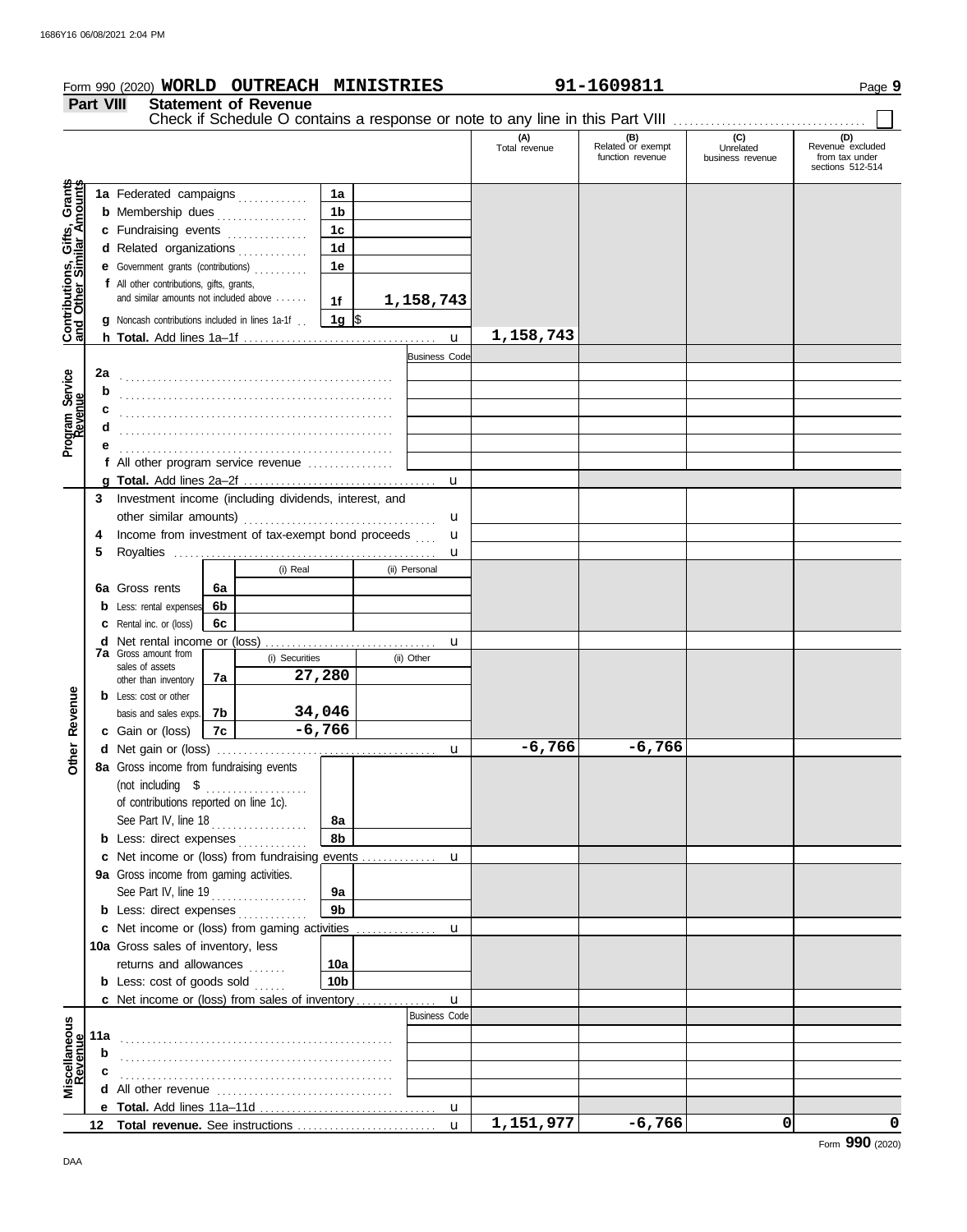### Form 990 (2020) Page **10 WORLD OUTREACH MINISTRIES 91-1609811**

### **Part IX Statement of Functional Expenses**

|              | Section 501(c)(3) and 501(c)(4) organizations must complete all columns. All other organizations must complete column (A).<br>Check if Schedule O contains a response or note to any line in this Part IX                                                                                                                                                                                                                                                                                                                                              |                       |                        |                       |                    |
|--------------|--------------------------------------------------------------------------------------------------------------------------------------------------------------------------------------------------------------------------------------------------------------------------------------------------------------------------------------------------------------------------------------------------------------------------------------------------------------------------------------------------------------------------------------------------------|-----------------------|------------------------|-----------------------|--------------------|
|              | Do not include amounts reported on lines 6b,                                                                                                                                                                                                                                                                                                                                                                                                                                                                                                           | (A)<br>Total expenses | (B)<br>Program service | (C)<br>Management and | (D)<br>Fundraising |
|              | 7b, 8b, 9b, and 10b of Part VIII.                                                                                                                                                                                                                                                                                                                                                                                                                                                                                                                      |                       | expenses               | general expenses      | expenses           |
| 1.           | Grants and other assistance to domestic organizations                                                                                                                                                                                                                                                                                                                                                                                                                                                                                                  |                       |                        |                       |                    |
|              | and domestic governments. See Part IV, line 21                                                                                                                                                                                                                                                                                                                                                                                                                                                                                                         |                       |                        |                       |                    |
| $\mathbf{2}$ | Grants and other assistance to domestic                                                                                                                                                                                                                                                                                                                                                                                                                                                                                                                |                       |                        |                       |                    |
|              | individuals. See Part IV, line 22                                                                                                                                                                                                                                                                                                                                                                                                                                                                                                                      |                       |                        |                       |                    |
| 3            | Grants and other assistance to foreign                                                                                                                                                                                                                                                                                                                                                                                                                                                                                                                 |                       |                        |                       |                    |
|              | organizations, foreign governments, and foreign                                                                                                                                                                                                                                                                                                                                                                                                                                                                                                        |                       |                        |                       |                    |
|              | individuals. See Part IV, lines 15 and 16                                                                                                                                                                                                                                                                                                                                                                                                                                                                                                              | 933,169               | 933,169                |                       |                    |
| 4            | Benefits paid to or for members                                                                                                                                                                                                                                                                                                                                                                                                                                                                                                                        |                       |                        |                       |                    |
| 5.           | Compensation of current officers, directors,                                                                                                                                                                                                                                                                                                                                                                                                                                                                                                           |                       |                        |                       |                    |
|              |                                                                                                                                                                                                                                                                                                                                                                                                                                                                                                                                                        | 112,400               | 32,500                 | 60,400                | 19,500             |
| 6            | Compensation not included above to disqualified                                                                                                                                                                                                                                                                                                                                                                                                                                                                                                        |                       |                        |                       |                    |
|              | persons (as defined under section 4958(f)(1)) and                                                                                                                                                                                                                                                                                                                                                                                                                                                                                                      |                       |                        |                       |                    |
|              | persons described in section 4958(c)(3)(B)                                                                                                                                                                                                                                                                                                                                                                                                                                                                                                             |                       |                        |                       |                    |
| 7            | Other salaries and wages                                                                                                                                                                                                                                                                                                                                                                                                                                                                                                                               | 68,234                | 6,781                  | 13,983                | 47,470             |
| 8            | Pension plan accruals and contributions (include                                                                                                                                                                                                                                                                                                                                                                                                                                                                                                       |                       |                        |                       |                    |
|              | section 401(k) and 403(b) employer contributions)                                                                                                                                                                                                                                                                                                                                                                                                                                                                                                      |                       |                        |                       |                    |
| 9            | Other employee benefits                                                                                                                                                                                                                                                                                                                                                                                                                                                                                                                                | 14,056                | 2,961                  | 5,889                 | 5,206              |
| 10<br>11     | Fees for services (nonemployees):                                                                                                                                                                                                                                                                                                                                                                                                                                                                                                                      |                       |                        |                       |                    |
|              |                                                                                                                                                                                                                                                                                                                                                                                                                                                                                                                                                        |                       |                        |                       |                    |
| b            | a Management                                                                                                                                                                                                                                                                                                                                                                                                                                                                                                                                           |                       |                        |                       |                    |
| C            |                                                                                                                                                                                                                                                                                                                                                                                                                                                                                                                                                        | 900                   |                        | 900                   |                    |
| d            |                                                                                                                                                                                                                                                                                                                                                                                                                                                                                                                                                        |                       |                        |                       |                    |
|              | e Professional fundraising services. See Part IV, line 17                                                                                                                                                                                                                                                                                                                                                                                                                                                                                              |                       |                        |                       |                    |
| Ť.           | Investment management fees                                                                                                                                                                                                                                                                                                                                                                                                                                                                                                                             |                       |                        |                       |                    |
|              | g Other. (If line 11g amount exceeds 10% of line 25, column                                                                                                                                                                                                                                                                                                                                                                                                                                                                                            |                       |                        |                       |                    |
|              | (A) amount, list line 11g expenses on Schedule O.)                                                                                                                                                                                                                                                                                                                                                                                                                                                                                                     |                       |                        |                       |                    |
|              | 12 Advertising and promotion                                                                                                                                                                                                                                                                                                                                                                                                                                                                                                                           |                       |                        |                       |                    |
| 13           | Office expenses                                                                                                                                                                                                                                                                                                                                                                                                                                                                                                                                        | 3,450                 | 616                    | 1,688                 | 1,146              |
| 14           | Information technology                                                                                                                                                                                                                                                                                                                                                                                                                                                                                                                                 | 2,327                 | 465                    | 931                   | 931                |
| 15           |                                                                                                                                                                                                                                                                                                                                                                                                                                                                                                                                                        |                       |                        |                       |                    |
| 16           |                                                                                                                                                                                                                                                                                                                                                                                                                                                                                                                                                        |                       |                        |                       |                    |
|              |                                                                                                                                                                                                                                                                                                                                                                                                                                                                                                                                                        | 17,186                | 12,030                 |                       | 5,156              |
| 18           | Payments of travel or entertainment expenses                                                                                                                                                                                                                                                                                                                                                                                                                                                                                                           |                       |                        |                       |                    |
|              | for any federal, state, or local public officials                                                                                                                                                                                                                                                                                                                                                                                                                                                                                                      |                       |                        |                       |                    |
| 19           | Conferences, conventions, and meetings                                                                                                                                                                                                                                                                                                                                                                                                                                                                                                                 |                       |                        |                       |                    |
| 20           |                                                                                                                                                                                                                                                                                                                                                                                                                                                                                                                                                        |                       |                        |                       |                    |
| 21           |                                                                                                                                                                                                                                                                                                                                                                                                                                                                                                                                                        |                       |                        |                       |                    |
| 22           | Depreciation, depletion, and amortization                                                                                                                                                                                                                                                                                                                                                                                                                                                                                                              | 51                    | 51                     |                       |                    |
| 23           | $In surface \begin{equation} \begin{minipage}{0.5\textwidth} \begin{minipage}{0.5\textwidth} \centering \end{minipage} \end{minipage} \begin{minipage}{0.5\textwidth} \begin{minipage}{0.5\textwidth} \centering \end{minipage} \end{minipage} \begin{minipage}{0.5\textwidth} \centering \end{minipage} \begin{minipage}{0.5\textwidth} \centering \end{minipage} \end{minipage} \begin{minipage}{0.5\textwidth} \centering \begin{minipage}{0.5\textwidth} \centering \end{minipage} \end{minipage} \begin{minipage}{0.5\textwidth} \centering \end$ |                       |                        |                       |                    |
| 24           | Other expenses. Itemize expenses not covered                                                                                                                                                                                                                                                                                                                                                                                                                                                                                                           |                       |                        |                       |                    |
|              | above (List miscellaneous expenses on line 24e. If                                                                                                                                                                                                                                                                                                                                                                                                                                                                                                     |                       |                        |                       |                    |
|              | line 24e amount exceeds 10% of line 25, column                                                                                                                                                                                                                                                                                                                                                                                                                                                                                                         |                       |                        |                       |                    |
|              | (A) amount, list line 24e expenses on Schedule O.)                                                                                                                                                                                                                                                                                                                                                                                                                                                                                                     |                       |                        |                       |                    |
| a            | Bank Fees                                                                                                                                                                                                                                                                                                                                                                                                                                                                                                                                              | 11,748                |                        | 11,748                |                    |
| b            | Web design and hosting                                                                                                                                                                                                                                                                                                                                                                                                                                                                                                                                 | 2,737                 |                        | 2,737<br>593          |                    |
| c            | Auto Expense                                                                                                                                                                                                                                                                                                                                                                                                                                                                                                                                           | 1,977                 |                        | 606                   | 1,384              |
| d            | Postage                                                                                                                                                                                                                                                                                                                                                                                                                                                                                                                                                | 1,514<br>2,880        |                        | 1,922                 | 908<br>958         |
| е            | All other expenses                                                                                                                                                                                                                                                                                                                                                                                                                                                                                                                                     | 1,172,629             | 988,573                | 101,397               | 82,659             |
| 25<br>26     | Total functional expenses. Add lines 1 through 24e<br>Joint costs. Complete this line only if the                                                                                                                                                                                                                                                                                                                                                                                                                                                      |                       |                        |                       |                    |
|              | organization reported in column (B) joint costs                                                                                                                                                                                                                                                                                                                                                                                                                                                                                                        |                       |                        |                       |                    |
|              | from a combined educational campaign and                                                                                                                                                                                                                                                                                                                                                                                                                                                                                                               |                       |                        |                       |                    |
|              | fundraising solicitation. Check here $\mathbf{u}$   if<br>following SOP 98-2 (ASC 958-720).                                                                                                                                                                                                                                                                                                                                                                                                                                                            |                       |                        |                       |                    |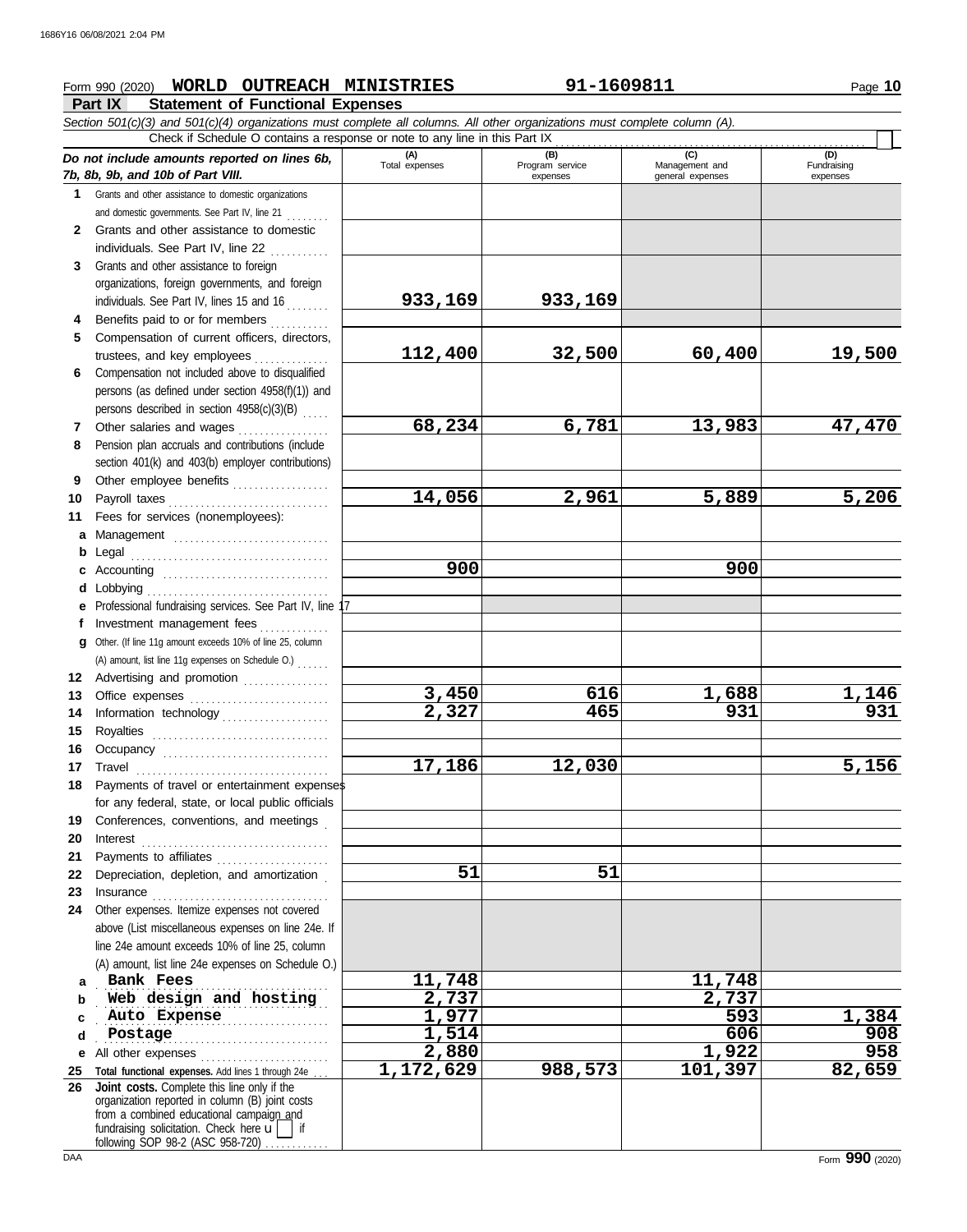|                                | Part X   | WORLD OUTREACH MINISTRIES<br>Form 990 (2020)<br><b>Balance Sheet</b>                                                                                                                                                                                                                   |                                       | 91-1609811        |                 | Page 11        |
|--------------------------------|----------|----------------------------------------------------------------------------------------------------------------------------------------------------------------------------------------------------------------------------------------------------------------------------------------|---------------------------------------|-------------------|-----------------|----------------|
|                                |          | Check if Schedule O contains a response or note to any line in this Part X                                                                                                                                                                                                             |                                       |                   |                 |                |
|                                |          |                                                                                                                                                                                                                                                                                        |                                       | (A)               |                 | (B)            |
|                                |          |                                                                                                                                                                                                                                                                                        |                                       | Beginning of year |                 | End of year    |
|                                | 1        | Cash-non-interest-bearing                                                                                                                                                                                                                                                              |                                       | 213, 245          | 1               | 169,353        |
|                                | 2        |                                                                                                                                                                                                                                                                                        |                                       | $\mathbf{2}$      |                 |                |
|                                | 3        |                                                                                                                                                                                                                                                                                        |                                       |                   | 3               |                |
|                                | 4        | Accounts receivable, net                                                                                                                                                                                                                                                               |                                       |                   | 4               |                |
|                                | 5        | Loans and other receivables from any current or former officer, director,                                                                                                                                                                                                              |                                       |                   |                 |                |
|                                |          | trustee, key employee, creator or founder, substantial contributor, or 35%                                                                                                                                                                                                             |                                       |                   |                 |                |
|                                |          | controlled entity or family member of any of these persons                                                                                                                                                                                                                             |                                       |                   | 5               |                |
|                                | 6        | Loans and other receivables from other disqualified persons (as defined                                                                                                                                                                                                                |                                       |                   |                 |                |
|                                |          | under section 4958(f)(1)), and persons described in section 4958(c)(3)(B)                                                                                                                                                                                                              |                                       |                   | 6               |                |
| Assets                         | 7        | Notes and loans receivable, net <b>contained a set of the container and loans</b> receivable, net                                                                                                                                                                                      |                                       |                   | $\overline{7}$  |                |
|                                | 8        | Inventories for sale or use <i>construction</i> and <i>construction</i> and <i>construction</i> and <i>construction</i> and <i>construction</i> and <i>construction</i> and <i>construction</i> and <i>construction</i> and <i>construction</i> and <i>construction</i> and <i>con</i> |                                       |                   | 8               |                |
|                                | 9        |                                                                                                                                                                                                                                                                                        |                                       |                   | 9               |                |
|                                |          | 10a Land, buildings, and equipment: cost or other                                                                                                                                                                                                                                      |                                       |                   |                 |                |
|                                |          |                                                                                                                                                                                                                                                                                        |                                       |                   |                 |                |
|                                |          |                                                                                                                                                                                                                                                                                        | $\frac{22,932}{22,932}$               | 51                | 10 <sub>c</sub> |                |
|                                | 11       | Investments-publicly traded securities                                                                                                                                                                                                                                                 |                                       |                   | 11              | 63,072         |
|                                | 12       |                                                                                                                                                                                                                                                                                        |                                       | 12                |                 |                |
|                                | 13       |                                                                                                                                                                                                                                                                                        |                                       |                   | 13              |                |
|                                | 14       | Intangible assets                                                                                                                                                                                                                                                                      |                                       |                   | 14              |                |
|                                | 15       |                                                                                                                                                                                                                                                                                        |                                       |                   | 15              |                |
|                                | 16       |                                                                                                                                                                                                                                                                                        |                                       | 213,296           | 16              | <u>232,425</u> |
|                                | 17       |                                                                                                                                                                                                                                                                                        |                                       | 3,705             | 17              | 3,446          |
|                                | 18       | Grants payable                                                                                                                                                                                                                                                                         |                                       | 18                |                 |                |
|                                | 19       |                                                                                                                                                                                                                                                                                        |                                       |                   | 19              |                |
|                                | 20       | Tax-exempt bond liabilities                                                                                                                                                                                                                                                            |                                       |                   | 20              |                |
|                                | 21       | Escrow or custodial account liability. Complete Part IV of Schedule D                                                                                                                                                                                                                  | <u> 1986 - Jan Barat, president e</u> |                   | 21              |                |
|                                | 22       | Loans and other payables to any current or former officer, director,                                                                                                                                                                                                                   |                                       |                   |                 |                |
|                                |          | trustee, key employee, creator or founder, substantial contributor, or 35%                                                                                                                                                                                                             |                                       |                   |                 |                |
| Liabilities                    |          | controlled entity or family member of any of these persons                                                                                                                                                                                                                             |                                       |                   | 22              |                |
|                                | 23       | Secured mortgages and notes payable to unrelated third parties                                                                                                                                                                                                                         |                                       |                   | 23              |                |
|                                | 24       | Unsecured notes and loans payable to unrelated third parties [11] [11] Unsecured notes and loans payable to unrelated third parties                                                                                                                                                    |                                       |                   | 24              |                |
|                                | 25       | Other liabilities (including federal income tax, payables to related third                                                                                                                                                                                                             |                                       |                   |                 |                |
|                                |          | parties, and other liabilities not included on lines 17-24). Complete Part X                                                                                                                                                                                                           |                                       |                   |                 |                |
|                                |          | of Schedule D                                                                                                                                                                                                                                                                          |                                       |                   | 25              |                |
|                                | 26       |                                                                                                                                                                                                                                                                                        |                                       | 3,705             | 26              | 3,446          |
|                                |          | Organizations that follow FASB ASC 958, check here X                                                                                                                                                                                                                                   |                                       |                   |                 |                |
|                                |          | and complete lines 27, 28, 32, and 33.                                                                                                                                                                                                                                                 |                                       | 209,591           |                 | 228,979        |
|                                | 27<br>28 |                                                                                                                                                                                                                                                                                        |                                       |                   | 27<br>28        |                |
|                                |          | Organizations that do not follow FASB ASC 958, check here u                                                                                                                                                                                                                            |                                       |                   |                 |                |
|                                |          | and complete lines 29 through 33.                                                                                                                                                                                                                                                      |                                       |                   |                 |                |
|                                | 29       | Capital stock or trust principal, or current funds                                                                                                                                                                                                                                     |                                       | 29                |                 |                |
|                                | 30       |                                                                                                                                                                                                                                                                                        |                                       | 30                |                 |                |
| <b>Assets or Fund Balances</b> | 31       | Retained earnings, endowment, accumulated income, or other funds                                                                                                                                                                                                                       |                                       | 31                |                 |                |
| ğ                              | 32       |                                                                                                                                                                                                                                                                                        | 209,591                               | 32                | 228,979         |                |
|                                | 33       |                                                                                                                                                                                                                                                                                        |                                       | 213,296           | 33              | 232,425        |

Form **990** (2020)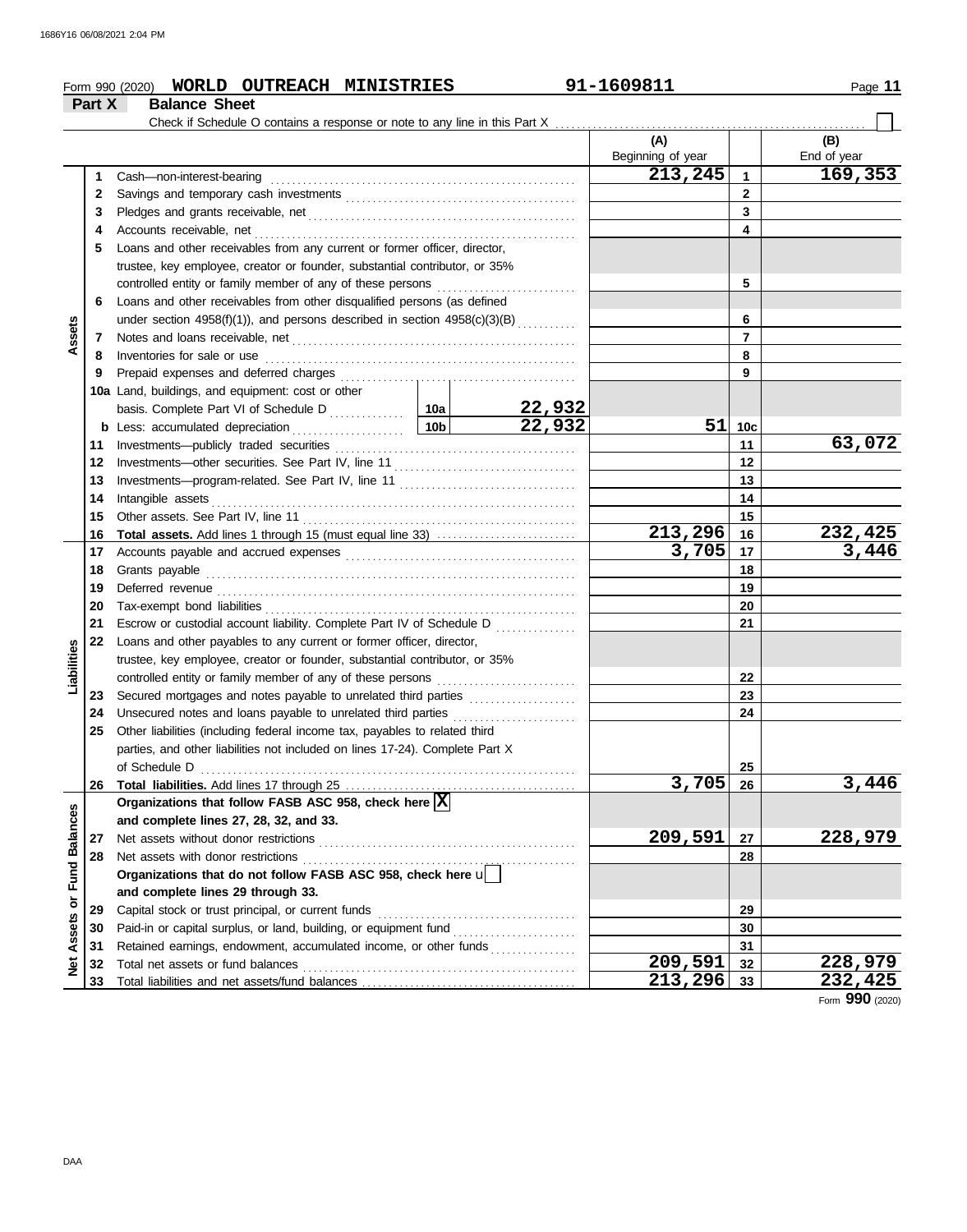|    | 91-1609811<br>Form 990 (2020) WORLD OUTREACH MINISTRIES                                                                                                                                                                        |                |           |                 | Page 12 |
|----|--------------------------------------------------------------------------------------------------------------------------------------------------------------------------------------------------------------------------------|----------------|-----------|-----------------|---------|
|    | Part XI<br><b>Reconciliation of Net Assets</b>                                                                                                                                                                                 |                |           |                 |         |
|    |                                                                                                                                                                                                                                |                |           |                 |         |
| 1. |                                                                                                                                                                                                                                |                | 1,151,977 |                 |         |
| 2  |                                                                                                                                                                                                                                | $\overline{2}$ | 1,172,629 |                 |         |
| 3  | Revenue less expenses. Subtract line 2 from line 1                                                                                                                                                                             | $\mathbf{3}$   |           | $-20,652$       |         |
| 4  | Net assets or fund balances at beginning of year (must equal Part X, line 32, column (A)) [[[[[[[[[[[[[[[[[[[                                                                                                                  | 4              |           | 209,591         |         |
| 5  | Net unrealized gains (losses) on investments [11] with the context of the state of the state of the state of the state of the state of the state of the state of the state of the state of the state of the state of the state | 5              |           |                 |         |
| 6  |                                                                                                                                                                                                                                | 6              |           |                 |         |
| 7  | Investment expenses                                                                                                                                                                                                            | $\overline{7}$ |           |                 |         |
| 8  | Prior period adjustments                                                                                                                                                                                                       | 8              |           |                 |         |
| 9  |                                                                                                                                                                                                                                | 9              |           | 40,040          |         |
| 10 | Net assets or fund balances at end of year. Combine lines 3 through 9 (must equal Part X, line                                                                                                                                 |                |           |                 |         |
|    | 32, column (B))                                                                                                                                                                                                                | 10             |           | 228,979         |         |
|    | <b>Financial Statements and Reporting</b><br>Part XII                                                                                                                                                                          |                |           |                 |         |
|    |                                                                                                                                                                                                                                |                |           |                 |         |
|    |                                                                                                                                                                                                                                |                |           | Yes   No        |         |
| 1. | Accounting method used to prepare the Form 990: $ \mathbf{X} $ Cash<br>Accrual<br>Other                                                                                                                                        |                |           |                 |         |
|    | If the organization changed its method of accounting from a prior year or checked "Other," explain in                                                                                                                          |                |           |                 |         |
|    | Schedule O.                                                                                                                                                                                                                    |                |           |                 |         |
|    | 2a Were the organization's financial statements compiled or reviewed by an independent accountant?                                                                                                                             |                | 2a        |                 | X       |
|    | If "Yes," check a box below to indicate whether the financial statements for the year were compiled or                                                                                                                         |                |           |                 |         |
|    | reviewed on a separate basis, consolidated basis, or both:                                                                                                                                                                     |                |           |                 |         |
|    | Separate basis<br>Consolidated basis<br>Both consolidated and separate basis                                                                                                                                                   |                |           |                 |         |
|    | <b>b</b> Were the organization's financial statements audited by an independent accountant?                                                                                                                                    |                | 2b        |                 | X       |
|    | If "Yes," check a box below to indicate whether the financial statements for the year were audited on a                                                                                                                        |                |           |                 |         |
|    | separate basis, consolidated basis, or both:                                                                                                                                                                                   |                |           |                 |         |
|    | Both consolidated and separate basis<br>Separate basis<br>Consolidated basis                                                                                                                                                   |                |           |                 |         |
|    | c If "Yes" to line 2a or 2b, does the organization have a committee that assumes responsibility for oversight of                                                                                                               |                |           |                 |         |
|    | the audit, review, or compilation of its financial statements and selection of an independent accountant?                                                                                                                      |                | 2c        |                 |         |
|    | If the organization changed either its oversight process or selection process during the tax year, explain on                                                                                                                  |                |           |                 |         |
|    | Schedule O.                                                                                                                                                                                                                    |                |           |                 |         |
|    | 3a As a result of a federal award, was the organization required to undergo an audit or audits as set forth in the                                                                                                             |                |           |                 |         |
|    | Single Audit Act and OMB Circular A-133?                                                                                                                                                                                       |                | За        |                 |         |
|    | <b>b</b> If "Yes," did the organization undergo the required audit or audits? If the organization did not undergo the                                                                                                          |                |           |                 |         |
|    | required audit or audits, explain why on Schedule O and describe any steps taken to undergo such audits                                                                                                                        |                | 3b        |                 |         |
|    |                                                                                                                                                                                                                                |                |           | Form 990 (2020) |         |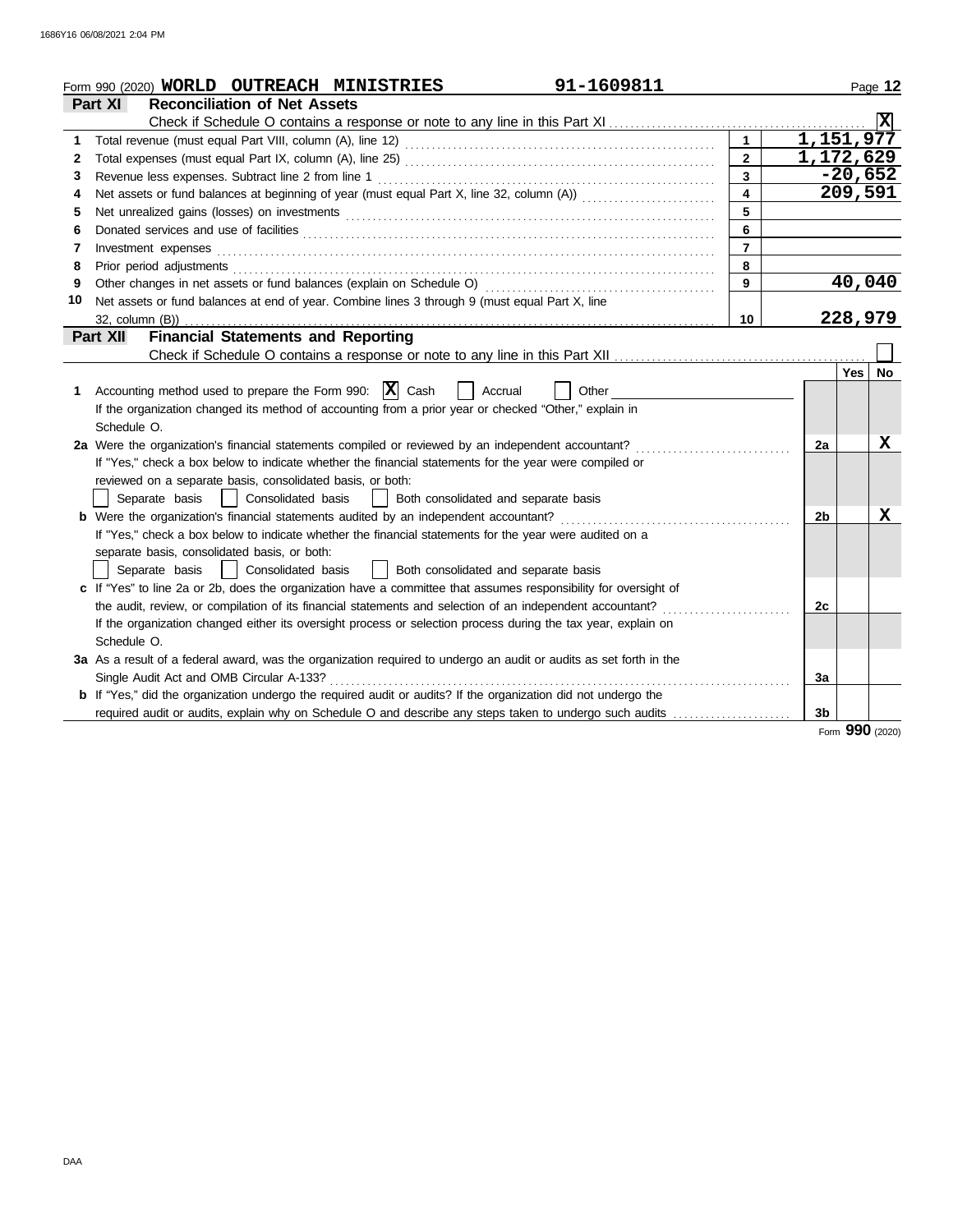| (Form 990 or 990-EZ)<br>ZUZ0<br>Complete if the organization is a section 501(c)(3) organization or a section 4947(a)(1) nonexempt charitable trust.<br>u Attach to Form 990 or Form 990-EZ.<br>Department of the Treasury<br>Open to Public<br>Internal Revenue Service<br>Inspection<br>u Go to www.irs.gov/Form990 for instructions and the latest information.<br>WORLD OUTREACH MINISTRIES<br>Employer identification number<br>Name of the organization<br><b>FOUNDATION</b><br>91-1609811<br>Part I<br>Reason for Public Charity Status. (All organizations must complete this part.) See instructions.<br>The organization is not a private foundation because it is: (For lines 1 through 12, check only one box.)<br>A church, convention of churches, or association of churches described in section 170(b)(1)(A)(i).<br>1<br>2<br>A school described in <b>section 170(b)(1)(A)(ii).</b> (Attach Schedule E (Form 990 or 990-EZ).)<br>3<br>A hospital or a cooperative hospital service organization described in section 170(b)(1)(A)(iii).<br>A medical research organization operated in conjunction with a hospital described in section 170(b)(1)(A)(iii). Enter the hospital's name,<br>4<br>city, and state:<br>An organization operated for the benefit of a college or university owned or operated by a governmental unit described in<br>5<br>section 170(b)(1)(A)(iv). (Complete Part II.)<br>A federal, state, or local government or governmental unit described in section 170(b)(1)(A)(v).<br>6<br> X<br>7<br>An organization that normally receives a substantial part of its support from a governmental unit or from the general public<br>described in section 170(b)(1)(A)(vi). (Complete Part II.)<br>A community trust described in section 170(b)(1)(A)(vi). (Complete Part II.)<br>8<br>9<br>An agricultural research organization described in section 170(b)(1)(A)(ix) operated in conjunction with a land-grant college<br>or university or a non-land-grant college of agriculture (see instructions). Enter the name, city, and state of the college or<br>university:<br>An organization that normally receives: (1) more than 33 1/3% of its support from contributions, membership fees, and gross<br>10<br>receipts from activities related to its exempt functions, subject to certain exceptions; and (2) no more than 331/3% of its<br>support from gross investment income and unrelated business taxable income (less section 511 tax) from businesses<br>acquired by the organization after June 30, 1975. See section 509(a)(2). (Complete Part III.)<br>An organization organized and operated exclusively to test for public safety. See section 509(a)(4).<br>11<br>12<br>An organization organized and operated exclusively for the benefit of, to perform the functions of, or to carry out the purposes<br>of one or more publicly supported organizations described in section 509(a)(1) or section 509(a)(2). See section 509(a)(3).<br>Check the box in lines 12a through 12d that describes the type of supporting organization and complete lines 12e, 12f, and 12g.<br>Type I. A supporting organization operated, supervised, or controlled by its supported organization(s), typically by giving<br>a<br>the supported organization(s) the power to regularly appoint or elect a majority of the directors or trustees of the<br>supporting organization. You must complete Part IV, Sections A and B.<br>Type II. A supporting organization supervised or controlled in connection with its supported organization(s), by having<br>b<br>control or management of the supporting organization vested in the same persons that control or manage the supported<br>organization(s). You must complete Part IV, Sections A and C.<br>Type III functionally integrated. A supporting organization operated in connection with, and functionally integrated with,<br>c<br>its supported organization(s) (see instructions). You must complete Part IV, Sections A, D, and E.<br>Type III non-functionally integrated. A supporting organization operated in connection with its supported organization(s)<br>d<br>that is not functionally integrated. The organization generally must satisfy a distribution requirement and an attentiveness<br>requirement (see instructions). You must complete Part IV, Sections A and D, and Part V.<br>Check this box if the organization received a written determination from the IRS that it is a Type I, Type II, Type III<br>е<br>functionally integrated, or Type III non-functionally integrated supporting organization.<br>Enter the number of supported organizations<br>f<br>Provide the following information about the supported organization(s).<br>g<br>(iv) Is the organization<br>(i) Name of supported<br>(ii) EIN<br>(v) Amount of monetary<br>(vi) Amount of<br>(iii) Type of organization<br>listed in your governing<br>organization<br>support (see<br>other support (see<br>(described on lines 1-10<br>above (see instructions))<br>document?<br>instructions)<br>instructions)<br>Yes<br>No<br>(A) | <b>SCHEDULE A</b> |  | <b>Public Charity Status and Public Support</b> |  |  |  |  | OMB No. 1545-0047 |  |  |
|-------------------------------------------------------------------------------------------------------------------------------------------------------------------------------------------------------------------------------------------------------------------------------------------------------------------------------------------------------------------------------------------------------------------------------------------------------------------------------------------------------------------------------------------------------------------------------------------------------------------------------------------------------------------------------------------------------------------------------------------------------------------------------------------------------------------------------------------------------------------------------------------------------------------------------------------------------------------------------------------------------------------------------------------------------------------------------------------------------------------------------------------------------------------------------------------------------------------------------------------------------------------------------------------------------------------------------------------------------------------------------------------------------------------------------------------------------------------------------------------------------------------------------------------------------------------------------------------------------------------------------------------------------------------------------------------------------------------------------------------------------------------------------------------------------------------------------------------------------------------------------------------------------------------------------------------------------------------------------------------------------------------------------------------------------------------------------------------------------------------------------------------------------------------------------------------------------------------------------------------------------------------------------------------------------------------------------------------------------------------------------------------------------------------------------------------------------------------------------------------------------------------------------------------------------------------------------------------------------------------------------------------------------------------------------------------------------------------------------------------------------------------------------------------------------------------------------------------------------------------------------------------------------------------------------------------------------------------------------------------------------------------------------------------------------------------------------------------------------------------------------------------------------------------------------------------------------------------------------------------------------------------------------------------------------------------------------------------------------------------------------------------------------------------------------------------------------------------------------------------------------------------------------------------------------------------------------------------------------------------------------------------------------------------------------------------------------------------------------------------------------------------------------------------------------------------------------------------------------------------------------------------------------------------------------------------------------------------------------------------------------------------------------------------------------------------------------------------------------------------------------------------------------------------------------------------------------------------------------------------------------------------------------------------------------------------------------------------------------------------------------------------------------------------------------------------------------------------------------------------------------------------------------------------------------------------------------------------------------------------------------------------------------------------------------------------------------------------------------------------------------------------------------------------------------------------------------------------------------------------------------------------------------------------------------------------------------------------------------------------------------------------------------------------------------------------------------------------------------------------------------------|-------------------|--|-------------------------------------------------|--|--|--|--|-------------------|--|--|
|                                                                                                                                                                                                                                                                                                                                                                                                                                                                                                                                                                                                                                                                                                                                                                                                                                                                                                                                                                                                                                                                                                                                                                                                                                                                                                                                                                                                                                                                                                                                                                                                                                                                                                                                                                                                                                                                                                                                                                                                                                                                                                                                                                                                                                                                                                                                                                                                                                                                                                                                                                                                                                                                                                                                                                                                                                                                                                                                                                                                                                                                                                                                                                                                                                                                                                                                                                                                                                                                                                                                                                                                                                                                                                                                                                                                                                                                                                                                                                                                                                                                                                                                                                                                                                                                                                                                                                                                                                                                                                                                                                                                                                                                                                                                                                                                                                                                                                                                                                                                                                                                                                                                     |                   |  |                                                 |  |  |  |  |                   |  |  |
|                                                                                                                                                                                                                                                                                                                                                                                                                                                                                                                                                                                                                                                                                                                                                                                                                                                                                                                                                                                                                                                                                                                                                                                                                                                                                                                                                                                                                                                                                                                                                                                                                                                                                                                                                                                                                                                                                                                                                                                                                                                                                                                                                                                                                                                                                                                                                                                                                                                                                                                                                                                                                                                                                                                                                                                                                                                                                                                                                                                                                                                                                                                                                                                                                                                                                                                                                                                                                                                                                                                                                                                                                                                                                                                                                                                                                                                                                                                                                                                                                                                                                                                                                                                                                                                                                                                                                                                                                                                                                                                                                                                                                                                                                                                                                                                                                                                                                                                                                                                                                                                                                                                                     |                   |  |                                                 |  |  |  |  |                   |  |  |
|                                                                                                                                                                                                                                                                                                                                                                                                                                                                                                                                                                                                                                                                                                                                                                                                                                                                                                                                                                                                                                                                                                                                                                                                                                                                                                                                                                                                                                                                                                                                                                                                                                                                                                                                                                                                                                                                                                                                                                                                                                                                                                                                                                                                                                                                                                                                                                                                                                                                                                                                                                                                                                                                                                                                                                                                                                                                                                                                                                                                                                                                                                                                                                                                                                                                                                                                                                                                                                                                                                                                                                                                                                                                                                                                                                                                                                                                                                                                                                                                                                                                                                                                                                                                                                                                                                                                                                                                                                                                                                                                                                                                                                                                                                                                                                                                                                                                                                                                                                                                                                                                                                                                     |                   |  |                                                 |  |  |  |  |                   |  |  |
|                                                                                                                                                                                                                                                                                                                                                                                                                                                                                                                                                                                                                                                                                                                                                                                                                                                                                                                                                                                                                                                                                                                                                                                                                                                                                                                                                                                                                                                                                                                                                                                                                                                                                                                                                                                                                                                                                                                                                                                                                                                                                                                                                                                                                                                                                                                                                                                                                                                                                                                                                                                                                                                                                                                                                                                                                                                                                                                                                                                                                                                                                                                                                                                                                                                                                                                                                                                                                                                                                                                                                                                                                                                                                                                                                                                                                                                                                                                                                                                                                                                                                                                                                                                                                                                                                                                                                                                                                                                                                                                                                                                                                                                                                                                                                                                                                                                                                                                                                                                                                                                                                                                                     |                   |  |                                                 |  |  |  |  |                   |  |  |
|                                                                                                                                                                                                                                                                                                                                                                                                                                                                                                                                                                                                                                                                                                                                                                                                                                                                                                                                                                                                                                                                                                                                                                                                                                                                                                                                                                                                                                                                                                                                                                                                                                                                                                                                                                                                                                                                                                                                                                                                                                                                                                                                                                                                                                                                                                                                                                                                                                                                                                                                                                                                                                                                                                                                                                                                                                                                                                                                                                                                                                                                                                                                                                                                                                                                                                                                                                                                                                                                                                                                                                                                                                                                                                                                                                                                                                                                                                                                                                                                                                                                                                                                                                                                                                                                                                                                                                                                                                                                                                                                                                                                                                                                                                                                                                                                                                                                                                                                                                                                                                                                                                                                     |                   |  |                                                 |  |  |  |  |                   |  |  |
|                                                                                                                                                                                                                                                                                                                                                                                                                                                                                                                                                                                                                                                                                                                                                                                                                                                                                                                                                                                                                                                                                                                                                                                                                                                                                                                                                                                                                                                                                                                                                                                                                                                                                                                                                                                                                                                                                                                                                                                                                                                                                                                                                                                                                                                                                                                                                                                                                                                                                                                                                                                                                                                                                                                                                                                                                                                                                                                                                                                                                                                                                                                                                                                                                                                                                                                                                                                                                                                                                                                                                                                                                                                                                                                                                                                                                                                                                                                                                                                                                                                                                                                                                                                                                                                                                                                                                                                                                                                                                                                                                                                                                                                                                                                                                                                                                                                                                                                                                                                                                                                                                                                                     |                   |  |                                                 |  |  |  |  |                   |  |  |
|                                                                                                                                                                                                                                                                                                                                                                                                                                                                                                                                                                                                                                                                                                                                                                                                                                                                                                                                                                                                                                                                                                                                                                                                                                                                                                                                                                                                                                                                                                                                                                                                                                                                                                                                                                                                                                                                                                                                                                                                                                                                                                                                                                                                                                                                                                                                                                                                                                                                                                                                                                                                                                                                                                                                                                                                                                                                                                                                                                                                                                                                                                                                                                                                                                                                                                                                                                                                                                                                                                                                                                                                                                                                                                                                                                                                                                                                                                                                                                                                                                                                                                                                                                                                                                                                                                                                                                                                                                                                                                                                                                                                                                                                                                                                                                                                                                                                                                                                                                                                                                                                                                                                     |                   |  |                                                 |  |  |  |  |                   |  |  |
|                                                                                                                                                                                                                                                                                                                                                                                                                                                                                                                                                                                                                                                                                                                                                                                                                                                                                                                                                                                                                                                                                                                                                                                                                                                                                                                                                                                                                                                                                                                                                                                                                                                                                                                                                                                                                                                                                                                                                                                                                                                                                                                                                                                                                                                                                                                                                                                                                                                                                                                                                                                                                                                                                                                                                                                                                                                                                                                                                                                                                                                                                                                                                                                                                                                                                                                                                                                                                                                                                                                                                                                                                                                                                                                                                                                                                                                                                                                                                                                                                                                                                                                                                                                                                                                                                                                                                                                                                                                                                                                                                                                                                                                                                                                                                                                                                                                                                                                                                                                                                                                                                                                                     |                   |  |                                                 |  |  |  |  |                   |  |  |
|                                                                                                                                                                                                                                                                                                                                                                                                                                                                                                                                                                                                                                                                                                                                                                                                                                                                                                                                                                                                                                                                                                                                                                                                                                                                                                                                                                                                                                                                                                                                                                                                                                                                                                                                                                                                                                                                                                                                                                                                                                                                                                                                                                                                                                                                                                                                                                                                                                                                                                                                                                                                                                                                                                                                                                                                                                                                                                                                                                                                                                                                                                                                                                                                                                                                                                                                                                                                                                                                                                                                                                                                                                                                                                                                                                                                                                                                                                                                                                                                                                                                                                                                                                                                                                                                                                                                                                                                                                                                                                                                                                                                                                                                                                                                                                                                                                                                                                                                                                                                                                                                                                                                     |                   |  |                                                 |  |  |  |  |                   |  |  |
|                                                                                                                                                                                                                                                                                                                                                                                                                                                                                                                                                                                                                                                                                                                                                                                                                                                                                                                                                                                                                                                                                                                                                                                                                                                                                                                                                                                                                                                                                                                                                                                                                                                                                                                                                                                                                                                                                                                                                                                                                                                                                                                                                                                                                                                                                                                                                                                                                                                                                                                                                                                                                                                                                                                                                                                                                                                                                                                                                                                                                                                                                                                                                                                                                                                                                                                                                                                                                                                                                                                                                                                                                                                                                                                                                                                                                                                                                                                                                                                                                                                                                                                                                                                                                                                                                                                                                                                                                                                                                                                                                                                                                                                                                                                                                                                                                                                                                                                                                                                                                                                                                                                                     |                   |  |                                                 |  |  |  |  |                   |  |  |
|                                                                                                                                                                                                                                                                                                                                                                                                                                                                                                                                                                                                                                                                                                                                                                                                                                                                                                                                                                                                                                                                                                                                                                                                                                                                                                                                                                                                                                                                                                                                                                                                                                                                                                                                                                                                                                                                                                                                                                                                                                                                                                                                                                                                                                                                                                                                                                                                                                                                                                                                                                                                                                                                                                                                                                                                                                                                                                                                                                                                                                                                                                                                                                                                                                                                                                                                                                                                                                                                                                                                                                                                                                                                                                                                                                                                                                                                                                                                                                                                                                                                                                                                                                                                                                                                                                                                                                                                                                                                                                                                                                                                                                                                                                                                                                                                                                                                                                                                                                                                                                                                                                                                     |                   |  |                                                 |  |  |  |  |                   |  |  |
|                                                                                                                                                                                                                                                                                                                                                                                                                                                                                                                                                                                                                                                                                                                                                                                                                                                                                                                                                                                                                                                                                                                                                                                                                                                                                                                                                                                                                                                                                                                                                                                                                                                                                                                                                                                                                                                                                                                                                                                                                                                                                                                                                                                                                                                                                                                                                                                                                                                                                                                                                                                                                                                                                                                                                                                                                                                                                                                                                                                                                                                                                                                                                                                                                                                                                                                                                                                                                                                                                                                                                                                                                                                                                                                                                                                                                                                                                                                                                                                                                                                                                                                                                                                                                                                                                                                                                                                                                                                                                                                                                                                                                                                                                                                                                                                                                                                                                                                                                                                                                                                                                                                                     |                   |  |                                                 |  |  |  |  |                   |  |  |
|                                                                                                                                                                                                                                                                                                                                                                                                                                                                                                                                                                                                                                                                                                                                                                                                                                                                                                                                                                                                                                                                                                                                                                                                                                                                                                                                                                                                                                                                                                                                                                                                                                                                                                                                                                                                                                                                                                                                                                                                                                                                                                                                                                                                                                                                                                                                                                                                                                                                                                                                                                                                                                                                                                                                                                                                                                                                                                                                                                                                                                                                                                                                                                                                                                                                                                                                                                                                                                                                                                                                                                                                                                                                                                                                                                                                                                                                                                                                                                                                                                                                                                                                                                                                                                                                                                                                                                                                                                                                                                                                                                                                                                                                                                                                                                                                                                                                                                                                                                                                                                                                                                                                     |                   |  |                                                 |  |  |  |  |                   |  |  |
|                                                                                                                                                                                                                                                                                                                                                                                                                                                                                                                                                                                                                                                                                                                                                                                                                                                                                                                                                                                                                                                                                                                                                                                                                                                                                                                                                                                                                                                                                                                                                                                                                                                                                                                                                                                                                                                                                                                                                                                                                                                                                                                                                                                                                                                                                                                                                                                                                                                                                                                                                                                                                                                                                                                                                                                                                                                                                                                                                                                                                                                                                                                                                                                                                                                                                                                                                                                                                                                                                                                                                                                                                                                                                                                                                                                                                                                                                                                                                                                                                                                                                                                                                                                                                                                                                                                                                                                                                                                                                                                                                                                                                                                                                                                                                                                                                                                                                                                                                                                                                                                                                                                                     |                   |  |                                                 |  |  |  |  |                   |  |  |
|                                                                                                                                                                                                                                                                                                                                                                                                                                                                                                                                                                                                                                                                                                                                                                                                                                                                                                                                                                                                                                                                                                                                                                                                                                                                                                                                                                                                                                                                                                                                                                                                                                                                                                                                                                                                                                                                                                                                                                                                                                                                                                                                                                                                                                                                                                                                                                                                                                                                                                                                                                                                                                                                                                                                                                                                                                                                                                                                                                                                                                                                                                                                                                                                                                                                                                                                                                                                                                                                                                                                                                                                                                                                                                                                                                                                                                                                                                                                                                                                                                                                                                                                                                                                                                                                                                                                                                                                                                                                                                                                                                                                                                                                                                                                                                                                                                                                                                                                                                                                                                                                                                                                     |                   |  |                                                 |  |  |  |  |                   |  |  |
|                                                                                                                                                                                                                                                                                                                                                                                                                                                                                                                                                                                                                                                                                                                                                                                                                                                                                                                                                                                                                                                                                                                                                                                                                                                                                                                                                                                                                                                                                                                                                                                                                                                                                                                                                                                                                                                                                                                                                                                                                                                                                                                                                                                                                                                                                                                                                                                                                                                                                                                                                                                                                                                                                                                                                                                                                                                                                                                                                                                                                                                                                                                                                                                                                                                                                                                                                                                                                                                                                                                                                                                                                                                                                                                                                                                                                                                                                                                                                                                                                                                                                                                                                                                                                                                                                                                                                                                                                                                                                                                                                                                                                                                                                                                                                                                                                                                                                                                                                                                                                                                                                                                                     |                   |  |                                                 |  |  |  |  |                   |  |  |
|                                                                                                                                                                                                                                                                                                                                                                                                                                                                                                                                                                                                                                                                                                                                                                                                                                                                                                                                                                                                                                                                                                                                                                                                                                                                                                                                                                                                                                                                                                                                                                                                                                                                                                                                                                                                                                                                                                                                                                                                                                                                                                                                                                                                                                                                                                                                                                                                                                                                                                                                                                                                                                                                                                                                                                                                                                                                                                                                                                                                                                                                                                                                                                                                                                                                                                                                                                                                                                                                                                                                                                                                                                                                                                                                                                                                                                                                                                                                                                                                                                                                                                                                                                                                                                                                                                                                                                                                                                                                                                                                                                                                                                                                                                                                                                                                                                                                                                                                                                                                                                                                                                                                     |                   |  |                                                 |  |  |  |  |                   |  |  |
|                                                                                                                                                                                                                                                                                                                                                                                                                                                                                                                                                                                                                                                                                                                                                                                                                                                                                                                                                                                                                                                                                                                                                                                                                                                                                                                                                                                                                                                                                                                                                                                                                                                                                                                                                                                                                                                                                                                                                                                                                                                                                                                                                                                                                                                                                                                                                                                                                                                                                                                                                                                                                                                                                                                                                                                                                                                                                                                                                                                                                                                                                                                                                                                                                                                                                                                                                                                                                                                                                                                                                                                                                                                                                                                                                                                                                                                                                                                                                                                                                                                                                                                                                                                                                                                                                                                                                                                                                                                                                                                                                                                                                                                                                                                                                                                                                                                                                                                                                                                                                                                                                                                                     |                   |  |                                                 |  |  |  |  |                   |  |  |
|                                                                                                                                                                                                                                                                                                                                                                                                                                                                                                                                                                                                                                                                                                                                                                                                                                                                                                                                                                                                                                                                                                                                                                                                                                                                                                                                                                                                                                                                                                                                                                                                                                                                                                                                                                                                                                                                                                                                                                                                                                                                                                                                                                                                                                                                                                                                                                                                                                                                                                                                                                                                                                                                                                                                                                                                                                                                                                                                                                                                                                                                                                                                                                                                                                                                                                                                                                                                                                                                                                                                                                                                                                                                                                                                                                                                                                                                                                                                                                                                                                                                                                                                                                                                                                                                                                                                                                                                                                                                                                                                                                                                                                                                                                                                                                                                                                                                                                                                                                                                                                                                                                                                     |                   |  |                                                 |  |  |  |  |                   |  |  |
|                                                                                                                                                                                                                                                                                                                                                                                                                                                                                                                                                                                                                                                                                                                                                                                                                                                                                                                                                                                                                                                                                                                                                                                                                                                                                                                                                                                                                                                                                                                                                                                                                                                                                                                                                                                                                                                                                                                                                                                                                                                                                                                                                                                                                                                                                                                                                                                                                                                                                                                                                                                                                                                                                                                                                                                                                                                                                                                                                                                                                                                                                                                                                                                                                                                                                                                                                                                                                                                                                                                                                                                                                                                                                                                                                                                                                                                                                                                                                                                                                                                                                                                                                                                                                                                                                                                                                                                                                                                                                                                                                                                                                                                                                                                                                                                                                                                                                                                                                                                                                                                                                                                                     |                   |  |                                                 |  |  |  |  |                   |  |  |
|                                                                                                                                                                                                                                                                                                                                                                                                                                                                                                                                                                                                                                                                                                                                                                                                                                                                                                                                                                                                                                                                                                                                                                                                                                                                                                                                                                                                                                                                                                                                                                                                                                                                                                                                                                                                                                                                                                                                                                                                                                                                                                                                                                                                                                                                                                                                                                                                                                                                                                                                                                                                                                                                                                                                                                                                                                                                                                                                                                                                                                                                                                                                                                                                                                                                                                                                                                                                                                                                                                                                                                                                                                                                                                                                                                                                                                                                                                                                                                                                                                                                                                                                                                                                                                                                                                                                                                                                                                                                                                                                                                                                                                                                                                                                                                                                                                                                                                                                                                                                                                                                                                                                     |                   |  |                                                 |  |  |  |  |                   |  |  |
|                                                                                                                                                                                                                                                                                                                                                                                                                                                                                                                                                                                                                                                                                                                                                                                                                                                                                                                                                                                                                                                                                                                                                                                                                                                                                                                                                                                                                                                                                                                                                                                                                                                                                                                                                                                                                                                                                                                                                                                                                                                                                                                                                                                                                                                                                                                                                                                                                                                                                                                                                                                                                                                                                                                                                                                                                                                                                                                                                                                                                                                                                                                                                                                                                                                                                                                                                                                                                                                                                                                                                                                                                                                                                                                                                                                                                                                                                                                                                                                                                                                                                                                                                                                                                                                                                                                                                                                                                                                                                                                                                                                                                                                                                                                                                                                                                                                                                                                                                                                                                                                                                                                                     |                   |  |                                                 |  |  |  |  |                   |  |  |
|                                                                                                                                                                                                                                                                                                                                                                                                                                                                                                                                                                                                                                                                                                                                                                                                                                                                                                                                                                                                                                                                                                                                                                                                                                                                                                                                                                                                                                                                                                                                                                                                                                                                                                                                                                                                                                                                                                                                                                                                                                                                                                                                                                                                                                                                                                                                                                                                                                                                                                                                                                                                                                                                                                                                                                                                                                                                                                                                                                                                                                                                                                                                                                                                                                                                                                                                                                                                                                                                                                                                                                                                                                                                                                                                                                                                                                                                                                                                                                                                                                                                                                                                                                                                                                                                                                                                                                                                                                                                                                                                                                                                                                                                                                                                                                                                                                                                                                                                                                                                                                                                                                                                     |                   |  |                                                 |  |  |  |  |                   |  |  |
|                                                                                                                                                                                                                                                                                                                                                                                                                                                                                                                                                                                                                                                                                                                                                                                                                                                                                                                                                                                                                                                                                                                                                                                                                                                                                                                                                                                                                                                                                                                                                                                                                                                                                                                                                                                                                                                                                                                                                                                                                                                                                                                                                                                                                                                                                                                                                                                                                                                                                                                                                                                                                                                                                                                                                                                                                                                                                                                                                                                                                                                                                                                                                                                                                                                                                                                                                                                                                                                                                                                                                                                                                                                                                                                                                                                                                                                                                                                                                                                                                                                                                                                                                                                                                                                                                                                                                                                                                                                                                                                                                                                                                                                                                                                                                                                                                                                                                                                                                                                                                                                                                                                                     |                   |  |                                                 |  |  |  |  |                   |  |  |
|                                                                                                                                                                                                                                                                                                                                                                                                                                                                                                                                                                                                                                                                                                                                                                                                                                                                                                                                                                                                                                                                                                                                                                                                                                                                                                                                                                                                                                                                                                                                                                                                                                                                                                                                                                                                                                                                                                                                                                                                                                                                                                                                                                                                                                                                                                                                                                                                                                                                                                                                                                                                                                                                                                                                                                                                                                                                                                                                                                                                                                                                                                                                                                                                                                                                                                                                                                                                                                                                                                                                                                                                                                                                                                                                                                                                                                                                                                                                                                                                                                                                                                                                                                                                                                                                                                                                                                                                                                                                                                                                                                                                                                                                                                                                                                                                                                                                                                                                                                                                                                                                                                                                     |                   |  |                                                 |  |  |  |  |                   |  |  |
|                                                                                                                                                                                                                                                                                                                                                                                                                                                                                                                                                                                                                                                                                                                                                                                                                                                                                                                                                                                                                                                                                                                                                                                                                                                                                                                                                                                                                                                                                                                                                                                                                                                                                                                                                                                                                                                                                                                                                                                                                                                                                                                                                                                                                                                                                                                                                                                                                                                                                                                                                                                                                                                                                                                                                                                                                                                                                                                                                                                                                                                                                                                                                                                                                                                                                                                                                                                                                                                                                                                                                                                                                                                                                                                                                                                                                                                                                                                                                                                                                                                                                                                                                                                                                                                                                                                                                                                                                                                                                                                                                                                                                                                                                                                                                                                                                                                                                                                                                                                                                                                                                                                                     |                   |  |                                                 |  |  |  |  |                   |  |  |
|                                                                                                                                                                                                                                                                                                                                                                                                                                                                                                                                                                                                                                                                                                                                                                                                                                                                                                                                                                                                                                                                                                                                                                                                                                                                                                                                                                                                                                                                                                                                                                                                                                                                                                                                                                                                                                                                                                                                                                                                                                                                                                                                                                                                                                                                                                                                                                                                                                                                                                                                                                                                                                                                                                                                                                                                                                                                                                                                                                                                                                                                                                                                                                                                                                                                                                                                                                                                                                                                                                                                                                                                                                                                                                                                                                                                                                                                                                                                                                                                                                                                                                                                                                                                                                                                                                                                                                                                                                                                                                                                                                                                                                                                                                                                                                                                                                                                                                                                                                                                                                                                                                                                     |                   |  |                                                 |  |  |  |  |                   |  |  |
|                                                                                                                                                                                                                                                                                                                                                                                                                                                                                                                                                                                                                                                                                                                                                                                                                                                                                                                                                                                                                                                                                                                                                                                                                                                                                                                                                                                                                                                                                                                                                                                                                                                                                                                                                                                                                                                                                                                                                                                                                                                                                                                                                                                                                                                                                                                                                                                                                                                                                                                                                                                                                                                                                                                                                                                                                                                                                                                                                                                                                                                                                                                                                                                                                                                                                                                                                                                                                                                                                                                                                                                                                                                                                                                                                                                                                                                                                                                                                                                                                                                                                                                                                                                                                                                                                                                                                                                                                                                                                                                                                                                                                                                                                                                                                                                                                                                                                                                                                                                                                                                                                                                                     |                   |  |                                                 |  |  |  |  |                   |  |  |
|                                                                                                                                                                                                                                                                                                                                                                                                                                                                                                                                                                                                                                                                                                                                                                                                                                                                                                                                                                                                                                                                                                                                                                                                                                                                                                                                                                                                                                                                                                                                                                                                                                                                                                                                                                                                                                                                                                                                                                                                                                                                                                                                                                                                                                                                                                                                                                                                                                                                                                                                                                                                                                                                                                                                                                                                                                                                                                                                                                                                                                                                                                                                                                                                                                                                                                                                                                                                                                                                                                                                                                                                                                                                                                                                                                                                                                                                                                                                                                                                                                                                                                                                                                                                                                                                                                                                                                                                                                                                                                                                                                                                                                                                                                                                                                                                                                                                                                                                                                                                                                                                                                                                     |                   |  |                                                 |  |  |  |  |                   |  |  |
|                                                                                                                                                                                                                                                                                                                                                                                                                                                                                                                                                                                                                                                                                                                                                                                                                                                                                                                                                                                                                                                                                                                                                                                                                                                                                                                                                                                                                                                                                                                                                                                                                                                                                                                                                                                                                                                                                                                                                                                                                                                                                                                                                                                                                                                                                                                                                                                                                                                                                                                                                                                                                                                                                                                                                                                                                                                                                                                                                                                                                                                                                                                                                                                                                                                                                                                                                                                                                                                                                                                                                                                                                                                                                                                                                                                                                                                                                                                                                                                                                                                                                                                                                                                                                                                                                                                                                                                                                                                                                                                                                                                                                                                                                                                                                                                                                                                                                                                                                                                                                                                                                                                                     |                   |  |                                                 |  |  |  |  |                   |  |  |
|                                                                                                                                                                                                                                                                                                                                                                                                                                                                                                                                                                                                                                                                                                                                                                                                                                                                                                                                                                                                                                                                                                                                                                                                                                                                                                                                                                                                                                                                                                                                                                                                                                                                                                                                                                                                                                                                                                                                                                                                                                                                                                                                                                                                                                                                                                                                                                                                                                                                                                                                                                                                                                                                                                                                                                                                                                                                                                                                                                                                                                                                                                                                                                                                                                                                                                                                                                                                                                                                                                                                                                                                                                                                                                                                                                                                                                                                                                                                                                                                                                                                                                                                                                                                                                                                                                                                                                                                                                                                                                                                                                                                                                                                                                                                                                                                                                                                                                                                                                                                                                                                                                                                     |                   |  |                                                 |  |  |  |  |                   |  |  |
|                                                                                                                                                                                                                                                                                                                                                                                                                                                                                                                                                                                                                                                                                                                                                                                                                                                                                                                                                                                                                                                                                                                                                                                                                                                                                                                                                                                                                                                                                                                                                                                                                                                                                                                                                                                                                                                                                                                                                                                                                                                                                                                                                                                                                                                                                                                                                                                                                                                                                                                                                                                                                                                                                                                                                                                                                                                                                                                                                                                                                                                                                                                                                                                                                                                                                                                                                                                                                                                                                                                                                                                                                                                                                                                                                                                                                                                                                                                                                                                                                                                                                                                                                                                                                                                                                                                                                                                                                                                                                                                                                                                                                                                                                                                                                                                                                                                                                                                                                                                                                                                                                                                                     |                   |  |                                                 |  |  |  |  |                   |  |  |
|                                                                                                                                                                                                                                                                                                                                                                                                                                                                                                                                                                                                                                                                                                                                                                                                                                                                                                                                                                                                                                                                                                                                                                                                                                                                                                                                                                                                                                                                                                                                                                                                                                                                                                                                                                                                                                                                                                                                                                                                                                                                                                                                                                                                                                                                                                                                                                                                                                                                                                                                                                                                                                                                                                                                                                                                                                                                                                                                                                                                                                                                                                                                                                                                                                                                                                                                                                                                                                                                                                                                                                                                                                                                                                                                                                                                                                                                                                                                                                                                                                                                                                                                                                                                                                                                                                                                                                                                                                                                                                                                                                                                                                                                                                                                                                                                                                                                                                                                                                                                                                                                                                                                     |                   |  |                                                 |  |  |  |  |                   |  |  |
|                                                                                                                                                                                                                                                                                                                                                                                                                                                                                                                                                                                                                                                                                                                                                                                                                                                                                                                                                                                                                                                                                                                                                                                                                                                                                                                                                                                                                                                                                                                                                                                                                                                                                                                                                                                                                                                                                                                                                                                                                                                                                                                                                                                                                                                                                                                                                                                                                                                                                                                                                                                                                                                                                                                                                                                                                                                                                                                                                                                                                                                                                                                                                                                                                                                                                                                                                                                                                                                                                                                                                                                                                                                                                                                                                                                                                                                                                                                                                                                                                                                                                                                                                                                                                                                                                                                                                                                                                                                                                                                                                                                                                                                                                                                                                                                                                                                                                                                                                                                                                                                                                                                                     |                   |  |                                                 |  |  |  |  |                   |  |  |
|                                                                                                                                                                                                                                                                                                                                                                                                                                                                                                                                                                                                                                                                                                                                                                                                                                                                                                                                                                                                                                                                                                                                                                                                                                                                                                                                                                                                                                                                                                                                                                                                                                                                                                                                                                                                                                                                                                                                                                                                                                                                                                                                                                                                                                                                                                                                                                                                                                                                                                                                                                                                                                                                                                                                                                                                                                                                                                                                                                                                                                                                                                                                                                                                                                                                                                                                                                                                                                                                                                                                                                                                                                                                                                                                                                                                                                                                                                                                                                                                                                                                                                                                                                                                                                                                                                                                                                                                                                                                                                                                                                                                                                                                                                                                                                                                                                                                                                                                                                                                                                                                                                                                     |                   |  |                                                 |  |  |  |  |                   |  |  |
|                                                                                                                                                                                                                                                                                                                                                                                                                                                                                                                                                                                                                                                                                                                                                                                                                                                                                                                                                                                                                                                                                                                                                                                                                                                                                                                                                                                                                                                                                                                                                                                                                                                                                                                                                                                                                                                                                                                                                                                                                                                                                                                                                                                                                                                                                                                                                                                                                                                                                                                                                                                                                                                                                                                                                                                                                                                                                                                                                                                                                                                                                                                                                                                                                                                                                                                                                                                                                                                                                                                                                                                                                                                                                                                                                                                                                                                                                                                                                                                                                                                                                                                                                                                                                                                                                                                                                                                                                                                                                                                                                                                                                                                                                                                                                                                                                                                                                                                                                                                                                                                                                                                                     |                   |  |                                                 |  |  |  |  |                   |  |  |
|                                                                                                                                                                                                                                                                                                                                                                                                                                                                                                                                                                                                                                                                                                                                                                                                                                                                                                                                                                                                                                                                                                                                                                                                                                                                                                                                                                                                                                                                                                                                                                                                                                                                                                                                                                                                                                                                                                                                                                                                                                                                                                                                                                                                                                                                                                                                                                                                                                                                                                                                                                                                                                                                                                                                                                                                                                                                                                                                                                                                                                                                                                                                                                                                                                                                                                                                                                                                                                                                                                                                                                                                                                                                                                                                                                                                                                                                                                                                                                                                                                                                                                                                                                                                                                                                                                                                                                                                                                                                                                                                                                                                                                                                                                                                                                                                                                                                                                                                                                                                                                                                                                                                     |                   |  |                                                 |  |  |  |  |                   |  |  |
| (B)                                                                                                                                                                                                                                                                                                                                                                                                                                                                                                                                                                                                                                                                                                                                                                                                                                                                                                                                                                                                                                                                                                                                                                                                                                                                                                                                                                                                                                                                                                                                                                                                                                                                                                                                                                                                                                                                                                                                                                                                                                                                                                                                                                                                                                                                                                                                                                                                                                                                                                                                                                                                                                                                                                                                                                                                                                                                                                                                                                                                                                                                                                                                                                                                                                                                                                                                                                                                                                                                                                                                                                                                                                                                                                                                                                                                                                                                                                                                                                                                                                                                                                                                                                                                                                                                                                                                                                                                                                                                                                                                                                                                                                                                                                                                                                                                                                                                                                                                                                                                                                                                                                                                 |                   |  |                                                 |  |  |  |  |                   |  |  |
| (C)                                                                                                                                                                                                                                                                                                                                                                                                                                                                                                                                                                                                                                                                                                                                                                                                                                                                                                                                                                                                                                                                                                                                                                                                                                                                                                                                                                                                                                                                                                                                                                                                                                                                                                                                                                                                                                                                                                                                                                                                                                                                                                                                                                                                                                                                                                                                                                                                                                                                                                                                                                                                                                                                                                                                                                                                                                                                                                                                                                                                                                                                                                                                                                                                                                                                                                                                                                                                                                                                                                                                                                                                                                                                                                                                                                                                                                                                                                                                                                                                                                                                                                                                                                                                                                                                                                                                                                                                                                                                                                                                                                                                                                                                                                                                                                                                                                                                                                                                                                                                                                                                                                                                 |                   |  |                                                 |  |  |  |  |                   |  |  |
|                                                                                                                                                                                                                                                                                                                                                                                                                                                                                                                                                                                                                                                                                                                                                                                                                                                                                                                                                                                                                                                                                                                                                                                                                                                                                                                                                                                                                                                                                                                                                                                                                                                                                                                                                                                                                                                                                                                                                                                                                                                                                                                                                                                                                                                                                                                                                                                                                                                                                                                                                                                                                                                                                                                                                                                                                                                                                                                                                                                                                                                                                                                                                                                                                                                                                                                                                                                                                                                                                                                                                                                                                                                                                                                                                                                                                                                                                                                                                                                                                                                                                                                                                                                                                                                                                                                                                                                                                                                                                                                                                                                                                                                                                                                                                                                                                                                                                                                                                                                                                                                                                                                                     |                   |  |                                                 |  |  |  |  |                   |  |  |
| (D)                                                                                                                                                                                                                                                                                                                                                                                                                                                                                                                                                                                                                                                                                                                                                                                                                                                                                                                                                                                                                                                                                                                                                                                                                                                                                                                                                                                                                                                                                                                                                                                                                                                                                                                                                                                                                                                                                                                                                                                                                                                                                                                                                                                                                                                                                                                                                                                                                                                                                                                                                                                                                                                                                                                                                                                                                                                                                                                                                                                                                                                                                                                                                                                                                                                                                                                                                                                                                                                                                                                                                                                                                                                                                                                                                                                                                                                                                                                                                                                                                                                                                                                                                                                                                                                                                                                                                                                                                                                                                                                                                                                                                                                                                                                                                                                                                                                                                                                                                                                                                                                                                                                                 |                   |  |                                                 |  |  |  |  |                   |  |  |
| (E)                                                                                                                                                                                                                                                                                                                                                                                                                                                                                                                                                                                                                                                                                                                                                                                                                                                                                                                                                                                                                                                                                                                                                                                                                                                                                                                                                                                                                                                                                                                                                                                                                                                                                                                                                                                                                                                                                                                                                                                                                                                                                                                                                                                                                                                                                                                                                                                                                                                                                                                                                                                                                                                                                                                                                                                                                                                                                                                                                                                                                                                                                                                                                                                                                                                                                                                                                                                                                                                                                                                                                                                                                                                                                                                                                                                                                                                                                                                                                                                                                                                                                                                                                                                                                                                                                                                                                                                                                                                                                                                                                                                                                                                                                                                                                                                                                                                                                                                                                                                                                                                                                                                                 |                   |  |                                                 |  |  |  |  |                   |  |  |
| Total<br>Schedule A (Form 990 or 990-EZ) 2020<br>For Paperwork Reduction Act Notice, see the Instructions for Form 990 or 990-EZ.                                                                                                                                                                                                                                                                                                                                                                                                                                                                                                                                                                                                                                                                                                                                                                                                                                                                                                                                                                                                                                                                                                                                                                                                                                                                                                                                                                                                                                                                                                                                                                                                                                                                                                                                                                                                                                                                                                                                                                                                                                                                                                                                                                                                                                                                                                                                                                                                                                                                                                                                                                                                                                                                                                                                                                                                                                                                                                                                                                                                                                                                                                                                                                                                                                                                                                                                                                                                                                                                                                                                                                                                                                                                                                                                                                                                                                                                                                                                                                                                                                                                                                                                                                                                                                                                                                                                                                                                                                                                                                                                                                                                                                                                                                                                                                                                                                                                                                                                                                                                   |                   |  |                                                 |  |  |  |  |                   |  |  |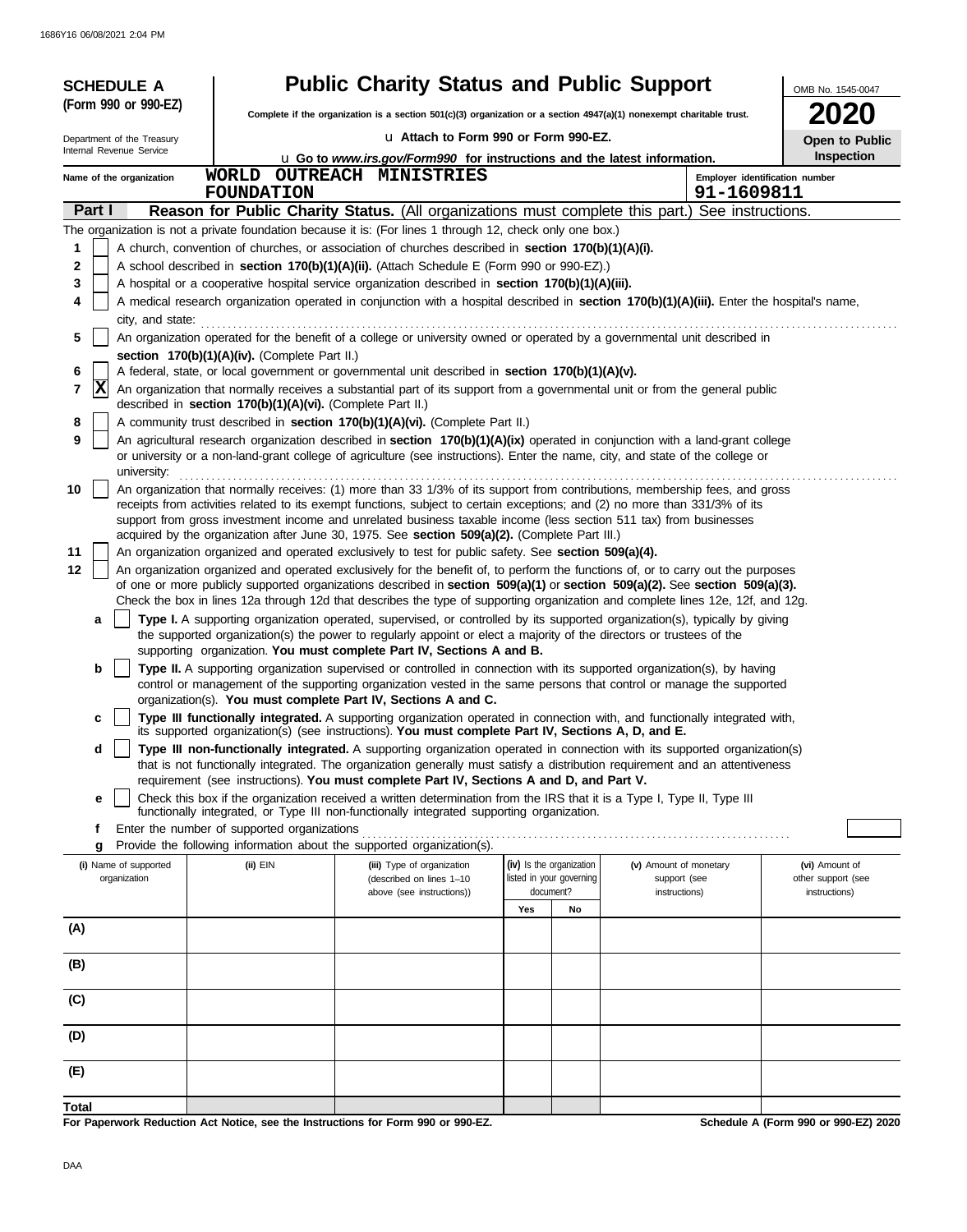|                | Schedule A (Form 990 or 990-EZ) 2020                                                                                                                                                                                                                                                                                                                         | WORLD OUTREACH MINISTRIES |           |            |            | 91-1609811 | Page 2                         |
|----------------|--------------------------------------------------------------------------------------------------------------------------------------------------------------------------------------------------------------------------------------------------------------------------------------------------------------------------------------------------------------|---------------------------|-----------|------------|------------|------------|--------------------------------|
|                | Support Schedule for Organizations Described in Sections 170(b)(1)(A)(iv) and 170(b)(1)(A)(vi)<br>Part II                                                                                                                                                                                                                                                    |                           |           |            |            |            |                                |
|                | (Complete only if you checked the box on line 5, 7, or 8 of Part I or if the organization failed to qualify under                                                                                                                                                                                                                                            |                           |           |            |            |            |                                |
|                | Part III. If the organization fails to qualify under the tests listed below, please complete Part III.)                                                                                                                                                                                                                                                      |                           |           |            |            |            |                                |
|                | Section A. Public Support                                                                                                                                                                                                                                                                                                                                    |                           |           |            |            |            |                                |
|                | Calendar year (or fiscal year beginning in) <b>u</b>                                                                                                                                                                                                                                                                                                         | (a) 2016                  | (b) 2017  | $(c)$ 2018 | $(d)$ 2019 | (e) $2020$ | (f) Total                      |
| 1              | Gifts, grants, contributions, and                                                                                                                                                                                                                                                                                                                            |                           |           |            |            |            |                                |
|                | membership fees received. (Do not<br>include any "unusual grants.")                                                                                                                                                                                                                                                                                          | 1,248,844                 | 1,131,524 | 1,178,517  | 1,250,518  | 1,158,743  | 5,968,146                      |
|                |                                                                                                                                                                                                                                                                                                                                                              |                           |           |            |            |            |                                |
| $\mathbf{2}$   | Tax revenues levied for the<br>organization's benefit and either paid                                                                                                                                                                                                                                                                                        |                           |           |            |            |            |                                |
|                | to or expended on its behalf                                                                                                                                                                                                                                                                                                                                 |                           |           |            |            |            |                                |
| 3              | The value of services or facilities                                                                                                                                                                                                                                                                                                                          |                           |           |            |            |            |                                |
|                | furnished by a governmental unit to the                                                                                                                                                                                                                                                                                                                      |                           |           |            |            |            |                                |
|                | organization without charge                                                                                                                                                                                                                                                                                                                                  |                           |           |            |            |            |                                |
| 4              | Total. Add lines 1 through 3                                                                                                                                                                                                                                                                                                                                 | 1,248,844                 | 1,131,524 | 1,178,517  | 1,250,518  | 1,158,743  | 5,968,146                      |
| 5              | The portion of total contributions by<br>each person (other than a                                                                                                                                                                                                                                                                                           |                           |           |            |            |            |                                |
|                | governmental unit or publicly                                                                                                                                                                                                                                                                                                                                |                           |           |            |            |            |                                |
|                | supported organization) included on<br>line 1 that exceeds 2% of the amount                                                                                                                                                                                                                                                                                  |                           |           |            |            |            |                                |
|                | shown on line 11, column (f) $\ldots$                                                                                                                                                                                                                                                                                                                        |                           |           |            |            |            | 417,843                        |
| 6              | Public support. Subtract line 5 from line 4                                                                                                                                                                                                                                                                                                                  |                           |           |            |            |            | 5,550,303                      |
|                | <b>Section B. Total Support</b>                                                                                                                                                                                                                                                                                                                              |                           |           |            |            |            |                                |
|                | Calendar year (or fiscal year beginning in) $\mathbf u$                                                                                                                                                                                                                                                                                                      | (a) 2016                  | (b) 2017  | $(c)$ 2018 | $(d)$ 2019 | (e) 2020   | (f) Total                      |
| $\overline{7}$ | Amounts from line 4                                                                                                                                                                                                                                                                                                                                          | 1,248,844                 | 1,131,524 | 1,178,517  | 1,250,518  | 1,158,743  | 5,968,146                      |
| 8              | Gross income from interest, dividends,                                                                                                                                                                                                                                                                                                                       |                           |           |            |            |            |                                |
|                | payments received on securities loans,<br>rents, royalties, and income from                                                                                                                                                                                                                                                                                  |                           |           |            |            |            |                                |
|                | similar sources                                                                                                                                                                                                                                                                                                                                              | 396                       | 226       | 21         |            |            | 643                            |
| 9              | Net income from unrelated business                                                                                                                                                                                                                                                                                                                           |                           |           |            |            |            |                                |
|                | activities, whether or not the business                                                                                                                                                                                                                                                                                                                      |                           |           |            |            |            |                                |
|                | is regularly carried on                                                                                                                                                                                                                                                                                                                                      |                           |           |            |            |            |                                |
| 10             | Other income. Do not include gain or                                                                                                                                                                                                                                                                                                                         |                           |           |            |            |            |                                |
|                | loss from the sale of capital assets<br>(Explain in Part VI.)                                                                                                                                                                                                                                                                                                |                           |           |            | 24,727     |            | 24,727                         |
| 11             | Total support. Add lines 7 through 10                                                                                                                                                                                                                                                                                                                        |                           |           |            |            |            | 5,993,516                      |
| 12             | Gross receipts from related activities, etc. (see instructions)                                                                                                                                                                                                                                                                                              |                           |           |            |            | 12         |                                |
| 13             | First 5 years. If the Form 990 is for the organization's first, second, third, fourth, or fifth tax year as a section 501(c)(3)                                                                                                                                                                                                                              |                           |           |            |            |            |                                |
|                |                                                                                                                                                                                                                                                                                                                                                              |                           |           |            |            |            |                                |
|                | Section C. Computation of Public Support Percentage                                                                                                                                                                                                                                                                                                          |                           |           |            |            |            |                                |
| 14             |                                                                                                                                                                                                                                                                                                                                                              |                           |           |            |            | 14         | 92.61%                         |
| 15             | Public support percentage from 2019 Schedule A, Part II, line 14                                                                                                                                                                                                                                                                                             |                           |           |            |            | 15         | 94.43%                         |
| 16a            | 33 1/3% support test-2020. If the organization did not check the box on line 13, and line 14 is 33 1/3% or more, check this<br>box and stop here. The organization qualifies as a publicly supported organization [11] content content content content content of the state of the state of the state of the state of the state of the state of the state of |                           |           |            |            |            | $\blacktriangleright$ $\mid$ X |
| b              | 33 1/3% support test-2019. If the organization did not check a box on line 13 or 16a, and line 15 is 33 1/3% or more, check                                                                                                                                                                                                                                  |                           |           |            |            |            |                                |
|                |                                                                                                                                                                                                                                                                                                                                                              |                           |           |            |            |            |                                |
|                | 17a 10%-facts-and-circumstances test-2020. If the organization did not check a box on line 13, 16a, or 16b, and line 14 is                                                                                                                                                                                                                                   |                           |           |            |            |            |                                |
|                | 10% or more, and if the organization meets the "facts-and-circumstances" test, check this box and stop here. Explain in                                                                                                                                                                                                                                      |                           |           |            |            |            |                                |
|                | Part VI how the organization meets the "facts-and-circumstances" test. The organization qualifies as a publicly supported                                                                                                                                                                                                                                    |                           |           |            |            |            |                                |
|                | organization                                                                                                                                                                                                                                                                                                                                                 |                           |           |            |            |            |                                |
| b              | 10%-facts-and-circumstances test-2019. If the organization did not check a box on line 13, 16a, 16b, or 17a, and line                                                                                                                                                                                                                                        |                           |           |            |            |            |                                |
|                | 15 is 10% or more, and if the organization meets the "facts-and-circumstances" test, check this box and stop here. Explain                                                                                                                                                                                                                                   |                           |           |            |            |            |                                |
|                | in Part VI how the organization meets the "facts-and-circumstances" test. The organization qualifies as a publicly supported                                                                                                                                                                                                                                 |                           |           |            |            |            |                                |
|                | organization                                                                                                                                                                                                                                                                                                                                                 |                           |           |            |            |            |                                |
| 18             | Private foundation. If the organization did not check a box on line 13, 16a, 16b, 17a, or 17b, check this box and see                                                                                                                                                                                                                                        |                           |           |            |            |            |                                |
|                |                                                                                                                                                                                                                                                                                                                                                              |                           |           |            |            |            |                                |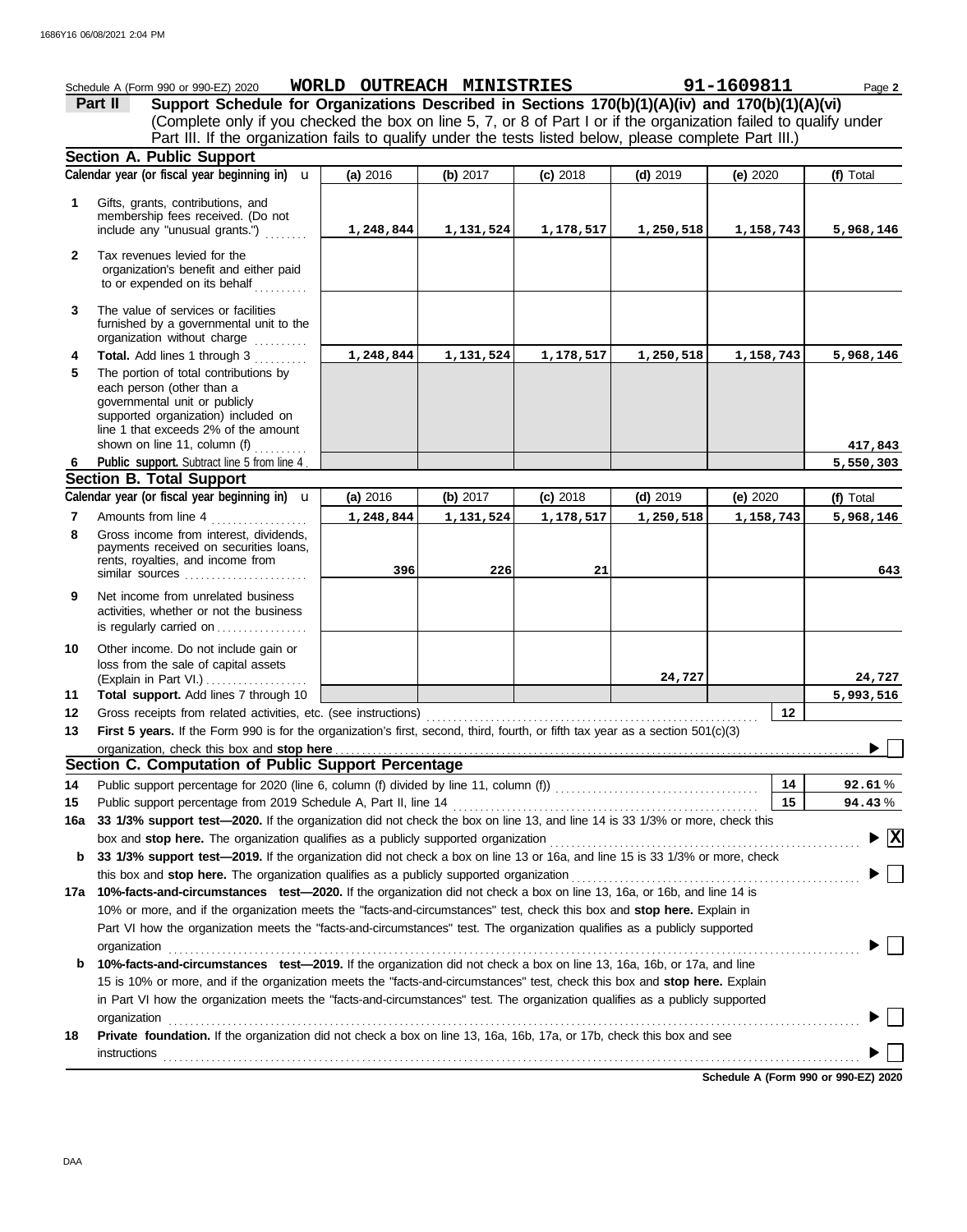|              | Schedule A (Form 990 or 990-EZ) 2020                                                                                                                                                                                                                                 | WORLD OUTREACH MINISTRIES |          |            |            | 91-1609811 | Page 3    |
|--------------|----------------------------------------------------------------------------------------------------------------------------------------------------------------------------------------------------------------------------------------------------------------------|---------------------------|----------|------------|------------|------------|-----------|
|              | Part III<br>Support Schedule for Organizations Described in Section 509(a)(2)                                                                                                                                                                                        |                           |          |            |            |            |           |
|              | (Complete only if you checked the box on line 10 of Part I or if the organization failed to qualify under Part II.                                                                                                                                                   |                           |          |            |            |            |           |
|              | If the organization fails to qualify under the tests listed below, please complete Part II.)                                                                                                                                                                         |                           |          |            |            |            |           |
|              | <b>Section A. Public Support</b>                                                                                                                                                                                                                                     |                           |          |            |            |            |           |
|              | Calendar year (or fiscal year beginning in) $\mathbf u$                                                                                                                                                                                                              | (a) 2016                  | (b) 2017 | $(c)$ 2018 | $(d)$ 2019 | (e) $2020$ | (f) Total |
| 1            | Gifts, grants, contributions, and membership fees<br>received. (Do not include any "unusual grants.")                                                                                                                                                                |                           |          |            |            |            |           |
| $\mathbf{2}$ | Gross receipts from admissions, merchandise<br>sold or services performed, or facilities<br>furnished in any activity that is related to the organization's tax-exempt purpose                                                                                       |                           |          |            |            |            |           |
| 3            | Gross receipts from activities that are not an<br>unrelated trade or business under section 513                                                                                                                                                                      |                           |          |            |            |            |           |
| 4            | Tax revenues levied for the<br>organization's benefit and either paid<br>to or expended on its behalf                                                                                                                                                                |                           |          |            |            |            |           |
| 5            | The value of services or facilities<br>furnished by a governmental unit to the<br>organization without charge                                                                                                                                                        |                           |          |            |            |            |           |
| 6            | Total. Add lines 1 through 5                                                                                                                                                                                                                                         |                           |          |            |            |            |           |
|              | 7a Amounts included on lines 1, 2, and 3<br>received from disqualified persons                                                                                                                                                                                       |                           |          |            |            |            |           |
| b            | Amounts included on lines 2 and 3<br>received from other than disqualified<br>persons that exceed the greater of \$5,000<br>or 1% of the amount on line 13 for the year                                                                                              |                           |          |            |            |            |           |
|              | c Add lines 7a and 7b<br>.                                                                                                                                                                                                                                           |                           |          |            |            |            |           |
| 8            | Public support. (Subtract line 7c from                                                                                                                                                                                                                               |                           |          |            |            |            |           |
|              | <b>Section B. Total Support</b>                                                                                                                                                                                                                                      |                           |          |            |            |            |           |
|              | Calendar year (or fiscal year beginning in) <b>u</b>                                                                                                                                                                                                                 |                           |          |            |            |            |           |
|              | Amounts from line 6                                                                                                                                                                                                                                                  | (a) 2016                  | (b) 2017 | $(c)$ 2018 | $(d)$ 2019 | (e) $2020$ | (f) Total |
| 9            |                                                                                                                                                                                                                                                                      |                           |          |            |            |            |           |
|              | <b>10a</b> Gross income from interest, dividends,<br>payments received on securities loans, rents,<br>royalties, and income from similar sources.                                                                                                                    |                           |          |            |            |            |           |
| b            | Unrelated business taxable income (less<br>section 511 taxes) from businesses<br>acquired after June 30, 1975                                                                                                                                                        |                           |          |            |            |            |           |
| c            | Add lines 10a and 10b<br>. <b>.</b> .                                                                                                                                                                                                                                |                           |          |            |            |            |           |
| 11           | Net income from unrelated business<br>activities not included in line 10b, whether<br>or not the business is regularly carried on                                                                                                                                    |                           |          |            |            |            |           |
| 12           | Other income. Do not include gain or<br>loss from the sale of capital assets<br>(Explain in Part VI.)                                                                                                                                                                |                           |          |            |            |            |           |
| 13           | Total support. (Add lines 9, 10c, 11,                                                                                                                                                                                                                                |                           |          |            |            |            |           |
| 14           | and 12.) $\ldots$ $\ldots$ $\ldots$ $\ldots$ $\ldots$<br>First 5 years. If the Form 990 is for the organization's first, second, third, fourth, or fifth tax year as a section 501(c)(3)                                                                             |                           |          |            |            |            |           |
|              | organization, check this box and stop here                                                                                                                                                                                                                           |                           |          |            |            |            |           |
|              | Section C. Computation of Public Support Percentage                                                                                                                                                                                                                  |                           |          |            |            |            |           |
| 15           |                                                                                                                                                                                                                                                                      |                           |          |            |            | 15         | %         |
| 16           |                                                                                                                                                                                                                                                                      |                           |          |            |            | 16         | %         |
|              | Section D. Computation of Investment Income Percentage                                                                                                                                                                                                               |                           |          |            |            |            |           |
| 17           |                                                                                                                                                                                                                                                                      |                           |          |            |            | 17         | %         |
|              | 18 Investment income percentage from 2019 Schedule A, Part III, line 17                                                                                                                                                                                              |                           |          |            |            | 18         | $\%$      |
|              | 19a 33 1/3% support tests-2020. If the organization did not check the box on line 14, and line 15 is more than 33 1/3%, and line                                                                                                                                     |                           |          |            |            |            | $\Box$    |
|              | 17 is not more than 33 1/3%, check this box and stop here. The organization qualifies as a publicly supported organization                                                                                                                                           |                           |          |            |            |            |           |
| b            | 33 1/3% support tests-2019. If the organization did not check a box on line 14 or line 19a, and line 16 is more than 33 1/3%, and<br>line 18 is not more than 33 1/3%, check this box and stop here. The organization qualifies as a publicly supported organization |                           |          |            |            |            |           |
| 20           |                                                                                                                                                                                                                                                                      |                           |          |            |            |            |           |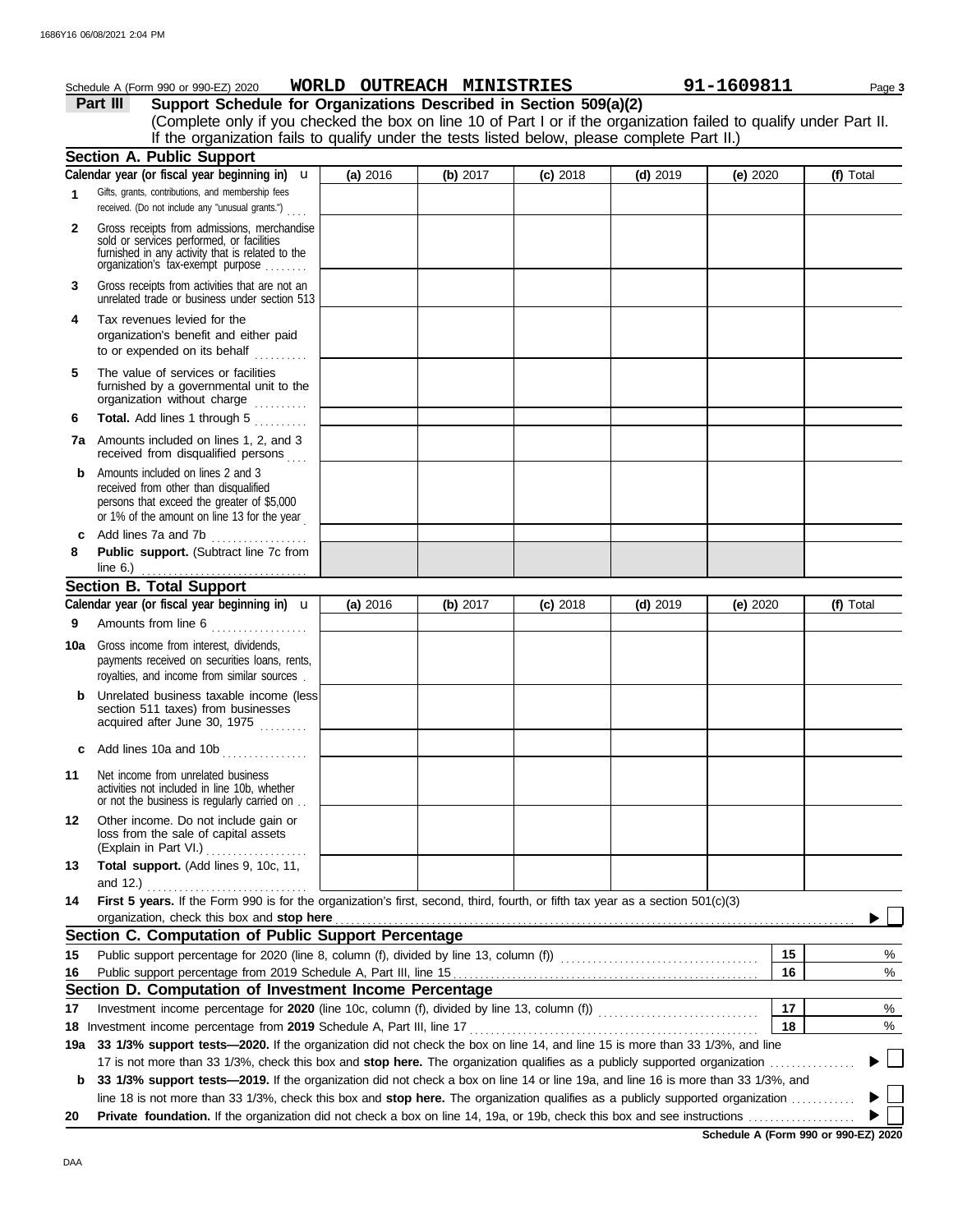|              | 91-1609811<br>WORLD OUTREACH MINISTRIES<br>Schedule A (Form 990 or 990-EZ) 2020                                                                                                                                                                                                                                                                                                            |                 |     | Page 4 |
|--------------|--------------------------------------------------------------------------------------------------------------------------------------------------------------------------------------------------------------------------------------------------------------------------------------------------------------------------------------------------------------------------------------------|-----------------|-----|--------|
|              | <b>Supporting Organizations</b><br><b>Part IV</b><br>(Complete only if you checked a box in line 12 on Part I. If you checked box 12a, Part I, complete Sections A<br>and B. If you checked box 12b, Part I, complete Sections A and C. If you checked box 12c, Part I, complete<br>Sections A, D, and E. If you checked box 12d, Part I, complete Sections A and D, and complete Part V.) |                 |     |        |
|              | Section A. All Supporting Organizations                                                                                                                                                                                                                                                                                                                                                    |                 |     |        |
|              |                                                                                                                                                                                                                                                                                                                                                                                            |                 | Yes | No     |
| 1            | Are all of the organization's supported organizations listed by name in the organization's governing<br>documents? If "No," describe in Part VI how the supported organizations are designated. If designated by                                                                                                                                                                           |                 |     |        |
|              | class or purpose, describe the designation. If historic and continuing relationship, explain.                                                                                                                                                                                                                                                                                              | 1               |     |        |
| $\mathbf{2}$ | Did the organization have any supported organization that does not have an IRS determination of status                                                                                                                                                                                                                                                                                     |                 |     |        |
|              | under section 509(a)(1) or (2)? If "Yes," explain in Part VI how the organization determined that the supported                                                                                                                                                                                                                                                                            |                 |     |        |
| 3a           | organization was described in section 509(a)(1) or (2).<br>Did the organization have a supported organization described in section 501(c)(4), (5), or (6)? If "Yes," answer                                                                                                                                                                                                                | 2               |     |        |
|              | lines 3b and 3c below.                                                                                                                                                                                                                                                                                                                                                                     | 3a              |     |        |
| b            | Did the organization confirm that each supported organization qualified under section $501(c)(4)$ , (5), or (6) and                                                                                                                                                                                                                                                                        |                 |     |        |
|              | satisfied the public support tests under section $509(a)(2)?$ If "Yes," describe in Part VI when and how the                                                                                                                                                                                                                                                                               |                 |     |        |
|              | organization made the determination.                                                                                                                                                                                                                                                                                                                                                       | 3 <sub>b</sub>  |     |        |
| c            | Did the organization ensure that all support to such organizations was used exclusively for section $170(c)(2)(B)$                                                                                                                                                                                                                                                                         |                 |     |        |
|              | purposes? If "Yes," explain in Part VI what controls the organization put in place to ensure such use.                                                                                                                                                                                                                                                                                     | 3 <sub>c</sub>  |     |        |
| 4a           | Was any supported organization not organized in the United States ("foreign supported organization")? If                                                                                                                                                                                                                                                                                   |                 |     |        |
|              | "Yes," and if you checked 12a or 12b in Part I, answer (b) and (c) below.                                                                                                                                                                                                                                                                                                                  | 4a              |     |        |
| b            | Did the organization have ultimate control and discretion in deciding whether to make grants to the foreign                                                                                                                                                                                                                                                                                |                 |     |        |
|              | supported organization? If "Yes," describe in Part VI how the organization had such control and discretion                                                                                                                                                                                                                                                                                 |                 |     |        |
|              | despite being controlled or supervised by or in connection with its supported organizations.                                                                                                                                                                                                                                                                                               | 4b              |     |        |
| c            | Did the organization support any foreign supported organization that does not have an IRS determination                                                                                                                                                                                                                                                                                    |                 |     |        |
|              | under sections $501(c)(3)$ and $509(a)(1)$ or (2)? If "Yes," explain in Part VI what controls the organization used                                                                                                                                                                                                                                                                        |                 |     |        |
|              | to ensure that all support to the foreign supported organization was used exclusively for section $170(c)(2)(B)$                                                                                                                                                                                                                                                                           |                 |     |        |
| 5a           | purposes.<br>Did the organization add, substitute, or remove any supported organizations during the tax year? If "Yes,"                                                                                                                                                                                                                                                                    | 4с              |     |        |
|              | answer lines 5b and 5c below (if applicable). Also, provide detail in Part VI, including (i) the names and EIN                                                                                                                                                                                                                                                                             |                 |     |        |
|              | numbers of the supported organizations added, substituted, or removed; (ii) the reasons for each such action;                                                                                                                                                                                                                                                                              |                 |     |        |
|              | (iii) the authority under the organization's organizing document authorizing such action; and (iv) how the action                                                                                                                                                                                                                                                                          |                 |     |        |
|              | was accomplished (such as by amendment to the organizing document).                                                                                                                                                                                                                                                                                                                        | 5a              |     |        |
| b            | Type I or Type II only. Was any added or substituted supported organization part of a class already                                                                                                                                                                                                                                                                                        |                 |     |        |
|              | designated in the organization's organizing document?                                                                                                                                                                                                                                                                                                                                      | 5b              |     |        |
| c            | Substitutions only. Was the substitution the result of an event beyond the organization's control?                                                                                                                                                                                                                                                                                         | 5 <sub>c</sub>  |     |        |
| 6            | Did the organization provide support (whether in the form of grants or the provision of services or facilities) to                                                                                                                                                                                                                                                                         |                 |     |        |
|              | anyone other than (i) its supported organizations, (ii) individuals that are part of the charitable class benefited                                                                                                                                                                                                                                                                        |                 |     |        |
|              | by one or more of its supported organizations, or (iii) other supporting organizations that also support or                                                                                                                                                                                                                                                                                |                 |     |        |
|              | benefit one or more of the filing organization's supported organizations? If "Yes," provide detail in Part VI.                                                                                                                                                                                                                                                                             | 6               |     |        |
| 7            | Did the organization provide a grant, loan, compensation, or other similar payment to a substantial contributor                                                                                                                                                                                                                                                                            |                 |     |        |
|              | (as defined in section $4958(c)(3)(C)$ ), a family member of a substantial contributor, or a 35% controlled entity                                                                                                                                                                                                                                                                         |                 |     |        |
| 8            | with regard to a substantial contributor? If "Yes," complete Part I of Schedule L (Form 990 or 990-EZ).<br>Did the organization make a loan to a disqualified person (as defined in section 4958) not described in line 7?                                                                                                                                                                 | 7               |     |        |
|              | If "Yes," complete Part I of Schedule L (Form 990 or 990-EZ).                                                                                                                                                                                                                                                                                                                              | 8               |     |        |
| 9а           | Was the organization controlled directly or indirectly at any time during the tax year by one or more                                                                                                                                                                                                                                                                                      |                 |     |        |
|              | disqualified persons, as defined in section 4946 (other than foundation managers and organizations                                                                                                                                                                                                                                                                                         |                 |     |        |
|              | described in section 509(a)(1) or (2))? If "Yes," provide detail in Part VI.                                                                                                                                                                                                                                                                                                               | 9а              |     |        |
| b            | Did one or more disqualified persons (as defined in line 9a) hold a controlling interest in any entity in which                                                                                                                                                                                                                                                                            |                 |     |        |
|              | the supporting organization had an interest? If "Yes," provide detail in Part VI.                                                                                                                                                                                                                                                                                                          | 9b              |     |        |
| c            | Did a disqualified person (as defined in line 9a) have an ownership interest in, or derive any personal benefit                                                                                                                                                                                                                                                                            |                 |     |        |
|              | from, assets in which the supporting organization also had an interest? If "Yes," provide detail in Part VI.                                                                                                                                                                                                                                                                               | 9c              |     |        |
| 10a          | Was the organization subject to the excess business holdings rules of section 4943 because of section                                                                                                                                                                                                                                                                                      |                 |     |        |
|              | 4943(f) (regarding certain Type II supporting organizations, and all Type III non-functionally integrated                                                                                                                                                                                                                                                                                  |                 |     |        |
|              | supporting organizations)? If "Yes," answer line 10b below.                                                                                                                                                                                                                                                                                                                                | 10a             |     |        |
| b            | Did the organization have any excess business holdings in the tax year? (Use Schedule C, Form 4720, to                                                                                                                                                                                                                                                                                     |                 |     |        |
|              | determine whether the organization had excess business holdings.)                                                                                                                                                                                                                                                                                                                          | 10 <sub>b</sub> |     |        |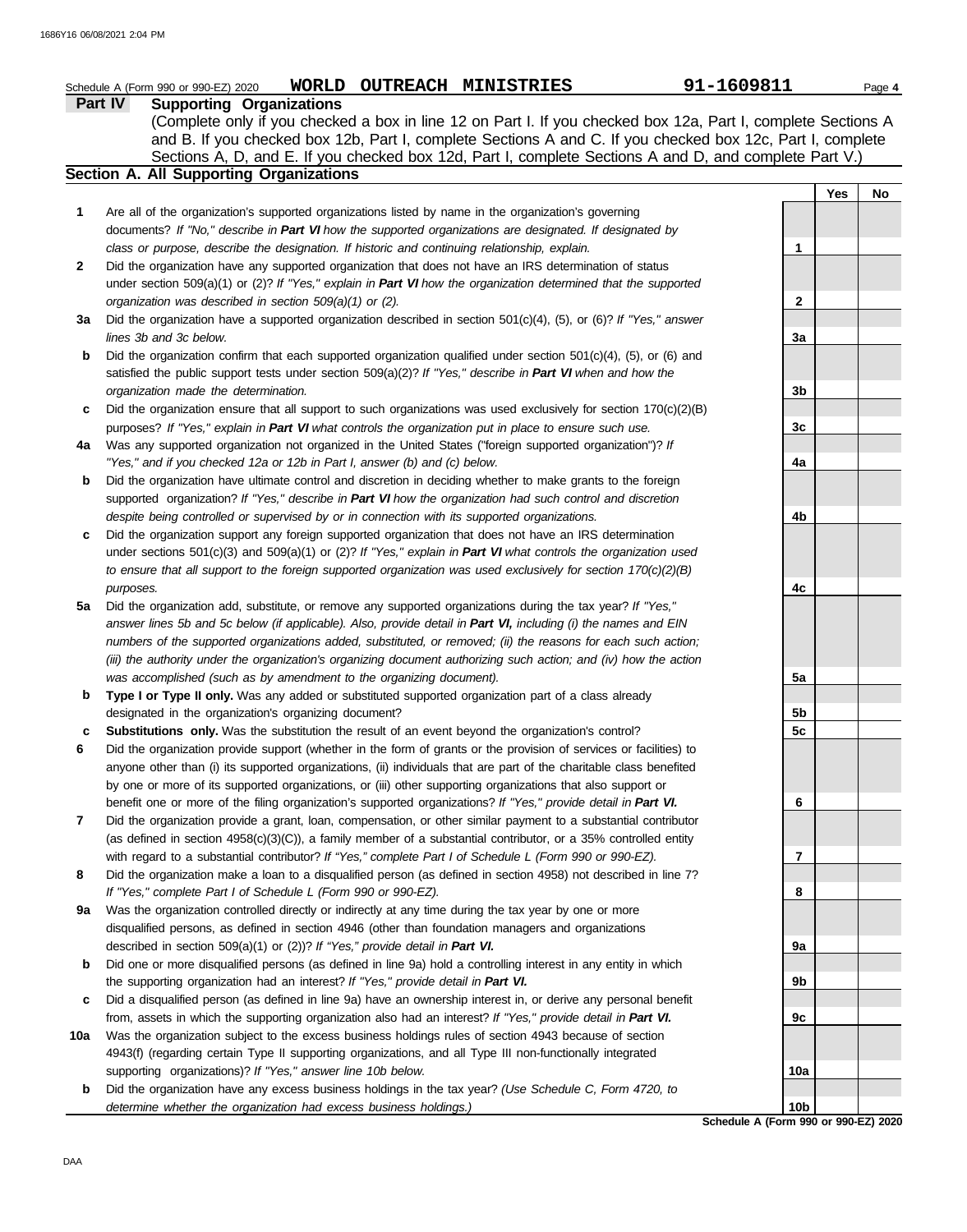|              | 91-1609811<br><b>OUTREACH</b><br>WORLD<br><b>MINISTRIES</b><br>Schedule A (Form 990 or 990-EZ) 2020                            |                 |            | Page 5    |
|--------------|--------------------------------------------------------------------------------------------------------------------------------|-----------------|------------|-----------|
|              | <b>Part IV</b><br><b>Supporting Organizations (continued)</b>                                                                  |                 |            |           |
|              |                                                                                                                                |                 | <b>Yes</b> | <b>No</b> |
| 11           | Has the organization accepted a gift or contribution from any of the following persons?                                        |                 |            |           |
| a            | A person who directly or indirectly controls, either alone or together with persons described in lines 11b and                 |                 |            |           |
|              | 11c below, the governing body of a supported organization?                                                                     | 11a             |            |           |
| b            | A family member of a person described in line 11a above?                                                                       | 11 <sub>b</sub> |            |           |
| c            | A 35% controlled entity of a person described in line 11a or 11b above? If "Yes" to line 11a, 11b, or 11c, provide             |                 |            |           |
|              | detail in Part VI.                                                                                                             | 11c             |            |           |
|              | Section B. Type I Supporting Organizations                                                                                     |                 |            |           |
|              |                                                                                                                                |                 | <b>Yes</b> | No.       |
| 1            | Did the governing body, members of the governing body, officers acting in their official capacity, or membership of one or     |                 |            |           |
|              | more supported organizations have the power to regularly appoint or elect at least a majority of the organization's officers,  |                 |            |           |
|              | directors, or trustees at all times during the tax year? If "No," describe in Part VI how the supported organization(s)        |                 |            |           |
|              | effectively operated, supervised, or controlled the organization's activities. If the organization had more than one supported |                 |            |           |
|              | organization, describe how the powers to appoint and/or remove officers, directors, or trustees were allocated among the       |                 |            |           |
|              | supported organizations and what conditions or restrictions, if any, applied to such powers during the tax year.               |                 |            |           |
| $\mathbf{2}$ | Did the organization operate for the benefit of any supported organization other than the supported                            |                 |            |           |
|              | organization(s) that operated, supervised, or controlled the supporting organization? If "Yes," explain in Part                |                 |            |           |
|              | VI how providing such benefit carried out the purposes of the supported organization(s) that operated,                         |                 |            |           |

*supervised, or controlled the supporting organization.*

# **Section C. Type II Supporting Organizations**

| Were a majority of the organization's directors or trustees during the tax year also a majority of the directors |  |  |
|------------------------------------------------------------------------------------------------------------------|--|--|
| or trustees of each of the organization's supported organization(s)? If "No," describe in Part VI how control    |  |  |
| or management of the supporting organization was vested in the same persons that controlled or managed           |  |  |
| the supported organization(s).                                                                                   |  |  |

#### **Section D. All Type III Supporting Organizations**

|              |                                                                                                                        |   | Yes | No |
|--------------|------------------------------------------------------------------------------------------------------------------------|---|-----|----|
| 1            | Did the organization provide to each of its supported organizations, by the last day of the fifth month of the         |   |     |    |
|              | organization's tax year, (i) a written notice describing the type and amount of support provided during the prior tax  |   |     |    |
|              | year, (ii) a copy of the Form 990 that was most recently filed as of the date of notification, and (iii) copies of the |   |     |    |
|              | organization's governing documents in effect on the date of notification, to the extent not previously provided?       |   |     |    |
| $\mathbf{2}$ | Were any of the organization's officers, directors, or trustees either (i) appointed or elected by the supported       |   |     |    |
|              | organization(s) or (ii) serving on the governing body of a supported organization? If "No," explain in Part VI how     |   |     |    |
|              | the organization maintained a close and continuous working relationship with the supported organization(s).            | 2 |     |    |
| 3            | By reason of the relationship described in line 2, above, did the organization's supported organizations have          |   |     |    |
|              | a significant voice in the organization's investment policies and in directing the use of the organization's           |   |     |    |
|              | income or assets at all times during the tax year? If "Yes," describe in Part VI the role the organization's           |   |     |    |
|              | supported organizations played in this regard.                                                                         | 3 |     |    |

#### **Section E. Type III Functionally-Integrated Supporting Organizations**

- **1** *Check the box next to the method that the organization used to satisfy the Integral Part Test during the year (see instructions).*
	- The organization satisfied the Activities Test. *Complete line 2 below.* **a**
- The organization is the parent of each of its supported organizations. *Complete line 3 below.* **b**
- The organization supported a governmental entity. *Describe in Part VI how you supported a governmental entity (see instructions).* **c**
- **2** Activities Test. *Answer lines 2a and 2b below.*
- **a** Did substantially all of the organization's activities during the tax year directly further the exempt purposes of the supported organization(s) to which the organization was responsive? *If "Yes," then in Part VI identify those supported organizations and explain how these activities directly furthered their exempt purposes, how the organization was responsive to those supported organizations, and how the organization determined that these activities constituted substantially all of its activities.*
- **b** Did the activities described in line 2a, above, constitute activities that, but for the organization's involvement, one or more of the organization's supported organization(s) would have been engaged in? If "Yes," explain in *Part VI the reasons for the organization's position that its supported organization(s) would have engaged in these activities but for the organization's involvement.*
- **3** Parent of Supported Organizations. *Answer lines 3a and 3b below.*
- **a** Did the organization have the power to regularly appoint or elect a majority of the officers, directors, or trustees of each of the supported organizations? *If "Yes" or "No," provide details in Part VI.*
- **b** Did the organization exercise a substantial degree of direction over the policies, programs, and activities of each of its supported organizations? *If "Yes," describe in Part VI the role played by the organization in this regard.*

**Yes No 2a 2b 3a 3b**

**Yes No**

**2**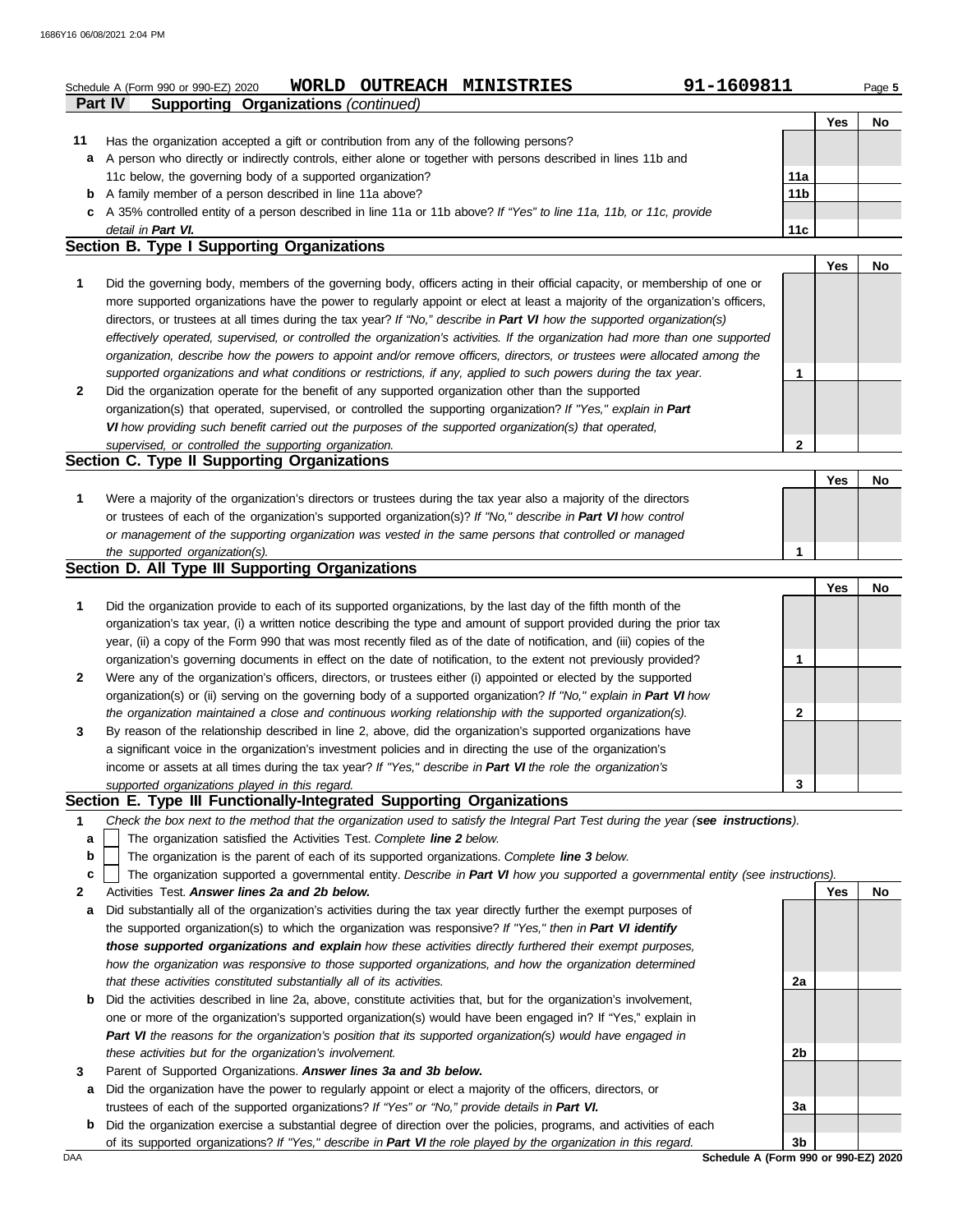|               | WORLD OUTREACH MINISTRIES<br>Schedule A (Form 990 or 990-EZ) 2020                                                                |                | 91-1609811     | Page 6                         |
|---------------|----------------------------------------------------------------------------------------------------------------------------------|----------------|----------------|--------------------------------|
| <b>Part V</b> | Type III Non-Functionally Integrated 509(a)(3) Supporting Organizations                                                          |                |                |                                |
| 1.            | Check here if the organization satisfied the Integral Part Test as a qualifying trust on Nov. 20, 1970 (explain in Part VI). See |                |                |                                |
|               | instructions. All other Type III non-functionally integrated supporting organizations must complete Sections A through E.        |                |                |                                |
|               | Section A - Adjusted Net Income                                                                                                  |                | (A) Prior Year | (B) Current Year<br>(optional) |
| 1.            | Net short-term capital gain                                                                                                      | $\mathbf 1$    |                |                                |
| 2             | Recoveries of prior-year distributions                                                                                           | 2              |                |                                |
| 3             | Other gross income (see instructions)                                                                                            | 3              |                |                                |
| 4             | Add lines 1 through 3.                                                                                                           | 4              |                |                                |
| 5             | Depreciation and depletion                                                                                                       | 5              |                |                                |
| 6             | Portion of operating expenses paid or incurred for production or collection of                                                   |                |                |                                |
|               | gross income or for management, conservation, or maintenance of property                                                         |                |                |                                |
|               | held for production of income (see instructions)                                                                                 | 6              |                |                                |
| 7             | Other expenses (see instructions)                                                                                                | $\overline{7}$ |                |                                |
| 8             | Adjusted Net Income (subtract lines 5, 6, and 7 from line 4)                                                                     | 8              |                |                                |
|               | Section B - Minimum Asset Amount                                                                                                 |                | (A) Prior Year | (B) Current Year<br>(optional) |
| 1.            | Aggregate fair market value of all non-exempt-use assets (see                                                                    |                |                |                                |
|               | instructions for short tax year or assets held for part of year):                                                                |                |                |                                |
|               | <b>a</b> Average monthly value of securities                                                                                     | 1a             |                |                                |
|               | <b>b</b> Average monthly cash balances                                                                                           | 1b             |                |                                |
|               | c Fair market value of other non-exempt-use assets                                                                               | 1c             |                |                                |
|               | <b>d Total</b> (add lines 1a, 1b, and 1c)                                                                                        | 1d             |                |                                |
|               | e Discount claimed for blockage or other factors                                                                                 |                |                |                                |
|               | (explain in detail in Part VI):                                                                                                  |                |                |                                |
| 2             | Acquisition indebtedness applicable to non-exempt-use assets                                                                     | $\mathbf{2}$   |                |                                |
| 3             | Subtract line 2 from line 1d.                                                                                                    | 3              |                |                                |
| 4             | Cash deemed held for exempt use. Enter 0.015 of line 3 (for greater amount,                                                      |                |                |                                |
|               | see instructions).                                                                                                               | 4              |                |                                |
| 5             | Net value of non-exempt-use assets (subtract line 4 from line 3)                                                                 | 5              |                |                                |
| 6             | Multiply line 5 by 0.035.                                                                                                        | 6              |                |                                |
| 7             | Recoveries of prior-year distributions                                                                                           | $\overline{7}$ |                |                                |
| 8             | <b>Minimum Asset Amount (add line 7 to line 6)</b>                                                                               | 8              |                |                                |
|               | Section C - Distributable Amount                                                                                                 |                |                | <b>Current Year</b>            |
| 1.            | Adjusted net income for prior year (from Section A, line 8, column A)                                                            | 1              |                |                                |
| $\mathbf{2}$  | Enter 0.85 of line 1.                                                                                                            | 2              |                |                                |
| 3             | Minimum asset amount for prior year (from Section B, line 8, column A)                                                           | 3              |                |                                |
| 4             | Enter greater of line 2 or line 3.                                                                                               | 4              |                |                                |
| 5             | Income tax imposed in prior year                                                                                                 | 5              |                |                                |
| 6             | Distributable Amount. Subtract line 5 from line 4, unless subject to                                                             |                |                |                                |
|               | emergency temporary reduction (see instructions).                                                                                | 6              |                |                                |

**7** (see instructions). Check here if the current year is the organization's first as a non-functionally integrated Type III supporting organization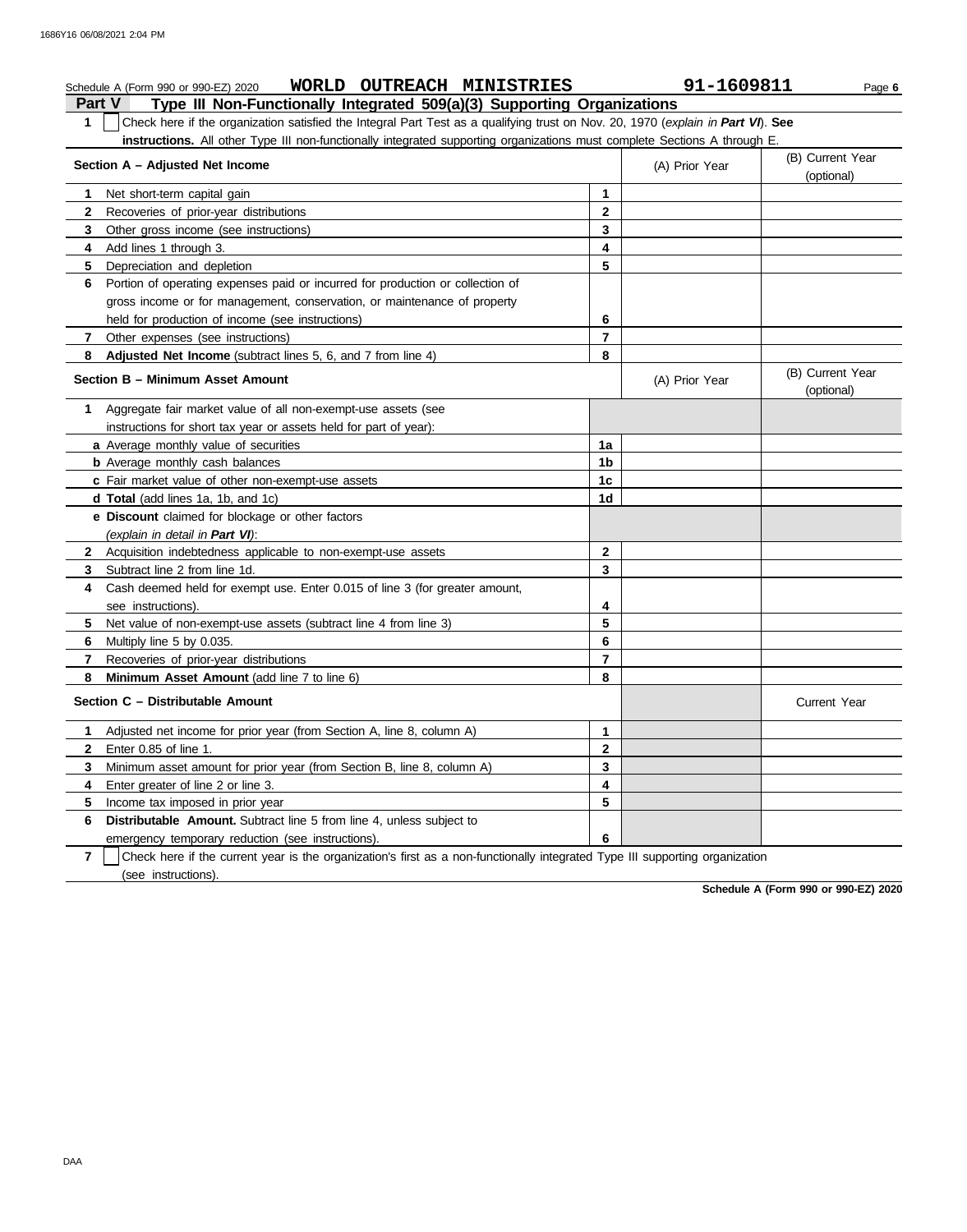#### Schedule A (Form 990 or 990-EZ) 2020 **WORLD OUTREACH MINISTRIES** 91-1609811 Page 7 **Part V Type III Non-Functionally Integrated 509(a)(3) Supporting Organizations** *(continued)* **Section D – Distributions Current Year 1 2 3 4 5 6 7 8 9 10** Amounts paid to supported organizations to accomplish exempt purposes Amounts paid to perform activity that directly furthers exempt purposes of supported organizations, in excess of income from activity Administrative expenses paid to accomplish exempt purposes of supported organizations Amounts paid to acquire exempt-use assets Qualified set-aside amounts (prior IRS approval required—*provide details in Part VI*) Other distributions (*describe in Part VI*). See instructions. **Total annual distributions.** Add lines 1 through 6. Distributions to attentive supported organizations to which the organization is responsive (*provide details in Part VI*). See instructions. Distributable amount for 2020 from Section C, line 6 Line 8 amount divided by line 9 amount **Section E – Distribution Allocations** (see instructions) **Excess Distributions (i) (ii) Underdistributions Pre-2020 (iii) Distributable Amount for 2020 8** Breakdown of line 7: **7 6** Remaining underdistributions for 2020 Subtract lines 3h **5** Remaining underdistributions for years prior to 2020, if **4** Distributions for 2020 from **3** Excess distributions carryover, if any, to 2020 **2 1 a** From 2015 . . . . . . . . . . . . . . . . . . . . . . . . . . . . . . . **b** From 2016 . . . . . . . . . . . . . . . . . . . . . . . . . . . . . . . **c** From 2017 . . . . . . . . . . . . . . . . . . . . . . . . . . . . . . . **d** From 2018 . . . . . . . . . . . . . . . . . . . . . . . . . . . . . . . . **e** From 2019 . . . . . . . . . . . . . . . . . . . . . . . . . . . . . . . . **f Total** of lines 3a through 3e **g** Applied to underdistributions of prior years **h** Applied to 2020 distributable amount **i** Carryover from 2015 not applied (see instructions) **j a** Applied to underdistributions of prior years **b** Applied to 2020 distributable amount **c** Remainder. Subtract lines 4a and 4b from line 4. **a** Excess from 2016 . . . . . . . . . . . . . . . . . . . . . . . **b** Excess from 2017 . . . . . . . . . . . . . . . . . . . . . . . **c** Excess from 2018 . . . . . . . . . . . . . . . . . . . . . . . . **d** Excess from 2019 . . . . . . . . . . . . . . . . . . . . . . . . **e** Excess from 2020 . . . . . . . . . . . . . . . . . . . . . . . . Distributable amount for 2020 from Section C, line 6 Underdistributions, if any, for years prior to 2020 (reasonable cause required–*explain in Part VI*). See Remainder. Subtract lines 3g, 3h, and 3i from line 3f. Section D, line 7: \$ any. Subtract lines 3g and 4a from line 2. For result greater than zero, *explain in Part VI*. See instructions. and 4b from line 1. For result greater than zero, *explain in Part VI*. See instructions. **Excess distributions carryover to 2021.** Add lines 3j and 4c. instructions.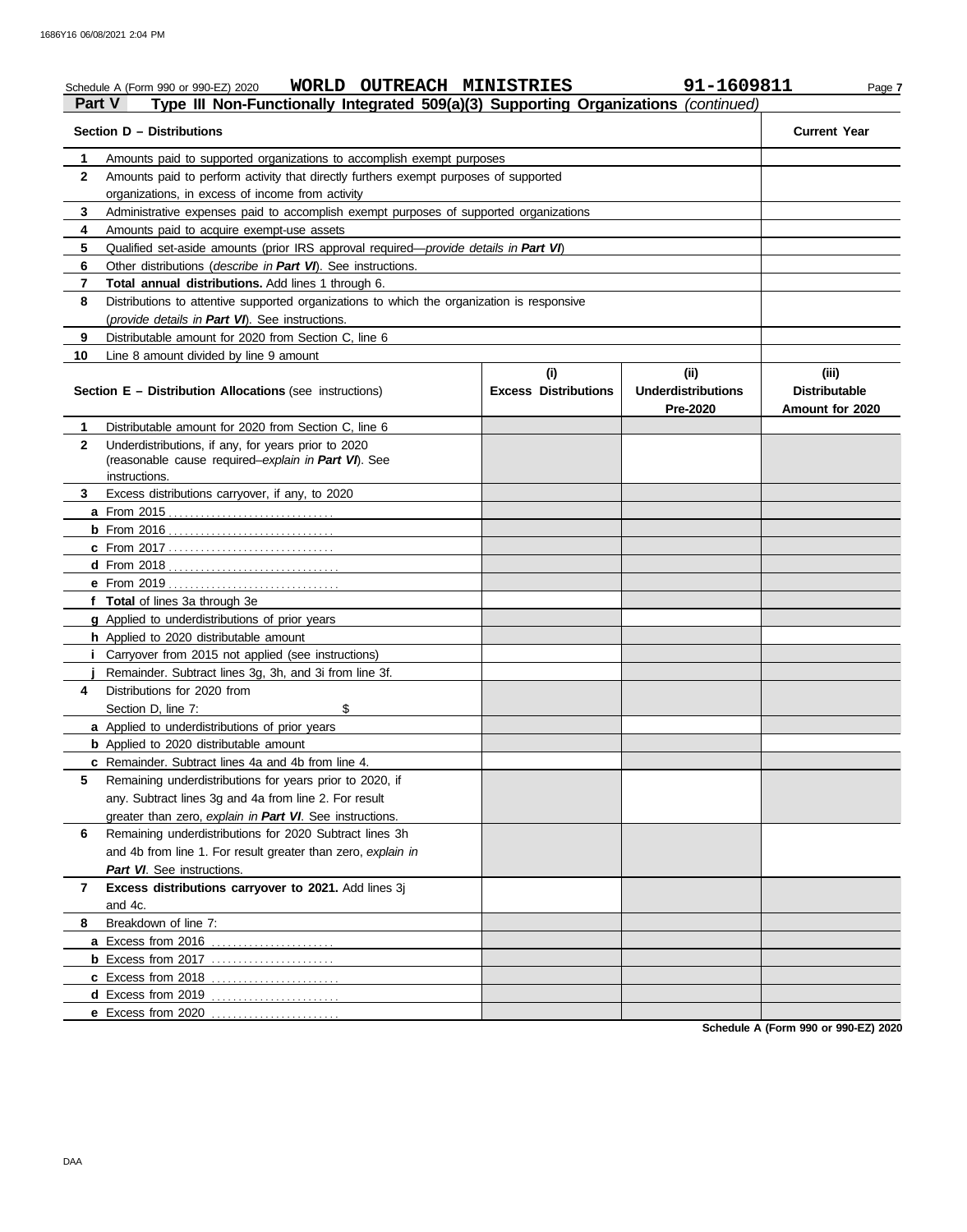| Part VI | Schedule A (Form 990 or 990-EZ) 2020   |  | WORLD OUTREACH MINISTRIES |                                                                                                | 91-1609811<br>Supplemental Information. Provide the explanations required by Part II, line 10; Part II, line 17a or 17b; Part                                                                                                                  | Page 8 |
|---------|----------------------------------------|--|---------------------------|------------------------------------------------------------------------------------------------|------------------------------------------------------------------------------------------------------------------------------------------------------------------------------------------------------------------------------------------------|--------|
|         |                                        |  |                           |                                                                                                | III, line 12; Part IV, Section A, lines 1, 2, 3b, 3c, 4b, 4c, 5a, 6, 9a, 9b, 9c, 11a, 11b, and 11c; Part IV, Section                                                                                                                           |        |
|         |                                        |  |                           |                                                                                                | B, lines 1 and 2; Part IV, Section C, line 1; Part IV, Section D, lines 2 and 3; Part IV, Section E, lines 1c, 2a, 2b,<br>3a, and 3b; Part V, line 1; Part V, Section B, line 1e; Part V, Section D, lines 5, 6, and 8; and Part V, Section E, |        |
|         |                                        |  |                           | lines 2, 5, and 6. Also complete this part for any additional information. (See instructions.) |                                                                                                                                                                                                                                                |        |
|         | Part II, Line 10 - Other Income Detail |  |                           |                                                                                                |                                                                                                                                                                                                                                                |        |
|         | Other income                           |  |                           | \$24,727                                                                                       |                                                                                                                                                                                                                                                |        |
|         |                                        |  |                           |                                                                                                |                                                                                                                                                                                                                                                |        |
|         |                                        |  |                           |                                                                                                |                                                                                                                                                                                                                                                |        |
|         |                                        |  |                           |                                                                                                |                                                                                                                                                                                                                                                |        |
|         |                                        |  |                           |                                                                                                |                                                                                                                                                                                                                                                |        |
|         |                                        |  |                           |                                                                                                |                                                                                                                                                                                                                                                |        |
|         |                                        |  |                           |                                                                                                |                                                                                                                                                                                                                                                |        |
|         |                                        |  |                           |                                                                                                |                                                                                                                                                                                                                                                |        |
|         |                                        |  |                           |                                                                                                |                                                                                                                                                                                                                                                |        |
|         |                                        |  |                           |                                                                                                |                                                                                                                                                                                                                                                |        |
|         |                                        |  |                           |                                                                                                |                                                                                                                                                                                                                                                |        |
|         |                                        |  |                           |                                                                                                |                                                                                                                                                                                                                                                |        |
|         |                                        |  |                           |                                                                                                |                                                                                                                                                                                                                                                |        |
|         |                                        |  |                           |                                                                                                |                                                                                                                                                                                                                                                |        |
|         |                                        |  |                           |                                                                                                |                                                                                                                                                                                                                                                |        |
|         |                                        |  |                           |                                                                                                |                                                                                                                                                                                                                                                |        |
|         |                                        |  |                           |                                                                                                |                                                                                                                                                                                                                                                |        |
|         |                                        |  |                           |                                                                                                |                                                                                                                                                                                                                                                |        |
|         |                                        |  |                           |                                                                                                |                                                                                                                                                                                                                                                |        |
|         |                                        |  |                           |                                                                                                |                                                                                                                                                                                                                                                |        |
|         |                                        |  |                           |                                                                                                |                                                                                                                                                                                                                                                |        |
|         |                                        |  |                           |                                                                                                |                                                                                                                                                                                                                                                |        |
|         |                                        |  |                           |                                                                                                |                                                                                                                                                                                                                                                |        |
|         |                                        |  |                           |                                                                                                |                                                                                                                                                                                                                                                |        |
|         |                                        |  |                           |                                                                                                |                                                                                                                                                                                                                                                |        |
|         |                                        |  |                           |                                                                                                |                                                                                                                                                                                                                                                |        |
|         |                                        |  |                           |                                                                                                |                                                                                                                                                                                                                                                |        |
|         |                                        |  |                           |                                                                                                |                                                                                                                                                                                                                                                |        |
|         |                                        |  |                           |                                                                                                |                                                                                                                                                                                                                                                |        |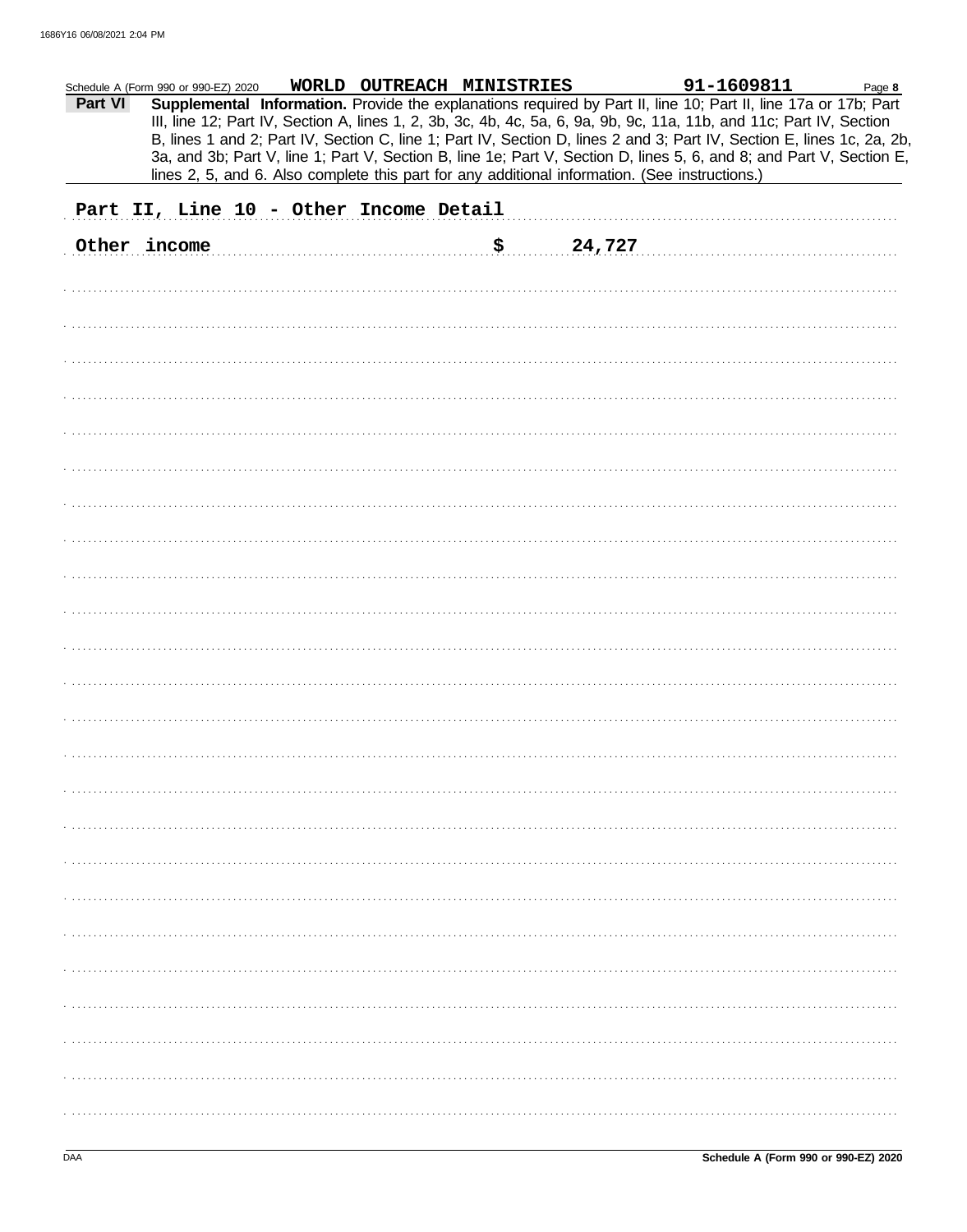| <b>Schedule B</b>                                                                          | <b>Schedule of Contributors</b>                                                                                                                                                                                                                                                                                                                                                                                                                                                                                                                                                                                     | OMB No. 1545-0047                            |
|--------------------------------------------------------------------------------------------|---------------------------------------------------------------------------------------------------------------------------------------------------------------------------------------------------------------------------------------------------------------------------------------------------------------------------------------------------------------------------------------------------------------------------------------------------------------------------------------------------------------------------------------------------------------------------------------------------------------------|----------------------------------------------|
| (Form 990, 990-EZ,<br>or 990-PF)<br>Department of the Treasury<br>Internal Revenue Service | u Attach to Form 990, Form 990-EZ, or Form 990-PF.<br>u Go to www.irs.gov/Form990 for the latest information.                                                                                                                                                                                                                                                                                                                                                                                                                                                                                                       | 2020                                         |
| Name of the organization<br>WORLD OUTREACH<br><b>FOUNDATION</b>                            | <b>MINISTRIES</b>                                                                                                                                                                                                                                                                                                                                                                                                                                                                                                                                                                                                   | Employer identification number<br>91-1609811 |
| Organization type (check one):                                                             |                                                                                                                                                                                                                                                                                                                                                                                                                                                                                                                                                                                                                     |                                              |
| Filers of:                                                                                 | Section:                                                                                                                                                                                                                                                                                                                                                                                                                                                                                                                                                                                                            |                                              |
| Form 990 or 990-EZ                                                                         | ΙXΙ<br>501(c)<br>3 ) (enter number) organization                                                                                                                                                                                                                                                                                                                                                                                                                                                                                                                                                                    |                                              |
|                                                                                            | $4947(a)(1)$ nonexempt charitable trust not treated as a private foundation                                                                                                                                                                                                                                                                                                                                                                                                                                                                                                                                         |                                              |
|                                                                                            | 527 political organization                                                                                                                                                                                                                                                                                                                                                                                                                                                                                                                                                                                          |                                              |
| Form 990-PF                                                                                | 501(c)(3) exempt private foundation                                                                                                                                                                                                                                                                                                                                                                                                                                                                                                                                                                                 |                                              |
|                                                                                            | 4947(a)(1) nonexempt charitable trust treated as a private foundation                                                                                                                                                                                                                                                                                                                                                                                                                                                                                                                                               |                                              |
|                                                                                            | 501(c)(3) taxable private foundation                                                                                                                                                                                                                                                                                                                                                                                                                                                                                                                                                                                |                                              |
| instructions.<br><b>General Rule</b><br>contributor's total contributions.                 | Note: Only a section 501(c)(7), (8), or (10) organization can check boxes for both the General Rule and a Special Rule. See<br>For an organization filing Form 990, 990-EZ, or 990-PF that received, during the year, contributions totaling \$5,000<br>or more (in money or property) from any one contributor. Complete Parts I and II. See instructions for determining a                                                                                                                                                                                                                                        |                                              |
| <b>Special Rules</b>                                                                       |                                                                                                                                                                                                                                                                                                                                                                                                                                                                                                                                                                                                                     |                                              |
|                                                                                            | $\boxed{\textbf{X}}$ For an organization described in section 501(c)(3) filing Form 990 or 990-EZ that met the 331/3% support test of the<br>regulations under sections $509(a)(1)$ and $170(b)(1)(A)(vi)$ , that checked Schedule A (Form 990 or 990-EZ), Part II, line<br>13, 16a, or 16b, and that received from any one contributor, during the year, total contributions of the greater of (1)<br>\$5,000; or (2) 2% of the amount on (i) Form 990, Part VIII, line 1h; or (ii) Form 990-EZ, line 1. Complete Parts I and II.                                                                                  |                                              |
|                                                                                            | For an organization described in section 501(c)(7), (8), or (10) filing Form 990 or 990-EZ that received from any one<br>contributor, during the year, total contributions of more than \$1,000 exclusively for religious, charitable, scientific,<br>literary, or educational purposes, or for the prevention of cruelty to children or animals. Complete Parts I (entering<br>"N/A" in column (b) instead of the contributor name and address), II, and III.                                                                                                                                                      |                                              |
| totaling \$5,000 or more during the year                                                   | For an organization described in section 501(c)(7), (8), or (10) filing Form 990 or 990-EZ that received from any one<br>contributor, during the year, contributions exclusively for religious, charitable, etc., purposes, but no such<br>contributions totaled more than \$1,000. If this box is checked, enter here the total contributions that were received<br>during the year for an exclusively religious, charitable, etc., purpose. Don't complete any of the parts unless the<br>General Rule applies to this organization because it received nonexclusively religious, charitable, etc., contributions |                                              |
|                                                                                            | Caution: An organization that isn't covered by the General Rule and/or the Special Rules doesn't file Schedule B (Form 990,<br>990-EZ, or 990-PF), but it must answer "No" on Part IV, line 2, of its Form 990; or check the box on line H of its Form 990-EZ or on its                                                                                                                                                                                                                                                                                                                                             |                                              |

**For Paperwork Reduction Act Notice, see the instructions for Form 990, 990-EZ, or 990-PF.**

Form 990-PF, Part I, line 2, to certify that it doesn't meet the filing requirements of Schedule B (Form 990, 990-EZ, or 990-PF).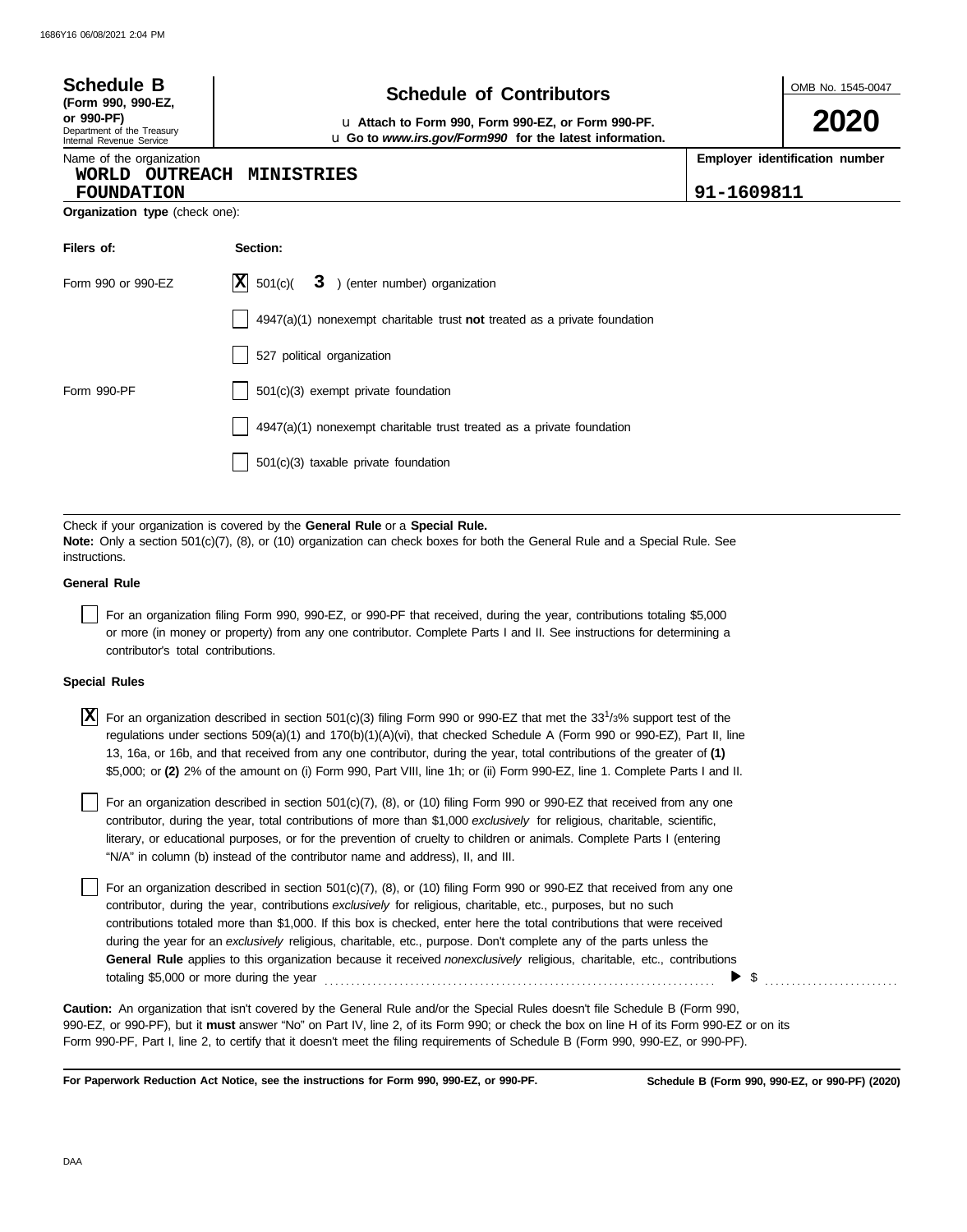| Supplemental Financial Statements<br><b>SCHEDULE D</b>                                                                                                                                |                                                                          | OMB No. 1545-0047               |  |  |
|---------------------------------------------------------------------------------------------------------------------------------------------------------------------------------------|--------------------------------------------------------------------------|---------------------------------|--|--|
| u Complete if the organization answered "Yes" on Form 990,<br>(Form 990)                                                                                                              | Part IV, line 6, 7, 8, 9, 10, 11a, 11b, 11c, 11d, 11e, 11f, 12a, or 12b. |                                 |  |  |
| Department of the Treasury<br>u Attach to Form 990.                                                                                                                                   |                                                                          |                                 |  |  |
| Internal Revenue Service<br><b>u</b> Go to <i>www.irs.gov/Form990</i> for instructions and the latest information.                                                                    |                                                                          | <b>Inspection</b>               |  |  |
| Name of the organization                                                                                                                                                              |                                                                          | Employer identification number  |  |  |
| WORLD OUTREACH MINISTRIES                                                                                                                                                             |                                                                          |                                 |  |  |
| <b>FOUNDATION</b>                                                                                                                                                                     |                                                                          | 91-1609811                      |  |  |
| Organizations Maintaining Donor Advised Funds or Other Similar Funds or Accounts.<br>Part I<br>Complete if the organization answered "Yes" on Form 990, Part IV, line 6.              |                                                                          |                                 |  |  |
| (a) Donor advised funds                                                                                                                                                               |                                                                          | (b) Funds and other accounts    |  |  |
| Total number at end of year<br>1                                                                                                                                                      |                                                                          |                                 |  |  |
| 2<br>the control of the control of the control of the control of the control of the control of                                                                                        |                                                                          |                                 |  |  |
| 3<br>the control of the control of the control of the control of the control of the control of                                                                                        |                                                                          |                                 |  |  |
| 4                                                                                                                                                                                     |                                                                          |                                 |  |  |
| Did the organization inform all donors and donor advisors in writing that the assets held in donor advised<br>5                                                                       |                                                                          |                                 |  |  |
| Did the organization inform all grantees, donors, and donor advisors in writing that grant funds can be used                                                                          |                                                                          | Yes<br>No                       |  |  |
| 6<br>only for charitable purposes and not for the benefit of the donor or donor advisor, or for any other purpose                                                                     |                                                                          |                                 |  |  |
|                                                                                                                                                                                       |                                                                          | <b>Yes</b><br>No                |  |  |
| Part II<br><b>Conservation Easements.</b>                                                                                                                                             |                                                                          |                                 |  |  |
| Complete if the organization answered "Yes" on Form 990, Part IV, line 7.                                                                                                             |                                                                          |                                 |  |  |
| Purpose(s) of conservation easements held by the organization (check all that apply).<br>1                                                                                            |                                                                          |                                 |  |  |
| Preservation of land for public use (for example, recreation or education)                                                                                                            | Preservation of a historically important land area                       |                                 |  |  |
| Protection of natural habitat                                                                                                                                                         | Preservation of a certified historic structure                           |                                 |  |  |
| Preservation of open space                                                                                                                                                            |                                                                          |                                 |  |  |
| Complete lines 2a through 2d if the organization held a qualified conservation contribution in the form of a conservation<br>$\mathbf{2}$                                             |                                                                          |                                 |  |  |
| easement on the last day of the tax year.                                                                                                                                             |                                                                          | Held at the End of the Tax Year |  |  |
| a                                                                                                                                                                                     |                                                                          | 2a                              |  |  |
| b                                                                                                                                                                                     |                                                                          | 2 <sub>b</sub>                  |  |  |
| Number of conservation easements on a certified historic structure included in (a) [[[[[[[[[[[[[[[[[[[[[[[[[]]]]]]]<br>с                                                              |                                                                          | 2c                              |  |  |
| d Number of conservation easements included in (c) acquired after 7/25/06, and not on a                                                                                               |                                                                          |                                 |  |  |
| historic structure listed in the National Register                                                                                                                                    |                                                                          | 2d                              |  |  |
| Number of conservation easements modified, transferred, released, extinguished, or terminated by the organization during the<br>3                                                     |                                                                          |                                 |  |  |
| tax year <b>u</b>                                                                                                                                                                     |                                                                          |                                 |  |  |
| Number of states where property subject to conservation easement is located u                                                                                                         |                                                                          |                                 |  |  |
| Does the organization have a written policy regarding the periodic monitoring, inspection, handling of<br>5                                                                           |                                                                          |                                 |  |  |
|                                                                                                                                                                                       |                                                                          |                                 |  |  |
| Staff and volunteer hours devoted to monitoring, inspecting, handling of violations, and enforcing conservation easements during the year<br>6                                        |                                                                          |                                 |  |  |
| $\mathbf{u}$ <sub></sub>                                                                                                                                                              |                                                                          |                                 |  |  |
| Amount of expenses incurred in monitoring, inspecting, handling of violations, and enforcing conservation easements during the year<br>7                                              |                                                                          |                                 |  |  |
| $\mathbf{u}$ \$                                                                                                                                                                       |                                                                          |                                 |  |  |
| Does each conservation easement reported on line 2(d) above satisfy the requirements of section 170(h)(4)(B)(i)<br>8                                                                  |                                                                          |                                 |  |  |
|                                                                                                                                                                                       |                                                                          | Yes<br>No                       |  |  |
| In Part XIII, describe how the organization reports conservation easements in its revenue and expense statement and<br>9                                                              |                                                                          |                                 |  |  |
| balance sheet, and include, if applicable, the text of the footnote to the organization's financial statements that describes the                                                     |                                                                          |                                 |  |  |
| organization's accounting for conservation easements.                                                                                                                                 |                                                                          |                                 |  |  |
| Organizations Maintaining Collections of Art, Historical Treasures, or Other Similar Assets.<br>Part III<br>Complete if the organization answered "Yes" on Form 990, Part IV, line 8. |                                                                          |                                 |  |  |
| 1a If the organization elected, as permitted under FASB ASC 958, not to report in its revenue statement and balance sheet works                                                       |                                                                          |                                 |  |  |
| of art, historical treasures, or other similar assets held for public exhibition, education, or research in furtherance of public                                                     |                                                                          |                                 |  |  |
| service, provide in Part XIII the text of the footnote to its financial statements that describes these items.                                                                        |                                                                          |                                 |  |  |
| If the organization elected, as permitted under FASB ASC 958, to report in its revenue statement and balance sheet works of<br>b                                                      |                                                                          |                                 |  |  |
| art, historical treasures, or other similar assets held for public exhibition, education, or research in furtherance of public service,                                               |                                                                          |                                 |  |  |
| provide the following amounts relating to these items:                                                                                                                                |                                                                          |                                 |  |  |
|                                                                                                                                                                                       |                                                                          | $\mathbf{u}$ \$                 |  |  |
|                                                                                                                                                                                       |                                                                          | u \$                            |  |  |
| If the organization received or held works of art, historical treasures, or other similar assets for financial gain, provide the<br>2                                                 |                                                                          |                                 |  |  |
| following amounts required to be reported under FASB ASC 958 relating to these items:                                                                                                 |                                                                          |                                 |  |  |
|                                                                                                                                                                                       |                                                                          |                                 |  |  |
|                                                                                                                                                                                       |                                                                          |                                 |  |  |
| For Paperwork Reduction Act Notice, see the Instructions for Form 990.                                                                                                                |                                                                          |                                 |  |  |

DAA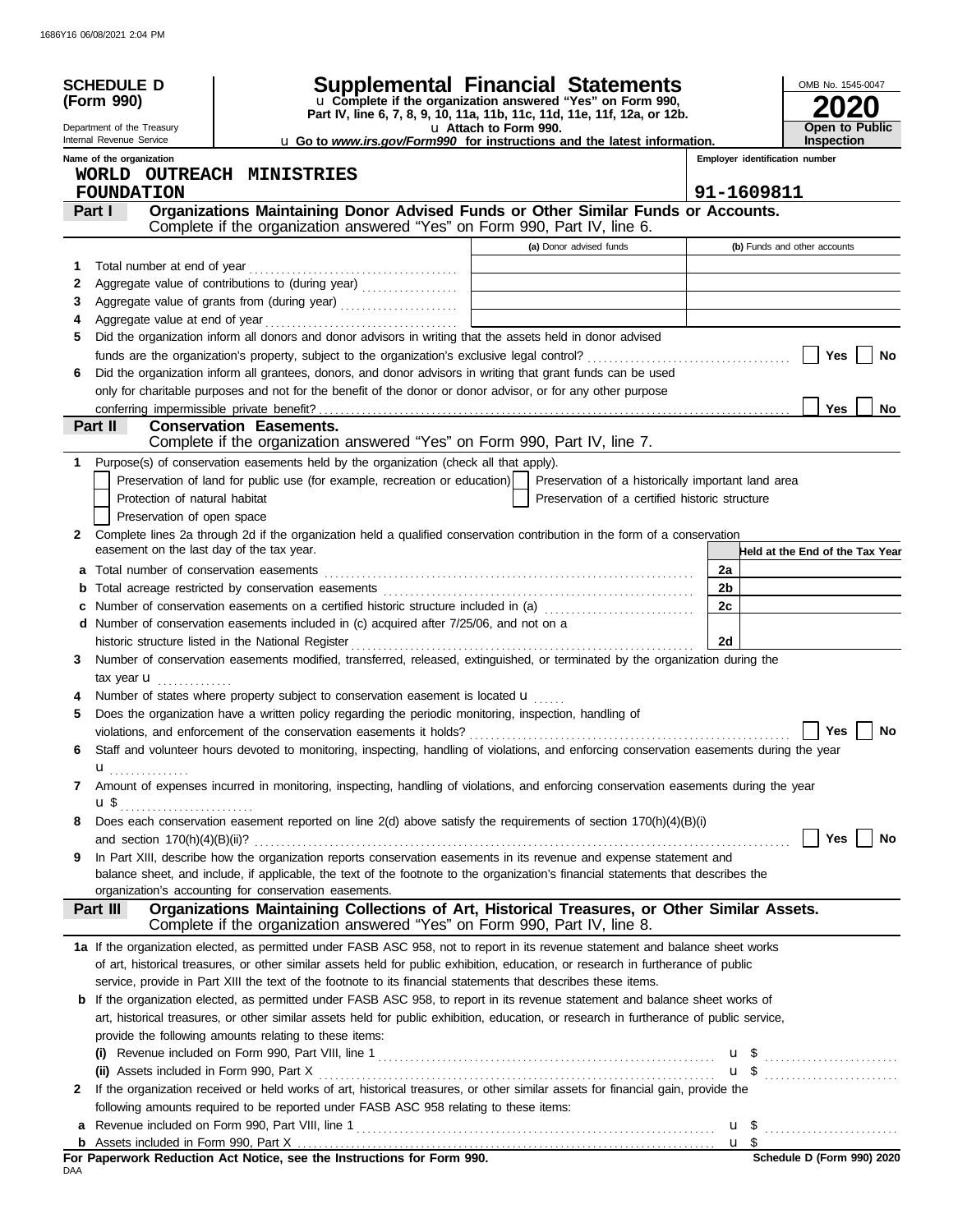| Organizations Maintaining Collections of Art, Historical Treasures, or Other Similar Assets (continued)<br>Part III                                                                                                                  |                     |
|--------------------------------------------------------------------------------------------------------------------------------------------------------------------------------------------------------------------------------------|---------------------|
| 3 Using the organization's acquisition, accession, and other records, check any of the following that make significant use of its<br>collection items (check all that apply):                                                        |                     |
| Public exhibition<br>Loan or exchange program<br>a<br>d                                                                                                                                                                              |                     |
| Scholarly research<br>b<br>е                                                                                                                                                                                                         |                     |
| Preservation for future generations<br>c                                                                                                                                                                                             |                     |
| Provide a description of the organization's collections and explain how they further the organization's exempt purpose in Part                                                                                                       |                     |
| XIII.                                                                                                                                                                                                                                |                     |
| During the year, did the organization solicit or receive donations of art, historical treasures, or other similar<br>5.                                                                                                              |                     |
|                                                                                                                                                                                                                                      | Yes<br>No           |
| <b>Part IV</b><br><b>Escrow and Custodial Arrangements.</b>                                                                                                                                                                          |                     |
| Complete if the organization answered "Yes" on Form 990, Part IV, line 9, or reported an amount on Form                                                                                                                              |                     |
| 990, Part X, line 21.                                                                                                                                                                                                                |                     |
| 1a Is the organization an agent, trustee, custodian or other intermediary for contributions or other assets not                                                                                                                      | Yes                 |
| <b>b</b> If "Yes," explain the arrangement in Part XIII and complete the following table:                                                                                                                                            | No                  |
|                                                                                                                                                                                                                                      | Amount              |
| 1c                                                                                                                                                                                                                                   |                     |
| c Beginning balance expressions and the contract of the contract of the contract of the contract of the contract of the contract of the contract of the contract of the contract of the contract of the contract of the contra<br>1d |                     |
| 1e                                                                                                                                                                                                                                   |                     |
| e Distributions during the year manufactured contains and the year manufactured with the year manufactured with the set of the set of the set of the set of the set of the set of the set of the set of the set of the set of<br>1f  |                     |
|                                                                                                                                                                                                                                      | Yes<br>No           |
|                                                                                                                                                                                                                                      |                     |
| <b>Endowment Funds.</b><br><b>Part V</b>                                                                                                                                                                                             |                     |
| Complete if the organization answered "Yes" on Form 990, Part IV, line 10.                                                                                                                                                           |                     |
| (d) Three years back<br>(a) Current year<br>(c) Two years back<br>(b) Prior year                                                                                                                                                     | (e) Four years back |
| 1a Beginning of year balance                                                                                                                                                                                                         |                     |
| <b>b</b> Contributions <b>contributions</b>                                                                                                                                                                                          |                     |
| c Net investment earnings, gains, and                                                                                                                                                                                                |                     |
|                                                                                                                                                                                                                                      |                     |
| d Grants or scholarships                                                                                                                                                                                                             |                     |
| e Other expenditures for facilities and                                                                                                                                                                                              |                     |
|                                                                                                                                                                                                                                      |                     |
| f Administrative expenses                                                                                                                                                                                                            |                     |
| End of year balance<br>a                                                                                                                                                                                                             |                     |
| 2 Provide the estimated percentage of the current year end balance (line 1g, column (a)) held as:                                                                                                                                    |                     |
| a Board designated or quasi-endowment <b>u</b>                                                                                                                                                                                       |                     |
| <b>b</b> Permanent endowment <b>u</b> %                                                                                                                                                                                              |                     |
| c Term endowment <b>u</b> %                                                                                                                                                                                                          |                     |
| The percentages on lines 2a, 2b, and 2c should equal 100%.                                                                                                                                                                           |                     |
| 3a Are there endowment funds not in the possession of the organization that are held and administered for the                                                                                                                        |                     |
| organization by:                                                                                                                                                                                                                     | Yes  <br>No         |
|                                                                                                                                                                                                                                      | 3a(i)               |
|                                                                                                                                                                                                                                      | 3a(ii)              |
|                                                                                                                                                                                                                                      | 3b                  |
| Describe in Part XIII the intended uses of the organization's endowment funds.                                                                                                                                                       |                     |
| Land, Buildings, and Equipment.<br><b>Part VI</b>                                                                                                                                                                                    |                     |
| Complete if the organization answered "Yes" on Form 990, Part IV, line 11a. See Form 990, Part X, line 10.                                                                                                                           |                     |
| Description of property<br>(a) Cost or other basis<br>(b) Cost or other basis<br>(c) Accumulated                                                                                                                                     | (d) Book value      |
| depreciation<br>(investment)<br>(other)                                                                                                                                                                                              |                     |
|                                                                                                                                                                                                                                      |                     |
|                                                                                                                                                                                                                                      |                     |
| c Leasehold improvements [11] [11] contains a leasehold improvements [11] [11] a lease to lead the lease to lead the lease to lead the lease to lead the lease to lead the lease to lead the lease to lead the lease to lead t       |                     |
| d Equipment<br>22,932<br>22,932                                                                                                                                                                                                      |                     |
| Total. Add lines 1a through 1e. (Column (d) must equal Form 990, Part X, column (B), line 10c.)<br>u                                                                                                                                 |                     |

**Schedule D (Form 990) 2020**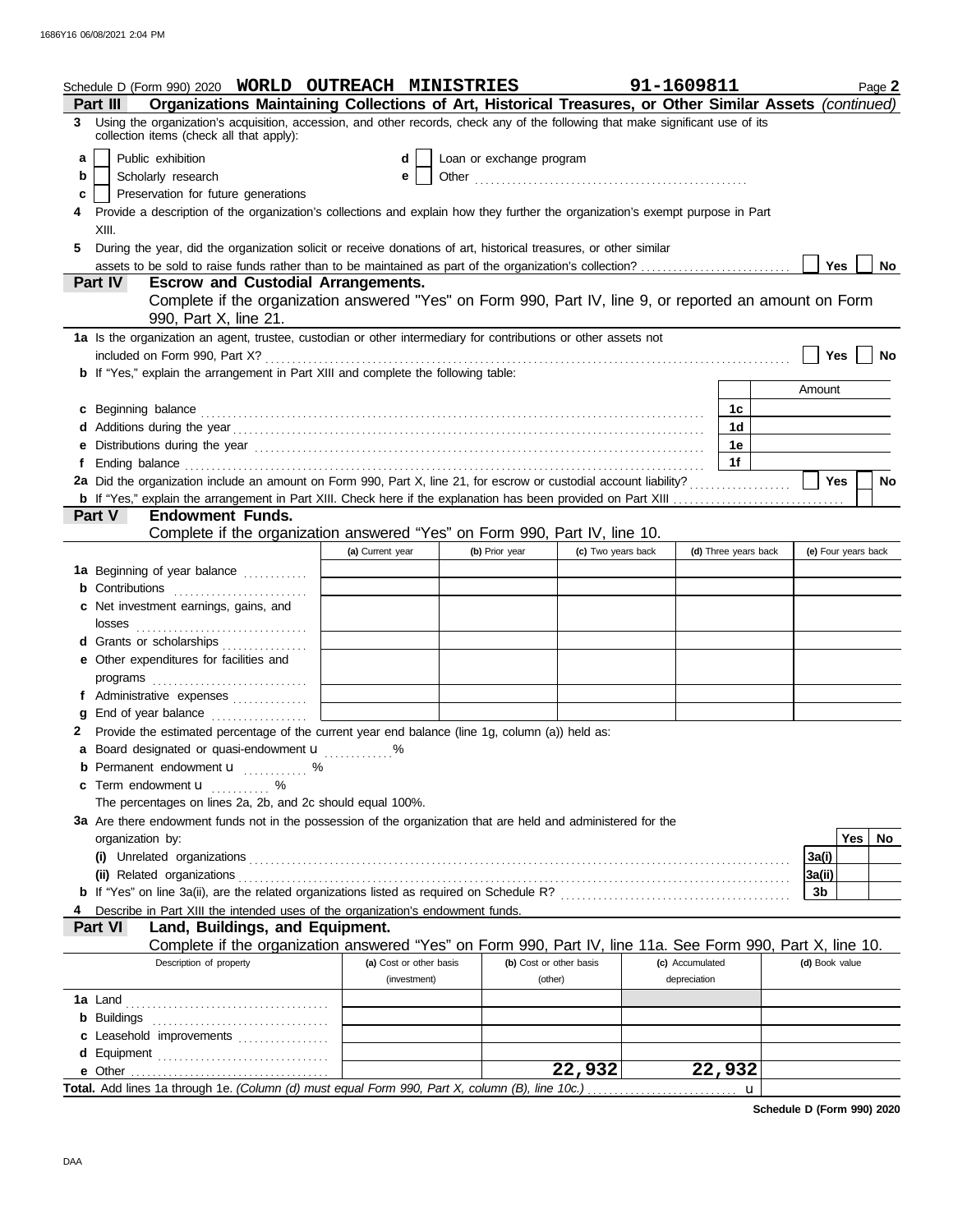|                 | <b>WORLD</b><br><b>OUTREACH MINISTRIES</b><br>Schedule D (Form 990) 2020                                   |                | 91-1609811                       | Page 3         |
|-----------------|------------------------------------------------------------------------------------------------------------|----------------|----------------------------------|----------------|
| <b>Part VII</b> | <b>Investments - Other Securities.</b>                                                                     |                |                                  |                |
|                 | Complete if the organization answered "Yes" on Form 990, Part IV, line 11b. See Form 990, Part X, line 12. |                |                                  |                |
|                 | (a) Description of security or category                                                                    | (b) Book value | (c) Method of valuation:         |                |
|                 | (including name of security)                                                                               |                | Cost or end-of-year market value |                |
|                 |                                                                                                            |                |                                  |                |
|                 | (2) Closely held equity interests                                                                          |                |                                  |                |
|                 |                                                                                                            |                |                                  |                |
| (A)<br>(B)      |                                                                                                            |                |                                  |                |
| (C)             |                                                                                                            |                |                                  |                |
| (D)             |                                                                                                            |                |                                  |                |
| (E)             |                                                                                                            |                |                                  |                |
| (F)             |                                                                                                            |                |                                  |                |
| (G)             |                                                                                                            |                |                                  |                |
| (H)             |                                                                                                            |                |                                  |                |
|                 | Total. (Column (b) must equal Form 990, Part X, col. (B) line 12.)<br>u                                    |                |                                  |                |
| Part VIII       | Investments - Program Related.                                                                             |                |                                  |                |
|                 | Complete if the organization answered "Yes" on Form 990, Part IV, line 11c. See Form 990, Part X, line 13. |                |                                  |                |
|                 | (a) Description of investment                                                                              | (b) Book value | (c) Method of valuation:         |                |
|                 |                                                                                                            |                | Cost or end-of-year market value |                |
| (1)             |                                                                                                            |                |                                  |                |
| (2)             |                                                                                                            |                |                                  |                |
| (3)             |                                                                                                            |                |                                  |                |
| (4)             |                                                                                                            |                |                                  |                |
| (5)             |                                                                                                            |                |                                  |                |
| (6)             |                                                                                                            |                |                                  |                |
| (7)             |                                                                                                            |                |                                  |                |
| (8)<br>(9)      |                                                                                                            |                |                                  |                |
|                 | Total. (Column (b) must equal Form 990, Part X, col. (B) line 13.) $\ldots$ u                              |                |                                  |                |
| Part IX         | <b>Other Assets.</b>                                                                                       |                |                                  |                |
|                 | Complete if the organization answered "Yes" on Form 990, Part IV, line 11d. See Form 990, Part X, line 15. |                |                                  |                |
|                 | (a) Description                                                                                            |                |                                  | (b) Book value |
| (1)             |                                                                                                            |                |                                  |                |
| (2)             |                                                                                                            |                |                                  |                |
| (3)             |                                                                                                            |                |                                  |                |
| (4)             |                                                                                                            |                |                                  |                |
| (5)             |                                                                                                            |                |                                  |                |
| (6)             |                                                                                                            |                |                                  |                |
| (7)             |                                                                                                            |                |                                  |                |
| (8)             |                                                                                                            |                |                                  |                |
| (9)             |                                                                                                            |                |                                  |                |
| Part X          | Other Liabilities.                                                                                         |                | u                                |                |
|                 | Complete if the organization answered "Yes" on Form 990, Part IV, line 11e or 11f. See Form 990, Part X,   |                |                                  |                |
|                 | line 25.                                                                                                   |                |                                  |                |
| 1.              | (a) Description of liability                                                                               |                |                                  | (b) Book value |
| (1)             | Federal income taxes                                                                                       |                |                                  |                |
| (2)             |                                                                                                            |                |                                  |                |
| (3)             |                                                                                                            |                |                                  |                |
| (4)             |                                                                                                            |                |                                  |                |
| (5)             |                                                                                                            |                |                                  |                |
| (6)             |                                                                                                            |                |                                  |                |
| (7)             |                                                                                                            |                |                                  |                |
| (8)             |                                                                                                            |                |                                  |                |
| (9)             |                                                                                                            |                |                                  |                |
|                 | Total. (Column (b) must equal Form 990, Part X, col. (B) line 25.)                                         |                | u                                |                |

Liability for uncertain tax positions. In Part XIII, provide the text of the footnote to the organization's financial statements that reports the **2.**

organization's liability for uncertain tax positions under FASB ASC 740. Check here if the text of the footnote has been provided in Part XIII .

 $\Box$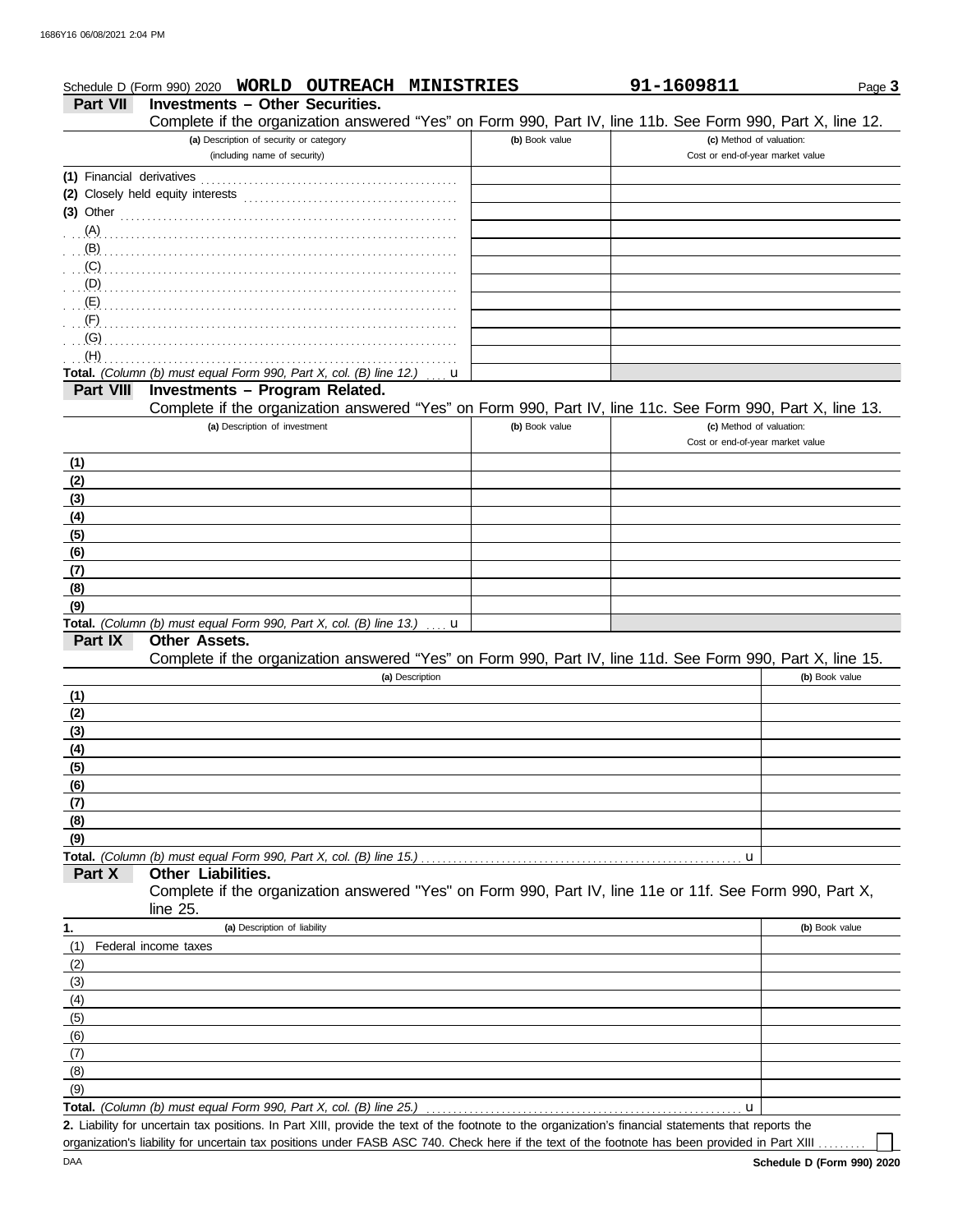|    | Schedule D (Form 990) 2020 WORLD OUTREACH MINISTRIES                                                                                                                                                                          | 91-1609811     |             | Page 4 |
|----|-------------------------------------------------------------------------------------------------------------------------------------------------------------------------------------------------------------------------------|----------------|-------------|--------|
|    | Reconciliation of Revenue per Audited Financial Statements With Revenue per Return.<br><b>Part XI</b>                                                                                                                         |                |             |        |
|    | Complete if the organization answered "Yes" on Form 990, Part IV, line 12a.                                                                                                                                                   |                |             |        |
| 1. | Total revenue, gains, and other support per audited financial statements [111] [11] Total revenues were reversed to the statements [11] Total reverse reverse reverse reverse reverse reverse reverse reverse reverse reverse |                | 1           |        |
| 2  | Amounts included on line 1 but not on Form 990, Part VIII, line 12:                                                                                                                                                           |                |             |        |
| a  |                                                                                                                                                                                                                               | 2a             |             |        |
| b  |                                                                                                                                                                                                                               | 2 <sub>b</sub> |             |        |
| c  | Recoveries of prior year grants [11] recovering the contract of prior year grants                                                                                                                                             | 2c             |             |        |
| d  |                                                                                                                                                                                                                               | 2d             |             |        |
| е  | Add lines 2a through 2d                                                                                                                                                                                                       |                | 2e          |        |
| З  | Subtract line 2e from line 1                                                                                                                                                                                                  |                | 3           |        |
| 4  | Amounts included on Form 990, Part VIII, line 12, but not on line 1:                                                                                                                                                          |                |             |        |
| а  |                                                                                                                                                                                                                               | 4a             |             |        |
| b  |                                                                                                                                                                                                                               | 4b             |             |        |
| c  | Add lines 4a and 4b                                                                                                                                                                                                           |                | 4с          |        |
|    |                                                                                                                                                                                                                               |                | 5           |        |
|    | Reconciliation of Expenses per Audited Financial Statements With Expenses per Return.<br><b>Part XII</b>                                                                                                                      |                |             |        |
|    | Complete if the organization answered "Yes" on Form 990, Part IV, line 12a.                                                                                                                                                   |                |             |        |
| 1. | Total expenses and losses per audited financial statements                                                                                                                                                                    |                | $\mathbf 1$ |        |
| 2  | Amounts included on line 1 but not on Form 990, Part IX, line 25:                                                                                                                                                             |                |             |        |
| a  |                                                                                                                                                                                                                               | 2a             |             |        |
| b  |                                                                                                                                                                                                                               | 2 <sub>b</sub> |             |        |
| с  |                                                                                                                                                                                                                               | 2c             |             |        |
| d  |                                                                                                                                                                                                                               | 2d             |             |        |
| е  |                                                                                                                                                                                                                               |                | 2e          |        |
| З  |                                                                                                                                                                                                                               |                | 3           |        |
| 4  | Amounts included on Form 990, Part IX, line 25, but not on line 1:                                                                                                                                                            |                |             |        |
| a  |                                                                                                                                                                                                                               | 4a             |             |        |
|    |                                                                                                                                                                                                                               | 4b             |             |        |
| b  |                                                                                                                                                                                                                               |                |             |        |
|    |                                                                                                                                                                                                                               |                |             |        |
|    | c Add lines 4a and 4b                                                                                                                                                                                                         |                | 4с          |        |
|    |                                                                                                                                                                                                                               |                | 5           |        |
|    | Part XIII Supplemental Information.                                                                                                                                                                                           |                |             |        |
|    | Provide the descriptions required for Part II, lines 3, 5, and 9; Part III, lines 1a and 4; Part IV, lines 1b and 2b; Part V, line 4; Part X, line                                                                            |                |             |        |
|    | 2; Part XI, lines 2d and 4b; and Part XII, lines 2d and 4b. Also complete this part to provide any additional information.                                                                                                    |                |             |        |
|    |                                                                                                                                                                                                                               |                |             |        |
|    |                                                                                                                                                                                                                               |                |             |        |
|    |                                                                                                                                                                                                                               |                |             |        |
|    |                                                                                                                                                                                                                               |                |             |        |
|    |                                                                                                                                                                                                                               |                |             |        |
|    |                                                                                                                                                                                                                               |                |             |        |
|    |                                                                                                                                                                                                                               |                |             |        |
|    |                                                                                                                                                                                                                               |                |             |        |
|    |                                                                                                                                                                                                                               |                |             |        |
|    |                                                                                                                                                                                                                               |                |             |        |
|    |                                                                                                                                                                                                                               |                |             |        |
|    |                                                                                                                                                                                                                               |                |             |        |
|    |                                                                                                                                                                                                                               |                |             |        |
|    |                                                                                                                                                                                                                               |                |             |        |
|    |                                                                                                                                                                                                                               |                |             |        |
|    |                                                                                                                                                                                                                               |                |             |        |
|    |                                                                                                                                                                                                                               |                |             |        |
|    |                                                                                                                                                                                                                               |                |             |        |
|    |                                                                                                                                                                                                                               |                |             |        |
|    |                                                                                                                                                                                                                               |                |             |        |
|    |                                                                                                                                                                                                                               |                |             |        |
|    |                                                                                                                                                                                                                               |                |             |        |
|    |                                                                                                                                                                                                                               |                |             |        |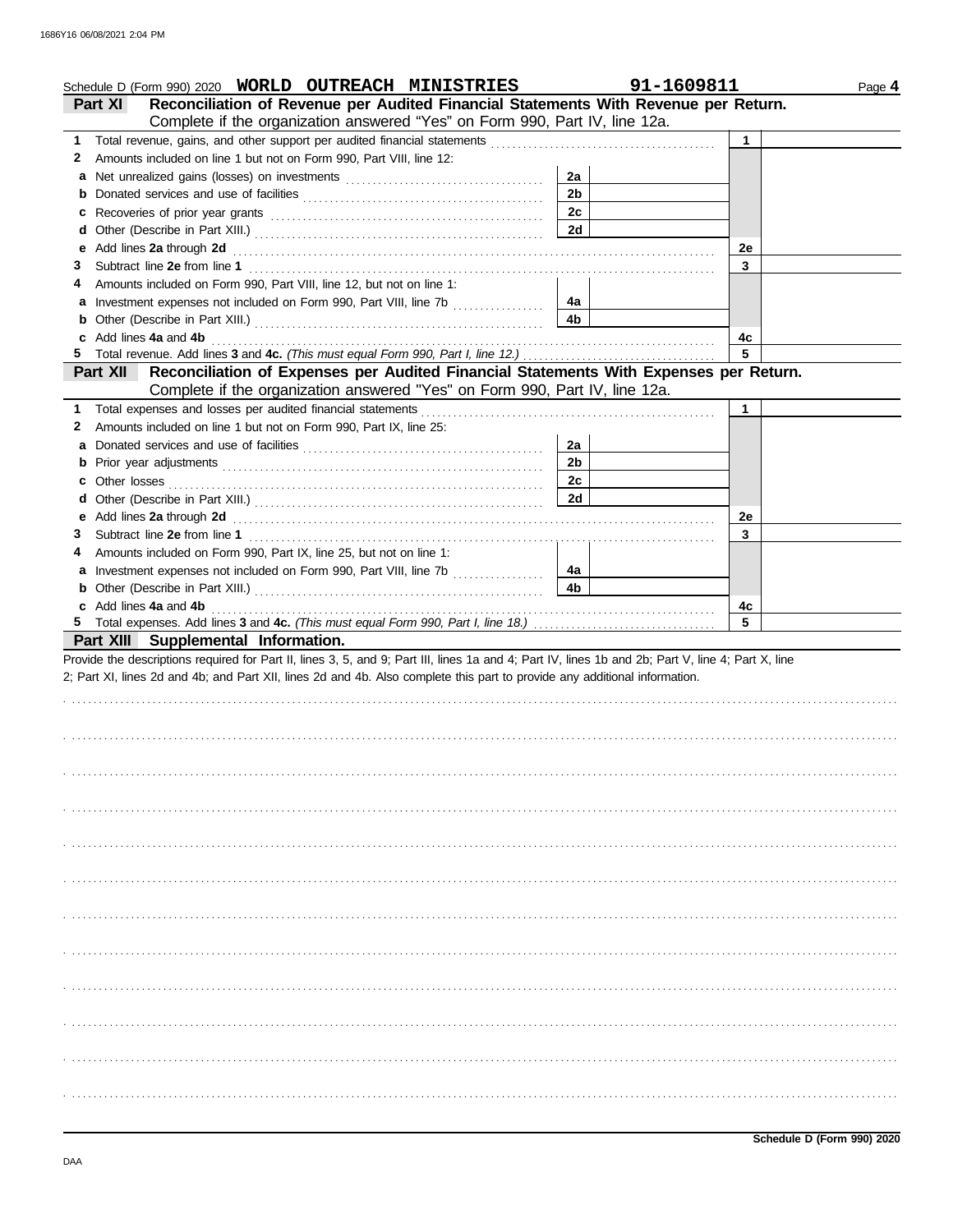|  |  |                                                                                                        | 91-1609811 | Page 5 |
|--|--|--------------------------------------------------------------------------------------------------------|------------|--------|
|  |  | Schedule D (Form 990) 2020 WORLD OUTREACH MINISTRIES<br>Part XIII Supplemental Information (continued) |            |        |
|  |  |                                                                                                        |            |        |
|  |  |                                                                                                        |            |        |
|  |  |                                                                                                        |            |        |
|  |  |                                                                                                        |            |        |
|  |  |                                                                                                        |            |        |
|  |  |                                                                                                        |            |        |
|  |  |                                                                                                        |            |        |
|  |  |                                                                                                        |            |        |
|  |  |                                                                                                        |            |        |
|  |  |                                                                                                        |            |        |
|  |  |                                                                                                        |            |        |
|  |  |                                                                                                        |            |        |
|  |  |                                                                                                        |            |        |
|  |  |                                                                                                        |            |        |
|  |  |                                                                                                        |            |        |
|  |  |                                                                                                        |            |        |
|  |  |                                                                                                        |            |        |
|  |  |                                                                                                        |            |        |
|  |  |                                                                                                        |            |        |
|  |  |                                                                                                        |            |        |
|  |  |                                                                                                        |            |        |
|  |  |                                                                                                        |            |        |
|  |  |                                                                                                        |            |        |
|  |  |                                                                                                        |            |        |
|  |  |                                                                                                        |            |        |
|  |  |                                                                                                        |            |        |
|  |  |                                                                                                        |            |        |
|  |  |                                                                                                        |            |        |
|  |  |                                                                                                        |            |        |
|  |  |                                                                                                        |            |        |
|  |  |                                                                                                        |            |        |
|  |  |                                                                                                        |            |        |
|  |  |                                                                                                        |            |        |
|  |  |                                                                                                        |            |        |
|  |  |                                                                                                        |            |        |
|  |  |                                                                                                        |            |        |
|  |  |                                                                                                        |            |        |
|  |  |                                                                                                        |            |        |
|  |  |                                                                                                        |            |        |
|  |  |                                                                                                        |            |        |
|  |  |                                                                                                        |            |        |
|  |  |                                                                                                        |            |        |
|  |  |                                                                                                        |            |        |
|  |  |                                                                                                        |            |        |
|  |  |                                                                                                        |            |        |
|  |  |                                                                                                        |            |        |
|  |  |                                                                                                        |            |        |
|  |  |                                                                                                        |            |        |
|  |  |                                                                                                        |            |        |
|  |  |                                                                                                        |            |        |
|  |  |                                                                                                        |            |        |
|  |  |                                                                                                        |            |        |
|  |  |                                                                                                        |            |        |
|  |  |                                                                                                        |            |        |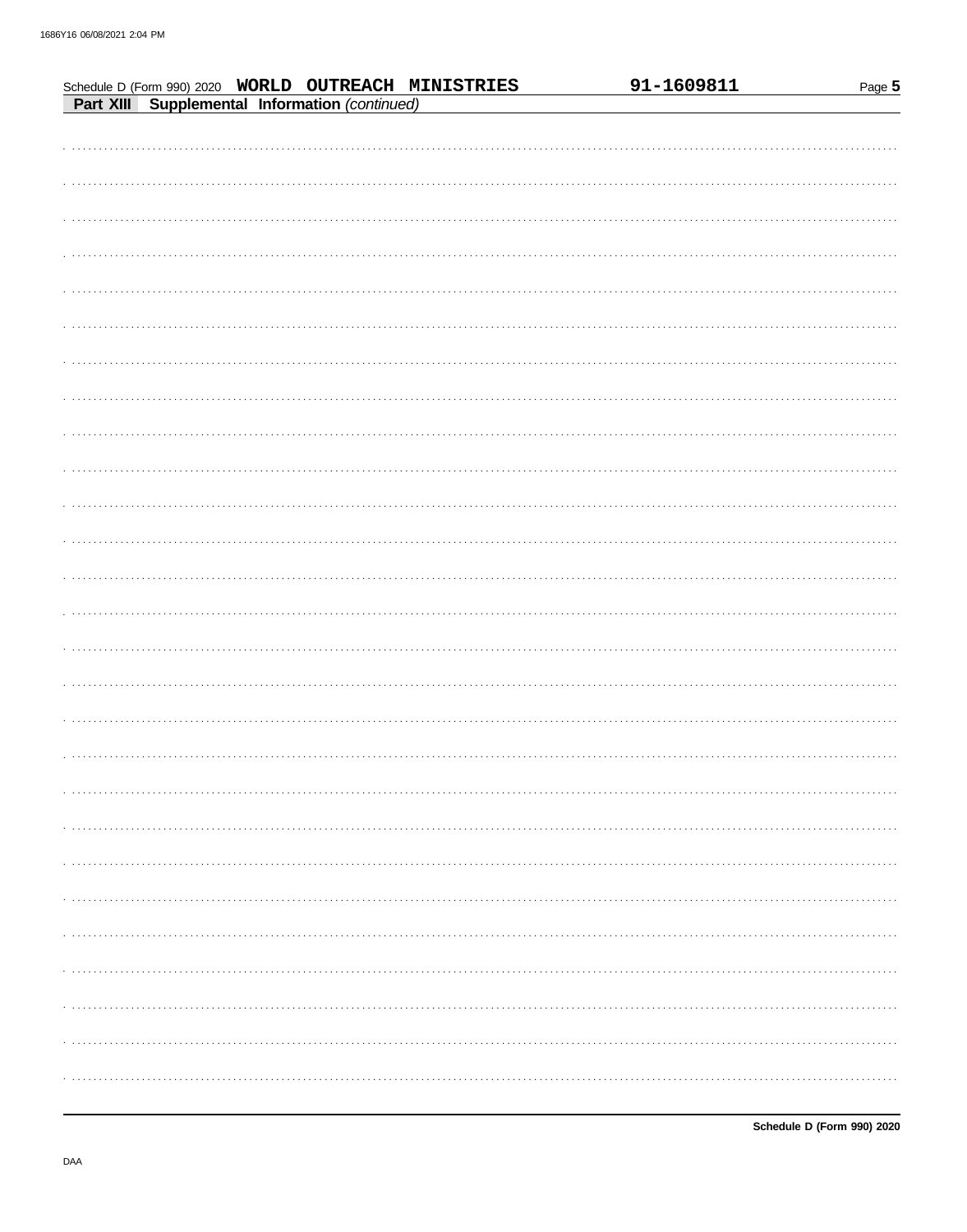| <b>SCHEDULE F</b>                                                                                      |                              | <b>Statement of Activities Outside the United States</b>                                                                                                                                                             |                    |                                                                                               |                                                        |                                              | OMB No. 1545-0047                |
|--------------------------------------------------------------------------------------------------------|------------------------------|----------------------------------------------------------------------------------------------------------------------------------------------------------------------------------------------------------------------|--------------------|-----------------------------------------------------------------------------------------------|--------------------------------------------------------|----------------------------------------------|----------------------------------|
| (Form 990)<br>u Complete if the organization answered "Yes" on Form 990, Part IV, line 14b, 15, or 16. |                              |                                                                                                                                                                                                                      |                    |                                                                                               |                                                        |                                              |                                  |
| Department of the Treasury<br>Internal Revenue Service                                                 |                              | u Attach to Form 990.<br>u Go to www.irs.gov/Form990 for instructions and the latest information.                                                                                                                    |                    |                                                                                               |                                                        |                                              |                                  |
| Name of the organization                                                                               | <b>FOUNDATION</b>            | WORLD OUTREACH MINISTRIES                                                                                                                                                                                            |                    |                                                                                               |                                                        | Employer identification number<br>91-1609811 | <b>Inspection</b>                |
| Part I                                                                                                 |                              | General Information on Activities Outside the United States. Complete if the organization answered "Yes" on                                                                                                          |                    |                                                                                               |                                                        |                                              |                                  |
|                                                                                                        | Form 990, Part IV, line 14b. |                                                                                                                                                                                                                      |                    |                                                                                               |                                                        |                                              |                                  |
| 1.<br>award the grants or assistance?                                                                  |                              | For grantmakers. Does the organization maintain records to substantiate the amount of its grants and<br>other assistance, the grantees' eligibility for the grants or assistance, and the selection criteria used to |                    |                                                                                               |                                                        |                                              | IхI<br><b>Yes</b><br>No          |
| $\mathbf{2}$<br>outside the United States.                                                             |                              | For grantmakers. Describe in Part V the organization's procedures for monitoring the use of its grants and other assistance                                                                                          |                    |                                                                                               |                                                        |                                              |                                  |
| 3                                                                                                      |                              | Activities per Region. (The following Part I, line 3 table can be duplicated if additional space is needed.)                                                                                                         |                    |                                                                                               |                                                        |                                              |                                  |
| (a) Region                                                                                             | (b) Number<br>of offices in  | (c) Number of<br>employees,                                                                                                                                                                                          |                    | (d) Activities conducted in the<br>region (by type) (such as,                                 | (e) If activity listed in (d) is<br>a program service, |                                              | (f) Total<br>expenditures for    |
|                                                                                                        | the region                   | agents, and<br>independent<br>contractors<br>in the region                                                                                                                                                           |                    | fundraising, program services,<br>investments, grants to recipients<br>located in the region) | describe specific type of<br>service(s) in the region  |                                              | and investments<br>in the region |
| Sub-Saharan Africa                                                                                     |                              |                                                                                                                                                                                                                      | 2 Program Services |                                                                                               | Religious Outreach                                     |                                              | 341,939                          |
| (1)<br>Sub-Saharan Africa                                                                              |                              |                                                                                                                                                                                                                      |                    |                                                                                               |                                                        |                                              |                                  |
| (2)                                                                                                    |                              |                                                                                                                                                                                                                      | 2 Program Services |                                                                                               | Medical Assistance                                     |                                              | 50,533                           |
| Sub-Saharan Africa<br>(3)                                                                              |                              |                                                                                                                                                                                                                      | 2 Program Services |                                                                                               | Water Wells                                            |                                              | 30,609                           |
| Sub-Saharan Africa                                                                                     |                              |                                                                                                                                                                                                                      |                    |                                                                                               |                                                        |                                              |                                  |
| (4)                                                                                                    |                              |                                                                                                                                                                                                                      | 2 Program Services |                                                                                               | Schools                                                |                                              | 265,937                          |
| Sub-Saharan Africa<br>(5)                                                                              |                              |                                                                                                                                                                                                                      | 2 Program Services |                                                                                               | Womens                                                 | Empowerment                                  | 5,317                            |
| Sub-Saharan Africa<br>(6)                                                                              |                              |                                                                                                                                                                                                                      |                    | 2 Program Services                                                                            | Orphan Care                                            |                                              | 104,560                          |
| Sub-Saharan Africa<br>(7)                                                                              |                              |                                                                                                                                                                                                                      |                    | 2 Program Services                                                                            | Feeding Outreach                                       |                                              | 25,309                           |
|                                                                                                        |                              |                                                                                                                                                                                                                      |                    |                                                                                               |                                                        |                                              |                                  |
| (8)                                                                                                    |                              |                                                                                                                                                                                                                      |                    |                                                                                               |                                                        |                                              |                                  |
| (9)                                                                                                    |                              |                                                                                                                                                                                                                      |                    |                                                                                               |                                                        |                                              |                                  |
| (10)                                                                                                   |                              |                                                                                                                                                                                                                      |                    |                                                                                               |                                                        |                                              |                                  |
| (11)                                                                                                   |                              |                                                                                                                                                                                                                      |                    |                                                                                               |                                                        |                                              |                                  |
| (12)                                                                                                   |                              |                                                                                                                                                                                                                      |                    |                                                                                               |                                                        |                                              |                                  |
| (13)                                                                                                   |                              |                                                                                                                                                                                                                      |                    |                                                                                               |                                                        |                                              |                                  |
| (14)                                                                                                   |                              |                                                                                                                                                                                                                      |                    |                                                                                               |                                                        |                                              |                                  |
| (15)                                                                                                   |                              |                                                                                                                                                                                                                      |                    |                                                                                               |                                                        |                                              |                                  |
| (16)                                                                                                   |                              |                                                                                                                                                                                                                      |                    |                                                                                               |                                                        |                                              |                                  |
| (17)                                                                                                   |                              |                                                                                                                                                                                                                      |                    |                                                                                               |                                                        |                                              |                                  |
| <b>3a Subtotal</b><br><b>b</b> Total from continuation                                                 |                              | 14                                                                                                                                                                                                                   |                    |                                                                                               |                                                        |                                              | 824,204                          |
| sheets to Part I<br>c Totals (add<br>lines 3a and 3b)                                                  |                              | 14                                                                                                                                                                                                                   |                    |                                                                                               |                                                        |                                              | 824,204                          |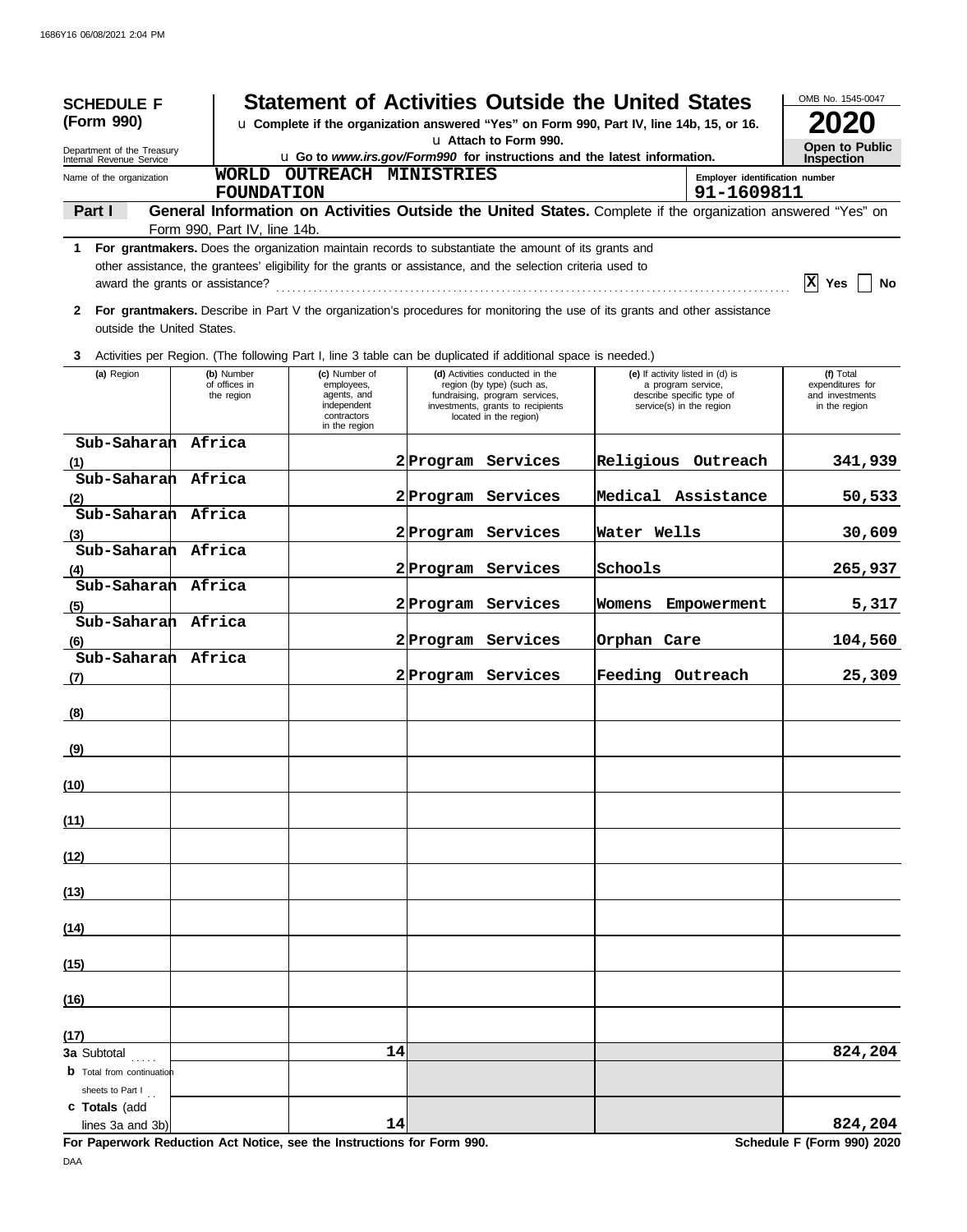### **Part II Grants and Other Assistance to Organizations or Entities Outside the United States.** Complete if the organization answered "Yes" on Form 990, Schedule F (Form 990) 2020 Page **2 WORLD OUTREACH MINISTRIES 91-1609811**

Part IV, line 15, for any recipient who received more than \$5,000. Part II can be duplicated if additional space is needed.

| $\mathbf{1}$ | (a) Name of<br>organization | (b) IRS code<br>section and EIN<br>(if applicable) | (c) Region | (d) Purpose of<br>grant                                                                                                                   | (e) Amount of<br>cash grant | (f) Manner of<br>cash<br>disbursement | (g) Amount of<br>noncash<br>assistance | (h) Description<br>of noncash assistance | (i) Method of<br>valuation<br>(book, FMV,<br>appraisal, other) |
|--------------|-----------------------------|----------------------------------------------------|------------|-------------------------------------------------------------------------------------------------------------------------------------------|-----------------------------|---------------------------------------|----------------------------------------|------------------------------------------|----------------------------------------------------------------|
| (1)          |                             |                                                    |            | Religious Outreach                                                                                                                        | 341,939                     | Wire                                  |                                        |                                          |                                                                |
| (2)          |                             |                                                    |            | Medical Care                                                                                                                              | 50, 533                     | Wire                                  |                                        |                                          |                                                                |
| (3)          |                             |                                                    |            | Water Wells                                                                                                                               | 30,609                      | Wire                                  |                                        |                                          |                                                                |
| (4)          |                             |                                                    |            | Schools                                                                                                                                   | 265,937                     | Wire                                  |                                        |                                          |                                                                |
| (5)          |                             |                                                    |            | Womens Empowerment                                                                                                                        | 5,317                       | Wire                                  |                                        |                                          |                                                                |
| (6)          |                             |                                                    |            | Orphan Care                                                                                                                               | 104,560                     | Wire                                  |                                        |                                          |                                                                |
| (7)          |                             |                                                    |            | Feeding Outreach                                                                                                                          | 25,309                      | Wire                                  |                                        |                                          |                                                                |
| (8)          |                             |                                                    |            |                                                                                                                                           |                             |                                       |                                        |                                          |                                                                |
| (9)          |                             |                                                    |            |                                                                                                                                           |                             |                                       |                                        |                                          |                                                                |
| (10)         |                             |                                                    |            |                                                                                                                                           |                             |                                       |                                        |                                          |                                                                |
| (11)         |                             |                                                    |            |                                                                                                                                           |                             |                                       |                                        |                                          |                                                                |
| (12)         |                             |                                                    |            |                                                                                                                                           |                             |                                       |                                        |                                          |                                                                |
| (13)         |                             |                                                    |            |                                                                                                                                           |                             |                                       |                                        |                                          |                                                                |
| (14)         |                             |                                                    |            |                                                                                                                                           |                             |                                       |                                        |                                          |                                                                |
| (15)         |                             |                                                    |            |                                                                                                                                           |                             |                                       |                                        |                                          |                                                                |
| (16)         |                             |                                                    |            |                                                                                                                                           |                             |                                       |                                        |                                          |                                                                |
|              |                             |                                                    |            | 2 Enter total number of recipient organizations listed above that are recognized as charities by the foreign country, recognized as a tax |                             |                                       |                                        |                                          |                                                                |
|              |                             |                                                    |            |                                                                                                                                           |                             |                                       |                                        | $\mathbf{u}$                             | Schedule F (Form 990) 2020                                     |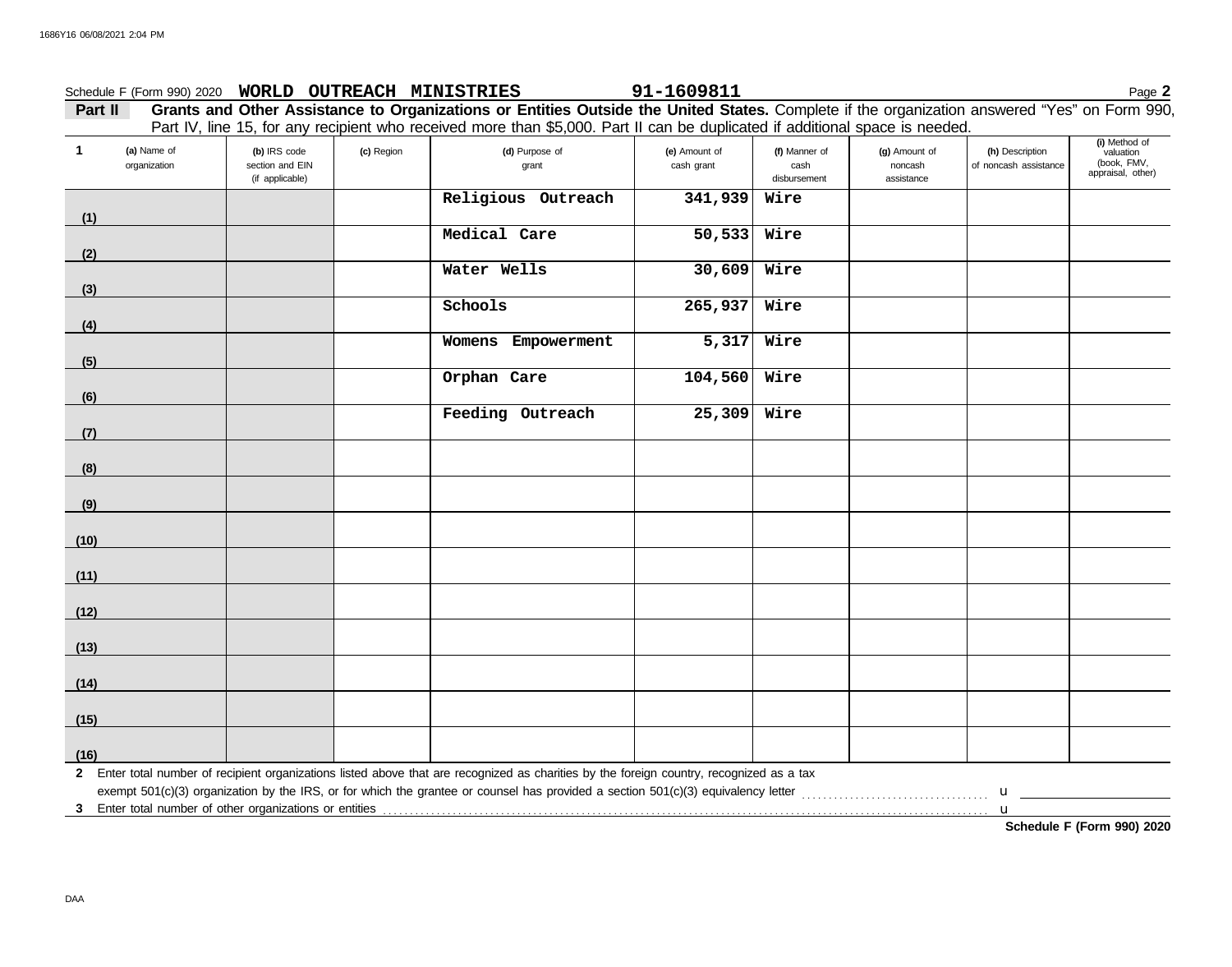#### recipients Schedule F (Form 990) 2020 Page **3 WORLD OUTREACH MINISTRIES 91-1609811 Part III** Grants and Other Assistance to Individuals Outside the United States. Complete if the organization answered "Yes" on Form 990, Part IV, line 16. disbursement cash grant and cash **(a)** Type of grant or assistance **(b)** Region **(c)** Number of **(d)** Amount of **(e)** Manner of **(f)** Amount of noncash assistance of noncash assistance **(g)** Description (h) Method of<br>valuation (book, FMV, appraisal, other) Part III can be duplicated if additional space is needed. **(1) Gen support for religious (2) (3) (4) (5) (6) (7) (8) Sub-Saharan Africa 2 108,965 Wire**

| (8)  |  |  |  |  |
|------|--|--|--|--|
| (9)  |  |  |  |  |
| (10) |  |  |  |  |
|      |  |  |  |  |
| (11) |  |  |  |  |
| (12) |  |  |  |  |
| (13) |  |  |  |  |
| (14) |  |  |  |  |
| (15) |  |  |  |  |
| (16) |  |  |  |  |
| (17) |  |  |  |  |
| (18) |  |  |  |  |

**Schedule F (Form 990) 2020**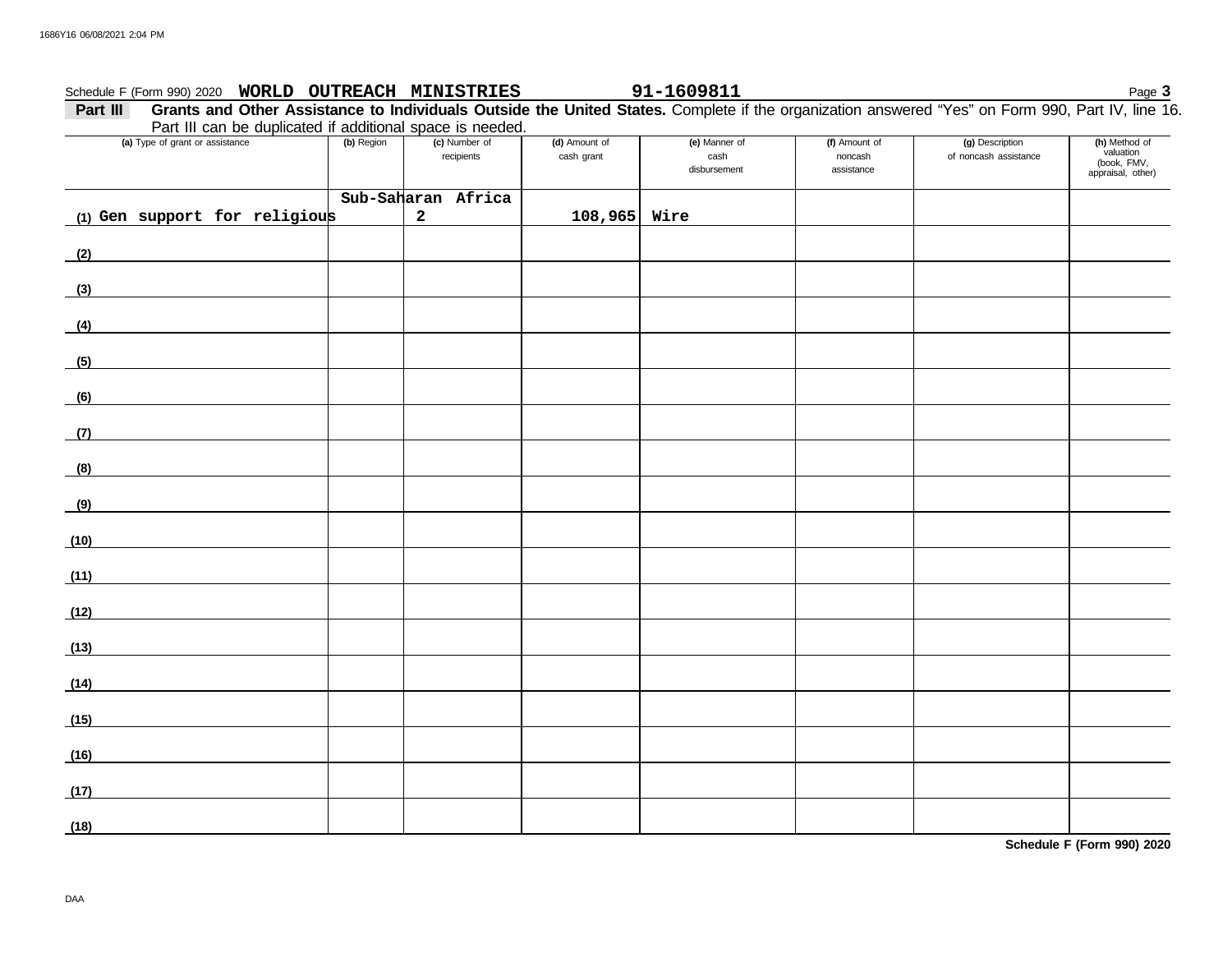|   | 91-1609811<br>WORLD<br><b>OUTREACH MINISTRIES</b><br>Schedule F (Form 990) 2020                                                                                                                                                                                                                                                                                                                                                                     |            | Page 4          |
|---|-----------------------------------------------------------------------------------------------------------------------------------------------------------------------------------------------------------------------------------------------------------------------------------------------------------------------------------------------------------------------------------------------------------------------------------------------------|------------|-----------------|
|   | <b>Foreign Forms</b><br><b>Part IV</b>                                                                                                                                                                                                                                                                                                                                                                                                              |            |                 |
| 1 | Was the organization a U.S. transferor of property to a foreign corporation during the tax year? If "Yes,"<br>the organization may be required to file Form 926, Return by a U.S. Transferor of Property to a Foreign                                                                                                                                                                                                                               | <b>Yes</b> | ΙX<br><b>No</b> |
| 2 | Did the organization have an interest in a foreign trust during the tax year? If "Yes," the organization may<br>be required to separately file Form 3520, Annual Return To Report Transactions With Foreign Trusts and<br>Receipt of Certain Foreign Gifts, and/or Form 3520-A, Annual Information Return of Foreign Trust With a<br>U.S. Owner (see Instructions for Forms 3520 and 3520-A; don't file with Form 990) [[[[[[[[[[[[[[[[[[[[[[[[[[[[ | Yes        | x<br>No         |
| 3 | Did the organization have an ownership interest in a foreign corporation during the tax year? If "Yes,"<br>the organization may be required to file Form 5471, Information Return of U.S. Persons With Respect to                                                                                                                                                                                                                                   | Yes        | X <br>No        |
| 4 | Was the organization a direct or indirect shareholder of a passive foreign investment company or a<br>qualified electing fund during the tax year? If "Yes," the organization may be required to file Form 8621,<br>Information Return by a Shareholder of a Passive Foreign Investment Company or Qualified Electing                                                                                                                               | <b>Yes</b> | x <br>No        |
| 5 | Did the organization have an ownership interest in a foreign partnership during the tax year? If "Yes,"<br>the organization may be required to file Form 8865, Return of U.S. Persons With Respect to Certain                                                                                                                                                                                                                                       | Yes        | x <br><b>No</b> |
| 6 | Did the organization have any operations in or related to any boycotting countries during the tax year? If<br>"Yes," the organization may be required to separately file Form 5713, International Boycott Report (see                                                                                                                                                                                                                               | Yes        | X<br>No         |

**Schedule F (Form 990) 2020**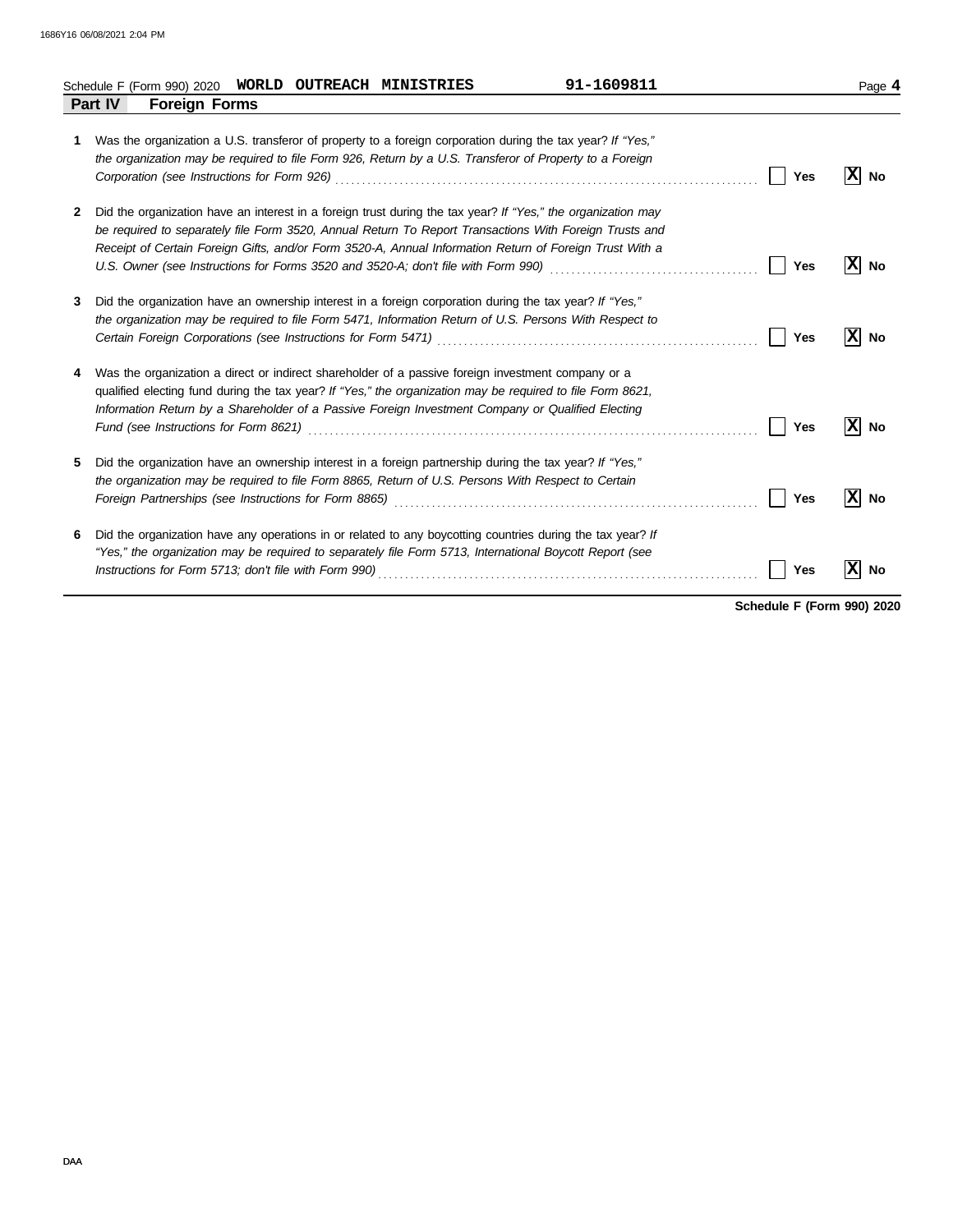|        | Schedule F (Form 990) 2020<br>WORLD OUTREACH MINISTRIES                                                                                                                                                                                                                                                                                                                                                        |                           | 91-1609811               | Page 5      |
|--------|----------------------------------------------------------------------------------------------------------------------------------------------------------------------------------------------------------------------------------------------------------------------------------------------------------------------------------------------------------------------------------------------------------------|---------------------------|--------------------------|-------------|
| Part V | Supplemental Information<br>Provide the information required by Part I, line 2 (monitoring of funds); Part I, line 3, column (f) (accounting method;<br>amounts of investments vs. expenditures per region); Part II, line 1 (accounting method); Part III (accounting method); and<br>Part III, column (c) (estimated number of recipients), as applicable. Also complete this part to provide any additional |                           |                          |             |
|        | information. See instructions.                                                                                                                                                                                                                                                                                                                                                                                 |                           |                          |             |
|        | Part I, Line 3 - Activities per Region                                                                                                                                                                                                                                                                                                                                                                         |                           |                          |             |
| Region |                                                                                                                                                                                                                                                                                                                                                                                                                |                           | Expenditures Investments |             |
|        | Sub-Saharan Africa                                                                                                                                                                                                                                                                                                                                                                                             | <u>\$</u>                 | $341,939$ \$             | $\mathbf 0$ |
|        | Sub-Saharan Africa                                                                                                                                                                                                                                                                                                                                                                                             | \$                        | $50,533$ \$              | $\mathbf 0$ |
|        | Sub-Saharan Africa                                                                                                                                                                                                                                                                                                                                                                                             | \$                        | $30,609$ \$              | $\mathbf 0$ |
|        | Sub-Saharan Africa                                                                                                                                                                                                                                                                                                                                                                                             | $\boldsymbol{\mathsf{S}}$ | $265,937$ \$             | $\mathbf 0$ |
|        | Sub-Saharan Africa                                                                                                                                                                                                                                                                                                                                                                                             | \$                        | $5,317$ \$               | $\mathbf 0$ |
|        | Sub-Saharan Africa                                                                                                                                                                                                                                                                                                                                                                                             | $\mathbf{S}_{\perp}$      | $104,560$ \$             | $\mathbf 0$ |
|        | Sub-Saharan Africa                                                                                                                                                                                                                                                                                                                                                                                             | <u>\$</u>                 | $25,309$ \$              | $\mathbf 0$ |
|        |                                                                                                                                                                                                                                                                                                                                                                                                                |                           |                          |             |
|        |                                                                                                                                                                                                                                                                                                                                                                                                                |                           |                          |             |
|        |                                                                                                                                                                                                                                                                                                                                                                                                                |                           |                          |             |
|        |                                                                                                                                                                                                                                                                                                                                                                                                                |                           |                          |             |
|        |                                                                                                                                                                                                                                                                                                                                                                                                                |                           |                          |             |
|        |                                                                                                                                                                                                                                                                                                                                                                                                                |                           |                          |             |
|        |                                                                                                                                                                                                                                                                                                                                                                                                                |                           |                          |             |
|        |                                                                                                                                                                                                                                                                                                                                                                                                                |                           |                          |             |
|        |                                                                                                                                                                                                                                                                                                                                                                                                                |                           |                          |             |
|        |                                                                                                                                                                                                                                                                                                                                                                                                                |                           |                          |             |
|        |                                                                                                                                                                                                                                                                                                                                                                                                                |                           |                          |             |
|        |                                                                                                                                                                                                                                                                                                                                                                                                                |                           |                          |             |
|        |                                                                                                                                                                                                                                                                                                                                                                                                                |                           |                          |             |
|        |                                                                                                                                                                                                                                                                                                                                                                                                                |                           |                          |             |
|        |                                                                                                                                                                                                                                                                                                                                                                                                                |                           |                          |             |
|        |                                                                                                                                                                                                                                                                                                                                                                                                                |                           |                          |             |
|        |                                                                                                                                                                                                                                                                                                                                                                                                                |                           |                          |             |
|        |                                                                                                                                                                                                                                                                                                                                                                                                                |                           |                          |             |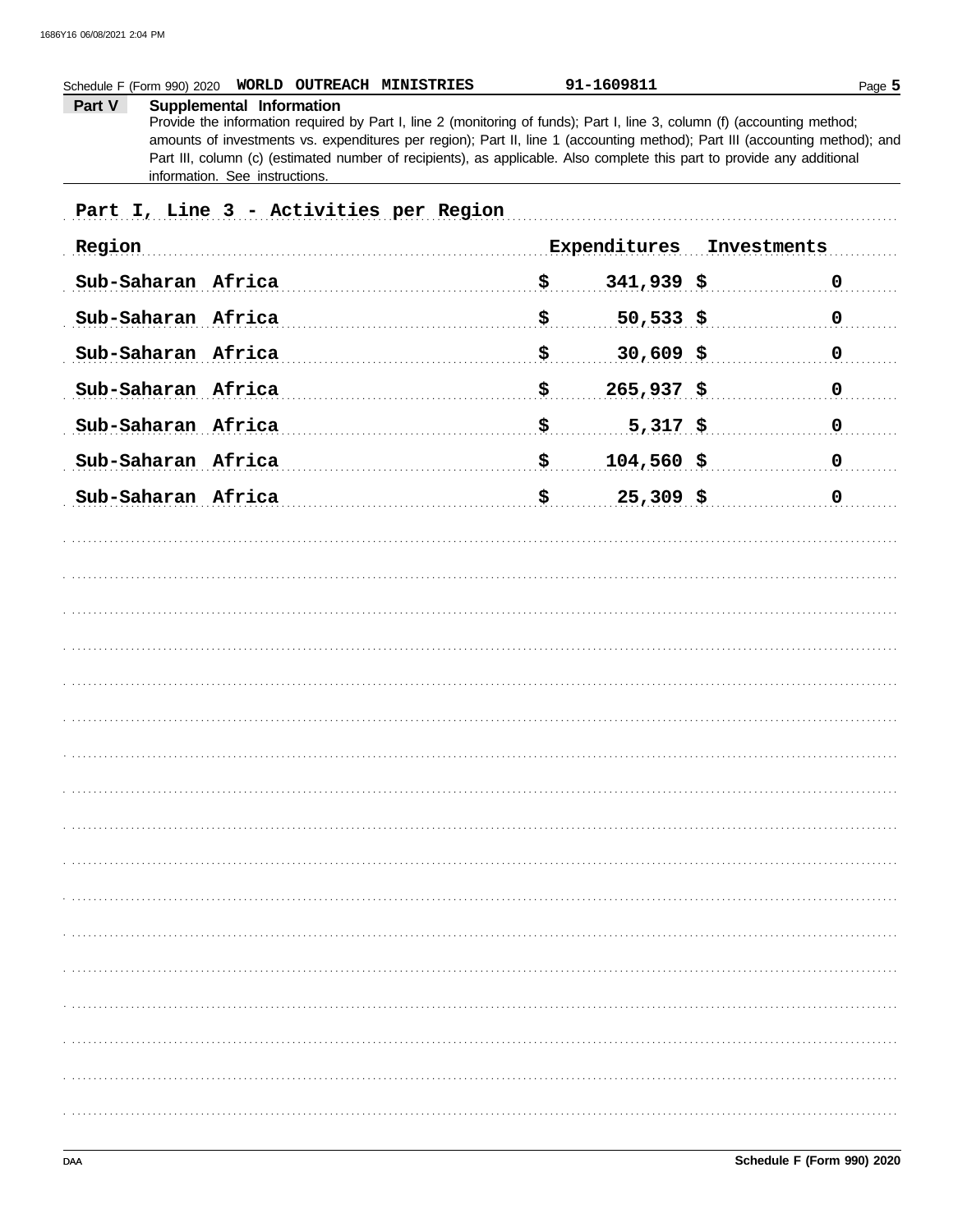| <b>SCHEDULE O</b><br>(Form 990 or 990-EZ)<br>Department of the Treasury<br>Internal Revenue Service | Supplemental Information to Form 990 or 990-EZ<br>Complete to provide information for responses to specific questions on<br>Form 990 or 990-EZ or to provide any additional information.<br>u Attach to Form 990 or 990-EZ.<br>u Go to www.irs.gov/Form990 for the latest information. |                                              |  |  |  |  |
|-----------------------------------------------------------------------------------------------------|----------------------------------------------------------------------------------------------------------------------------------------------------------------------------------------------------------------------------------------------------------------------------------------|----------------------------------------------|--|--|--|--|
| Name of the organization<br><b>WORLD</b>                                                            | <b>OUTREACH MINISTRIES</b><br><b>FOUNDATION</b>                                                                                                                                                                                                                                        | Employer identification number<br>91-1609811 |  |  |  |  |
|                                                                                                     | Form 990, Part III, Line 4d - All Other Accomplishments<br>Depreciation of Office equipment                                                                                                                                                                                            |                                              |  |  |  |  |
|                                                                                                     | Form 990, Part VI, Line 2 - Related Party Information Among Officers                                                                                                                                                                                                                   |                                              |  |  |  |  |
| Ryan DeVore                                                                                         | Shirley DeVore                                                                                                                                                                                                                                                                         |                                              |  |  |  |  |
| President                                                                                           | V President                                                                                                                                                                                                                                                                            |                                              |  |  |  |  |
| Grandson and Grandmother                                                                            |                                                                                                                                                                                                                                                                                        |                                              |  |  |  |  |
| Cindy Byers                                                                                         | Shirley DeVore                                                                                                                                                                                                                                                                         |                                              |  |  |  |  |
| Treasurer                                                                                           | V President                                                                                                                                                                                                                                                                            |                                              |  |  |  |  |
| Daughter<br>and                                                                                     | Mother                                                                                                                                                                                                                                                                                 |                                              |  |  |  |  |
|                                                                                                     | Form 990, Part VI, Line 11b - Organization's Process to Review Form 990<br>The 990 is reviewed by the treasurer.                                                                                                                                                                       |                                              |  |  |  |  |
|                                                                                                     | Form 990, Part VI, Line 15a - Compensation Process for Top Official<br>Compensation for Exec Director & key employees are reviewed                                                                                                                                                     |                                              |  |  |  |  |
|                                                                                                     |                                                                                                                                                                                                                                                                                        |                                              |  |  |  |  |
|                                                                                                     | and approved by the board. A majority of independent board members must                                                                                                                                                                                                                |                                              |  |  |  |  |
|                                                                                                     | approve the compensation amount. Comparability data is researched on                                                                                                                                                                                                                   |                                              |  |  |  |  |
| Charitynavigators.com.                                                                              |                                                                                                                                                                                                                                                                                        |                                              |  |  |  |  |
|                                                                                                     | Form 990, Part VI, Line 15b - Compensation Process for Officers                                                                                                                                                                                                                        |                                              |  |  |  |  |
| Same as 15a.                                                                                        |                                                                                                                                                                                                                                                                                        |                                              |  |  |  |  |
|                                                                                                     | Form 990, Part VI, Line 19 - Governing Documents Disclosure Explanation                                                                                                                                                                                                                |                                              |  |  |  |  |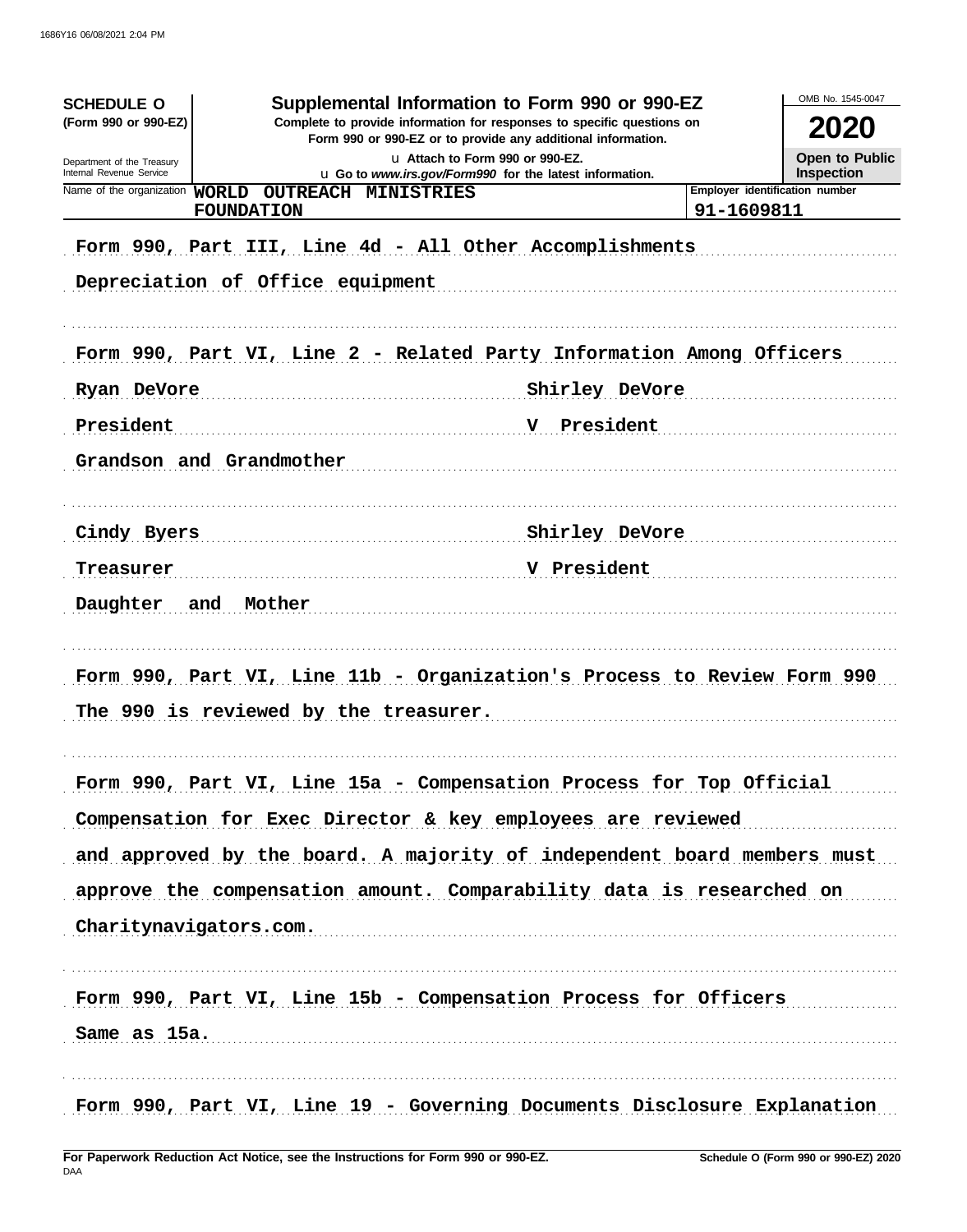| Schedule O (Form 990 or 990-EZ) 2020                                                                      | Page 2                                       |
|-----------------------------------------------------------------------------------------------------------|----------------------------------------------|
| Name of the organization<br>WORLD OUTREACH MINISTRIES                                                     | Employer identification number<br>91-1609811 |
| Government documents and financials are available upon request. The<br>conflict policy is on the website. |                                              |
| Form 990, Part XI, Line 9 - Other Changes in Net Assets Explanation<br>Forgivness of PPP loan -Covid 19   | 40,040<br>. \$                               |
|                                                                                                           |                                              |
|                                                                                                           |                                              |
|                                                                                                           |                                              |
|                                                                                                           |                                              |
|                                                                                                           |                                              |
|                                                                                                           |                                              |
|                                                                                                           |                                              |
|                                                                                                           |                                              |
|                                                                                                           |                                              |
|                                                                                                           | Page 1 of 1                                  |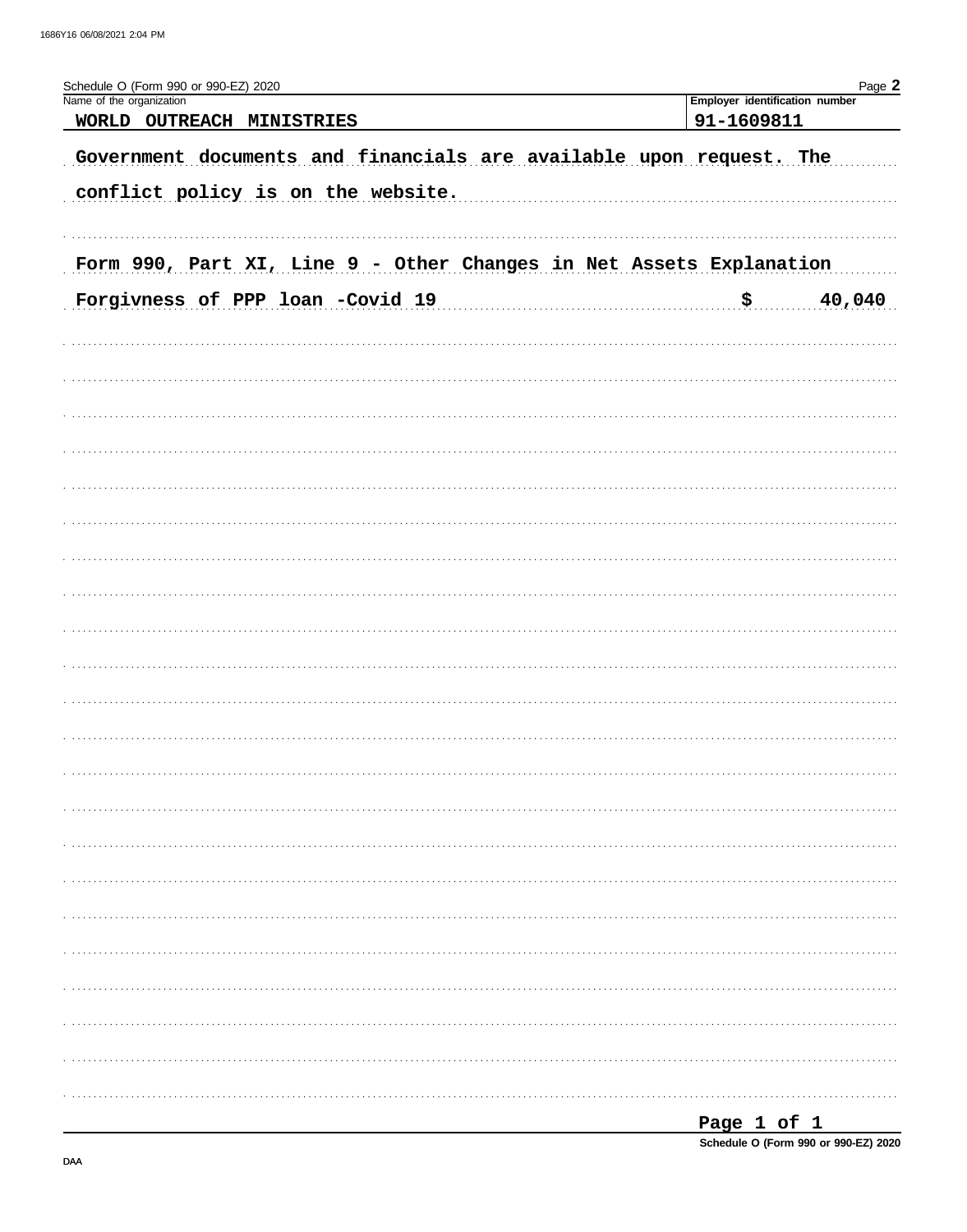|        |                                                                                                                                                                                                                             |                                    |                                            | <b>Depreciation and Amortization</b>                                                                     |                              |                        |                |                |                  |                                  | OMB No. 1545-0172               |     |
|--------|-----------------------------------------------------------------------------------------------------------------------------------------------------------------------------------------------------------------------------|------------------------------------|--------------------------------------------|----------------------------------------------------------------------------------------------------------|------------------------------|------------------------|----------------|----------------|------------------|----------------------------------|---------------------------------|-----|
|        | Form 4562                                                                                                                                                                                                                   |                                    |                                            | (Including Information on Listed Property)<br>u Attach to your tax return.                               |                              |                        |                |                |                  |                                  |                                 |     |
|        | Department of the Treasury<br>(99)<br>Internal Revenue Service                                                                                                                                                              |                                    |                                            | u Go to www.irs.gov/Form4562 for instructions and the latest information.                                |                              |                        |                |                |                  |                                  | Attachment<br>Sequence No.      | 179 |
|        | Name(s) shown on return                                                                                                                                                                                                     |                                    |                                            | WORLD OUTREACH MINISTRIES                                                                                |                              |                        |                |                |                  | Identifying number               |                                 |     |
|        |                                                                                                                                                                                                                             | <b>FOUNDATION</b>                  |                                            |                                                                                                          |                              |                        |                |                |                  | 91-1609811                       |                                 |     |
|        | Business or activity to which this form relates                                                                                                                                                                             |                                    |                                            |                                                                                                          |                              |                        |                |                |                  |                                  |                                 |     |
|        | Indirect Depreciation                                                                                                                                                                                                       |                                    |                                            |                                                                                                          |                              |                        |                |                |                  |                                  |                                 |     |
|        | Part I                                                                                                                                                                                                                      |                                    |                                            | Election To Expense Certain Property Under Section 179                                                   |                              |                        |                |                |                  |                                  |                                 |     |
|        |                                                                                                                                                                                                                             |                                    |                                            | <b>Note:</b> If you have any listed property, complete Part V before you complete Part I.                |                              |                        |                |                |                  |                                  |                                 |     |
| 1      | Maximum amount (see instructions)                                                                                                                                                                                           |                                    |                                            |                                                                                                          |                              |                        |                |                |                  | 1.                               | 1,040,000                       |     |
| 2      |                                                                                                                                                                                                                             |                                    |                                            |                                                                                                          |                              |                        |                |                |                  | $\overline{2}$<br>$\overline{3}$ |                                 |     |
| 3      | Threshold cost of section 179 property before reduction in limitation (see instructions) [[[[[[[[[[[[[[[[[[[[[                                                                                                              |                                    |                                            |                                                                                                          |                              |                        |                |                |                  | $\blacktriangle$                 | 2,590,000                       |     |
| 4<br>5 | Reduction in limitation. Subtract line 3 from line 2. If zero or less, enter -0-<br>Dollar limitation for tax year. Subtract line 4 from line 1. If zero or less, enter -0-. If married filing separately, see instructions |                                    |                                            |                                                                                                          |                              |                        |                |                |                  | 5                                |                                 |     |
| 6      |                                                                                                                                                                                                                             | (a) Description of property        |                                            |                                                                                                          | (b) Cost (business use only) |                        |                |                | (c) Elected cost |                                  |                                 |     |
|        |                                                                                                                                                                                                                             |                                    |                                            |                                                                                                          |                              |                        |                |                |                  |                                  |                                 |     |
|        |                                                                                                                                                                                                                             |                                    |                                            |                                                                                                          |                              |                        |                |                |                  |                                  |                                 |     |
| 7      | Listed property. Enter the amount from line 29                                                                                                                                                                              |                                    |                                            |                                                                                                          |                              |                        | $\overline{7}$ |                |                  |                                  |                                 |     |
| 8      | Total elected cost of section 179 property. Add amounts in column (c), lines 6 and 7 [1] [1] [1] Total elected cost of section 179 property. Add amounts in column (c), lines 6 and 7                                       |                                    |                                            |                                                                                                          |                              |                        |                |                |                  | 8                                |                                 |     |
| 9      | Tentative deduction. Enter the smaller of line 5 or line 8                                                                                                                                                                  |                                    |                                            |                                                                                                          |                              |                        |                |                |                  | 9                                |                                 |     |
| 10     | Carryover of disallowed deduction from line 13 of your 2019 Form 4562                                                                                                                                                       |                                    |                                            |                                                                                                          |                              |                        |                |                |                  | 10                               |                                 |     |
| 11     | Business income limitation. Enter the smaller of business income (not less than zero) or line 5. See instructions                                                                                                           |                                    |                                            |                                                                                                          |                              |                        |                |                |                  | 11                               |                                 |     |
| 12     |                                                                                                                                                                                                                             |                                    |                                            |                                                                                                          |                              |                        |                |                |                  | 12                               |                                 |     |
| 13     | Carryover of disallowed deduction to 2021. Add lines 9 and 10, less line 12                                                                                                                                                 |                                    |                                            |                                                                                                          |                              |                        | 13             |                |                  |                                  |                                 |     |
|        | Note: Don't use Part II or Part III below for listed property. Instead, use Part V.                                                                                                                                         |                                    |                                            |                                                                                                          |                              |                        |                |                |                  |                                  |                                 |     |
|        | Part II                                                                                                                                                                                                                     |                                    |                                            | Special Depreciation Allowance and Other Depreciation (Don't include listed property. See instructions.) |                              |                        |                |                |                  |                                  |                                 |     |
| 14     | Special depreciation allowance for qualified property (other than listed property) placed in service                                                                                                                        |                                    |                                            |                                                                                                          |                              |                        |                |                |                  |                                  |                                 |     |
|        | during the tax year. See instructions                                                                                                                                                                                       |                                    |                                            |                                                                                                          |                              |                        |                |                |                  | 14                               |                                 |     |
| 15     |                                                                                                                                                                                                                             |                                    |                                            |                                                                                                          |                              |                        |                |                |                  | 15                               |                                 |     |
| 16     | Part III                                                                                                                                                                                                                    |                                    |                                            | <b>MACRS Depreciation (Don't include listed property. See instructions.)</b>                             |                              |                        |                |                |                  | 16                               |                                 |     |
|        |                                                                                                                                                                                                                             |                                    |                                            |                                                                                                          | <b>Section A</b>             |                        |                |                |                  |                                  |                                 |     |
| 17     | MACRS deductions for assets placed in service in tax years beginning before 2020                                                                                                                                            |                                    |                                            |                                                                                                          |                              |                        |                |                |                  | 17                               |                                 | 51  |
| 18     | If you are electing to group any assets placed in service during the tax year into one or more general asset accounts, check here                                                                                           |                                    |                                            |                                                                                                          |                              |                        |                |                | $\mathbf{u}$     |                                  |                                 |     |
|        |                                                                                                                                                                                                                             |                                    |                                            | Section B-Assets Placed in Service During 2020 Tax Year Using the General Depreciation System            |                              |                        |                |                |                  |                                  |                                 |     |
|        | (a) Classification of property                                                                                                                                                                                              |                                    | (b) Month and year<br>placed in<br>service | (c) Basis for depreciation<br>(business/investment use<br>only-see instructions)                         |                              | (d) Recovery<br>period |                | (e) Convention | (f) Method       |                                  | (g) Depreciation deduction      |     |
| 19a    | 3-year property                                                                                                                                                                                                             |                                    |                                            |                                                                                                          |                              |                        |                |                |                  |                                  |                                 |     |
| b      | 5-year property                                                                                                                                                                                                             |                                    |                                            |                                                                                                          |                              |                        |                |                |                  |                                  |                                 |     |
| c      | 7-year property                                                                                                                                                                                                             |                                    |                                            |                                                                                                          |                              |                        |                |                |                  |                                  |                                 |     |
|        | d 10-year property                                                                                                                                                                                                          |                                    |                                            |                                                                                                          |                              |                        |                |                |                  |                                  |                                 |     |
| е      | 15-year property                                                                                                                                                                                                            |                                    |                                            |                                                                                                          |                              |                        |                |                |                  |                                  |                                 |     |
|        | f 20-year property                                                                                                                                                                                                          |                                    |                                            |                                                                                                          |                              |                        |                |                |                  |                                  |                                 |     |
| g      | 25-year property                                                                                                                                                                                                            |                                    |                                            |                                                                                                          |                              | 25 yrs.                |                |                | S/L              |                                  |                                 |     |
|        | <b>h</b> Residential rental                                                                                                                                                                                                 |                                    |                                            |                                                                                                          |                              | 27.5 yrs.              |                | MМ             | S/L              |                                  |                                 |     |
|        | property                                                                                                                                                                                                                    |                                    |                                            |                                                                                                          |                              | 27.5 yrs.              |                | ΜМ             | S/L              |                                  |                                 |     |
|        | <i>i</i> Nonresidential real<br>property                                                                                                                                                                                    |                                    |                                            |                                                                                                          |                              | 39 yrs.                |                | MM<br>MМ       | S/L<br>S/L       |                                  |                                 |     |
|        |                                                                                                                                                                                                                             |                                    |                                            | Section C-Assets Placed in Service During 2020 Tax Year Using the Alternative Depreciation System        |                              |                        |                |                |                  |                                  |                                 |     |
| 20a    | Class life                                                                                                                                                                                                                  |                                    |                                            |                                                                                                          |                              |                        |                |                | S/L              |                                  |                                 |     |
| b      | 12-year                                                                                                                                                                                                                     |                                    |                                            |                                                                                                          |                              | 12 yrs.                |                |                | S/L              |                                  |                                 |     |
|        | c 30-year                                                                                                                                                                                                                   |                                    |                                            |                                                                                                          |                              | 30 yrs.                |                | <b>MM</b>      | S/L              |                                  |                                 |     |
|        | $d$ 40-year                                                                                                                                                                                                                 |                                    |                                            |                                                                                                          |                              | 40 yrs.                |                | MM             | S/L              |                                  |                                 |     |
|        | Part IV                                                                                                                                                                                                                     | <b>Summary</b> (See instructions.) |                                            |                                                                                                          |                              |                        |                |                |                  |                                  |                                 |     |
| 21     | Listed property. Enter amount from line 28                                                                                                                                                                                  |                                    |                                            |                                                                                                          |                              |                        |                |                |                  | 21                               |                                 |     |
| 22     | Total. Add amounts from line 12, lines 14 through 17, lines 19 and 20 in column (g), and line 21. Enter                                                                                                                     |                                    |                                            |                                                                                                          |                              |                        |                |                |                  |                                  |                                 |     |
|        | here and on the appropriate lines of your return. Partnerships and S corporations—see instructions                                                                                                                          |                                    |                                            |                                                                                                          |                              |                        |                |                |                  | 22                               |                                 | 51  |
| 23     | For assets shown above and placed in service during the current year, enter the                                                                                                                                             |                                    |                                            |                                                                                                          |                              |                        |                |                |                  |                                  |                                 |     |
|        | For Paperwork Reduction Act Notice, see separate instructions.                                                                                                                                                              |                                    |                                            |                                                                                                          |                              |                        | 23             |                |                  |                                  | Form 4562 (2020)                |     |
| DAA    |                                                                                                                                                                                                                             |                                    |                                            |                                                                                                          |                              |                        |                |                |                  |                                  | There are no amounts for Page 2 |     |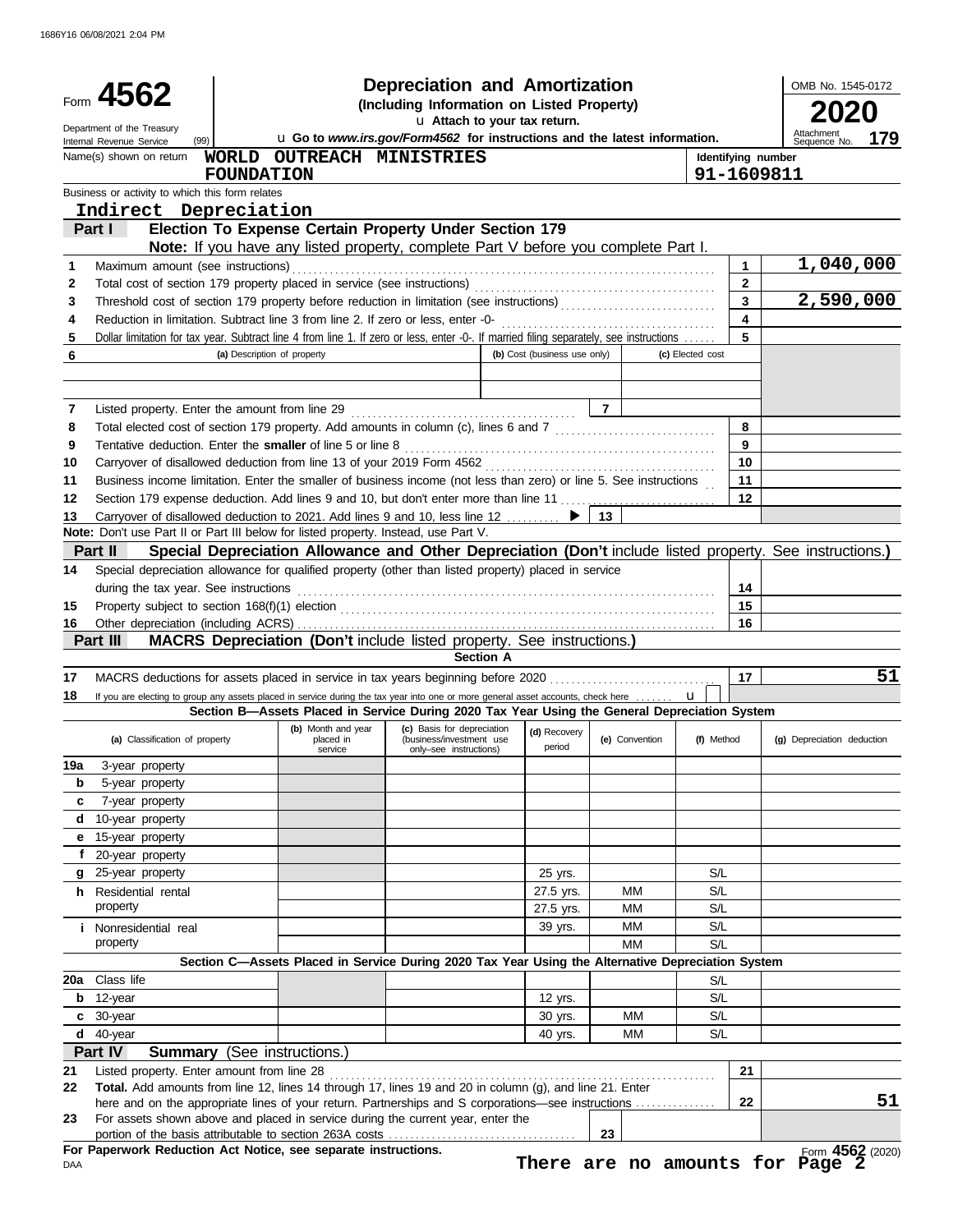# 1686Y16 WORLD OUTREACH MINISTRIES 06/08/2021 2:04 PM 91-1609811 **Federal Asset Report**

### FYE: 12/31/2020 **Form 990, Page 1**

| Asset    | Description                                               | Date<br>In Service  | Cost           | Bus Sec<br>%<br>179 Bonus | Basis<br>for Depr | PerConv Meth              | Prior          | Current                            |
|----------|-----------------------------------------------------------|---------------------|----------------|---------------------------|-------------------|---------------------------|----------------|------------------------------------|
|          |                                                           |                     |                |                           |                   |                           |                |                                    |
|          | <b>Prior MACRS:</b>                                       |                     |                |                           |                   |                           |                |                                    |
|          | <b>COMPUTER TAPE DRIVE</b>                                | 7/30/97             | 176            |                           | 176               | 5 HY 200DB                | 176            | $\theta$                           |
| 2        | <b>CAMCORDER</b>                                          | 4/07/98             | 1,230          |                           | 1,230             | 7<br><b>HY 200DB</b>      | 1,230          | $\Omega$                           |
| 3        | <b>SCANNER</b>                                            | 10/21/99            | 141            |                           | 141               | 5.<br><b>HY 200DB</b>     | 141            | $\theta$                           |
| 4        | <b>OFFICE DESKS</b>                                       | 3/21/00             | 821            |                           | 821               | 7 HY 200DB                | 821            | $\mathbf{0}$                       |
| 5        | <b>FILE CABINETS</b>                                      | 6/01/00             | 630            |                           | 630               | 7 HY 200DB                | 630            | $\mathbf{0}$                       |
| 6        | <b>COMPUTER - FHL DESK</b>                                | 5/14/01             | 1,204          |                           | 1,204             | 5 HY 200DB                | 1,204          | $\boldsymbol{0}$                   |
| 7        | <b>SAFE</b>                                               | 1/12/01             | 109            |                           | 109               | 7 HY 200DB                | 109            | $\boldsymbol{0}$                   |
| 8        | PRINTER for Laptop                                        | 1/03/01             | 152            |                           | 152               | 5 HY 200DB                | 152            | $\mathbf{0}$                       |
| 9        | <b>FHL DESK</b>                                           | 11/28/01            | 119            | X                         | 83                | 7 HY 200DB                | 119            | $\boldsymbol{0}$                   |
| 10       | <b>HP PRINTER/FAX</b>                                     | 4/08/02             | 544            | X                         | 381               | 5 HY 200DB                | 544            | $\theta$                           |
| 11       | COMPUTER MONITOR (FHL)                                    | 4/09/02             | 369            | X                         | 258               | 5 HY 200DB                | 369            | $\mathbf{0}$                       |
| 12       | <b>LASER PRINTER</b>                                      | 9/27/03             | 422            | X                         | 211               | 5 HY 200DB                | 422            | $\boldsymbol{0}$                   |
| 13       | <b>VIDEO CAMERA</b>                                       | 10/22/03            | 488            | X                         | 244               | 7 HY 200DB                | 488            | $\theta$                           |
| 14       | FDm COMPUTER/PRINTER                                      | 5/04/04             | 2,000          | X                         | 1,000             | 5 HY 200DB                | 2,000          | $\boldsymbol{0}$                   |
| 15       | COMPUTER (HARTMAN)                                        | 8/25/04             | 1,413          | X                         | 706               | 5 HY 200DB                | 1,413          | $\boldsymbol{0}$                   |
| 16       | RON'S OFFICE COMPUTER                                     | 1/02/06             | 1,496<br>694   |                           | 1,496             | MQ200DB<br>5              | 1,496          | $\boldsymbol{0}$                   |
| 17<br>18 | <b>COLOR LASER PRINTER</b><br><b>RON'S TRAVEL PRINTER</b> | 10/24/07<br>1/16/08 | 328            |                           | 694<br>164        | 5<br>MQ200DB<br>5 MO200DB | 694<br>328     | $\boldsymbol{0}$<br>$\overline{0}$ |
| 19       | FDL PRINTER                                               | 3/05/08             | 447            | X<br>$\mathbf X$          | 223               | 5<br>MQ200DB              | 447            | $\boldsymbol{0}$                   |
| 20       | <b>VOLZ CAMERA</b>                                        | 7/16/08             | 621            | X                         | 310               | 7<br>MO200DB              | 621            | $\boldsymbol{0}$                   |
| 21       | <b>RON'S OFFICE FURNITURE</b>                             | 11/10/08            | 984            | X                         | 492               | MO200DB<br>7              | 984            | $\mathbf{0}$                       |
| 22       | <b>RON'S LASER PRINTER</b>                                | 11/10/08            | 244            | X                         | 122               | 5 MQ200DB                 | 244            | $\mathbf{0}$                       |
| 23       | <b>SCOTT VOLZ LAPTOP</b>                                  | 11/10/08            | 841            | X                         | 420               | 5 MO200DB                 | 841            | $\mathbf{0}$                       |
| 24       | US OFFICE COMPUTER                                        | 2/10/09             | 1,479          | X                         | 739               | 5<br>MQ200DB              | 1,479          | $\theta$                           |
| 25       | <b>SHIRLEY'S LAPTOP</b>                                   | 4/20/09             | 557            | X                         | 278               | 5<br>MQ200DB              | 557            | $\boldsymbol{0}$                   |
| 26       | <b>CINDY'S LAPTOP</b>                                     | 4/20/09             | 557            | X                         | 278               | 5 MO200DB                 | 557            | $\mathbf{0}$                       |
| 27       | <b>VOLZ 2ND LAPTOP</b>                                    | 12/21/09            | 818            | X                         | 409               | 5<br>MQ200DB              | 818            | $\theta$                           |
| 28       | ROZEANA'S LAPTOP                                          | 12/21/09            | 813            | X                         | 406               | 5<br>MQ200DB              | 813            | $\boldsymbol{0}$                   |
| 29       | <b>SHIRLEY'S IPAD</b>                                     | 1/19/11             | 546            | X                         | $\theta$          | 5 HY 200DB                | 546            | $\Omega$                           |
| 30       | <b>RON'S LAPTOP</b>                                       | 9/15/12             | 909            | X                         | 454               | 5 HY 200DB                | 909            | $\theta$                           |
| 31       | OFFICE COMPUTER - CINDY                                   | 2/20/15             | 970            | X                         | 485               | 5 HY 200DB                | 942            | 28                                 |
| 32       | FHL COMPUTER - SHYLO                                      | 5/12/15             | 810            | X                         | 405               | 5 HY 200DB                | 787            | 23                                 |
|          |                                                           |                     | 22,932         |                           | 14,721            |                           | 22,881         | 51                                 |
|          |                                                           |                     |                |                           |                   |                           |                |                                    |
|          | <b>Grand Totals</b>                                       |                     | 22,932         |                           | 14,721            |                           | 22,881         | 51                                 |
|          | <b>Less: Dispositions and Transfers</b>                   |                     | $\theta$       |                           | $\overline{0}$    |                           | $\overline{0}$ | $\theta$                           |
|          | Less: Start-up/Org Expense                                |                     | $\overline{0}$ |                           | $\Omega$          |                           | $\theta$       | $\theta$                           |
|          | <b>Net Grand Totals</b>                                   |                     | 22,932         |                           | 14,721            |                           | 22,881         | 51                                 |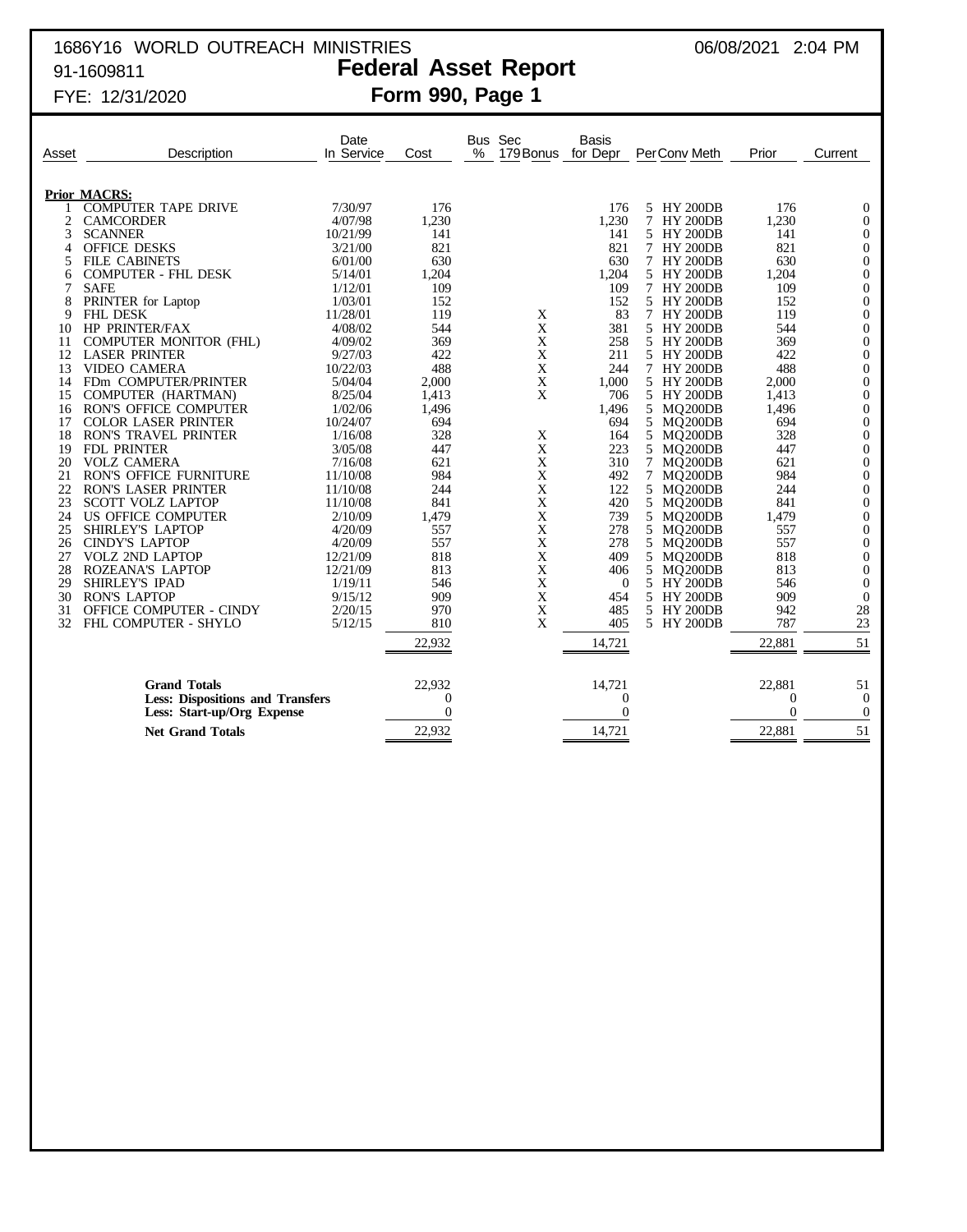# 1686Y16 WORLD OUTREACH MINISTRIES 06/08/2021 2:04 PM 91-1609811 **AMT Asset Report**

FYE: 12/31/2020 **Form 990, Page 1**

| Asset | Description                             | Date<br>In Service | Cost     | <b>Bus</b><br>% | Sec<br>179 Bonus | <b>Basis</b><br>for Depr | PerConv Meth      | Prior    | Current          |
|-------|-----------------------------------------|--------------------|----------|-----------------|------------------|--------------------------|-------------------|----------|------------------|
|       | <b>Prior MACRS:</b>                     |                    |          |                 |                  |                          |                   |          |                  |
|       | <b>COMPUTER TAPE DRIVE</b>              | 7/30/97            | 176      |                 |                  | 176                      | 5 HY 150DB        | $\theta$ | $\overline{0}$   |
| 2     | <b>CAMCORDER</b>                        | 4/07/98            | 1,230    |                 |                  | 1,230                    | 12 HY 150DB       | $\theta$ | $\boldsymbol{0}$ |
| 3     | <b>SCANNER</b>                          | 10/21/99           | 141      |                 |                  | 141                      | 5 HY 150DB        | 141      | $\theta$         |
| 4     | <b>OFFICE DESKS</b>                     | 3/21/00            | 821      |                 |                  | 821                      | 7 HY 150DB        | 821      | $\mathbf{0}$     |
| 5.    | <b>FILE CABINETS</b>                    | 6/01/00            | 630      |                 |                  | 630                      | 7 HY 150DB        | 630      | $\boldsymbol{0}$ |
| 6     | <b>COMPUTER - FHL DESK</b>              | 5/14/01            | 1,204    |                 |                  | 1,204                    | 5 HY 150DB        | 1,204    | $\overline{0}$   |
| 7     | <b>SAFE</b>                             | 1/12/01            | 109      |                 |                  | 109                      | 7 HY 150DB        | 109      | $\boldsymbol{0}$ |
| 8     | PRINTER for Laptop                      | 1/03/01            | 152      |                 |                  | 152                      | 5 HY 150DB        | 152      | $\boldsymbol{0}$ |
| 9     | <b>FHL DESK</b>                         | 11/28/01           | 119      |                 | X                | 83                       | 7 HY 150DB        | 119      | $\overline{0}$   |
| 10    | HP PRINTER/FAX                          | 4/08/02            | 544      |                 | $\mathbf X$      | 381                      | 5 HY 150DB        | 544      | $\boldsymbol{0}$ |
| 11    | <b>COMPUTER MONITOR (FHL)</b>           | 4/09/02            | 369      |                 | $\mathbf X$      | 258                      | 5 HY 150DB        | 369      | $\boldsymbol{0}$ |
| 12    | <b>LASER PRINTER</b>                    | 9/27/03            | 422      |                 | X                | 211                      | 5 HY 150DB        | 422      | $\theta$         |
| 13    | <b>VIDEO CAMERA</b>                     | 10/22/03           | 488      |                 | $\mathbf X$      | 244                      | 7 HY 150DB        | 488      | $\mathbf{0}$     |
| 14    | FDm COMPUTER/PRINTER                    | 5/04/04            | 2,000    |                 | X                | 1,000                    | 5 HY 150DB        | 2,000    | $\boldsymbol{0}$ |
|       | COMPUTER (HARTMAN)                      | 8/25/04            | 1,413    |                 | X                | 706                      | 5 HY 150DB        | 1,413    | $\overline{0}$   |
| 15    |                                         |                    |          |                 |                  |                          |                   |          |                  |
| 16    | <b>RON'S OFFICE COMPUTER</b>            | 1/02/06            | 1,496    |                 |                  | 1,496                    | 5 MQ150DB         | 1,496    | $\boldsymbol{0}$ |
| 17    | <b>COLOR LASER PRINTER</b>              | 10/24/07           | 694      |                 |                  | 694                      | 5 MQ150DB         | 694      | $\boldsymbol{0}$ |
| 18    | <b>RON'S TRAVEL PRINTER</b>             | 1/16/08            | 328      |                 | X                | 164                      | 5 MO150DB         | 328      | $\boldsymbol{0}$ |
| 19    | <b>FDL PRINTER</b>                      | 3/05/08            | 447      |                 | $\mathbf X$      | 223                      | 5 MQ150DB         | 447      | $\mathbf{0}$     |
| 20    | <b>VOLZ CAMERA</b>                      | 7/16/08            | 621      |                 | X                | 310                      | 7 MQ150DB         | 621      | $\boldsymbol{0}$ |
| 21    | <b>RON'S OFFICE FURNITURE</b>           | 11/10/08           | 984      |                 | X                | 492                      | $\tau$<br>MO150DB | 984      | $\boldsymbol{0}$ |
| 22    | <b>RON'S LASER PRINTER</b>              | 11/10/08           | 244      |                 | $\mathbf X$      | 122                      | 5 MQ150DB         | 244      | $\mathbf{0}$     |
| 23    | <b>SCOTT VOLZ LAPTOP</b>                | 11/10/08           | 841      |                 | X                | 420                      | 5 MQ150DB         | 841      | $\mathbf{0}$     |
| 24    | US OFFICE COMPUTER                      | 2/10/09            | 1,479    |                 | X                | 739                      | 5 MQ150DB         | 1,479    | $\boldsymbol{0}$ |
| 25    | <b>SHIRLEY'S LAPTOP</b>                 | 4/20/09            | 557      |                 | $\mathbf X$      | 278                      | 5 MQ150DB         | 557      | $\overline{0}$   |
| 26    | <b>CINDY'S LAPTOP</b>                   | 4/20/09            | 557      |                 | X                | 278                      | 5 MO150DB         | 557      | $\overline{0}$   |
| 27    | <b>VOLZ 2ND LAPTOP</b>                  | 12/21/09           | 818      |                 | $\mathbf X$      | 409                      | 5 MO150DB         | 818      | $\overline{0}$   |
| 28    | <b>ROZEANA'S LAPTOP</b>                 | 12/21/09           | 813      |                 | $\mathbf X$      | 406                      | 5<br>MQ150DB      | 813      | $\overline{0}$   |
| 29    | SHIRLEY'S IPAD                          | 1/19/11            | 546      |                 | X                | $\theta$                 | 5 HY 200DB        | 546      | $\overline{0}$   |
| 30    | <b>RON'S LAPTOP</b>                     | 9/15/12            | 909      |                 | X                | 454                      | 5 HY 150DB        | 909      | $\overline{0}$   |
| 31    | OFFICE COMPUTER - CINDY                 | 2/20/15            | 970      |                 | $\mathbf X$      | 485                      | 5 HY 200DB        | 942      | 28               |
| 32    | FHL COMPUTER - SHYLO                    | 5/12/15            | 810      |                 | X                | 405                      | 5 HY 200DB        | 787      | 23               |
|       |                                         |                    | 22,932   |                 |                  | 14,721                   |                   | 21,475   | 51               |
|       |                                         |                    |          |                 |                  |                          |                   |          |                  |
|       | <b>Grand Totals</b>                     |                    | 22,932   |                 |                  | 14,721                   |                   | 21,475   | 51               |
|       | <b>Less: Dispositions and Transfers</b> |                    | $\Omega$ |                 |                  | $\Omega$                 |                   | $\Omega$ | $\theta$         |
|       | <b>Net Grand Totals</b>                 |                    | 22,932   |                 |                  | 14,721                   |                   | 21,475   | 51               |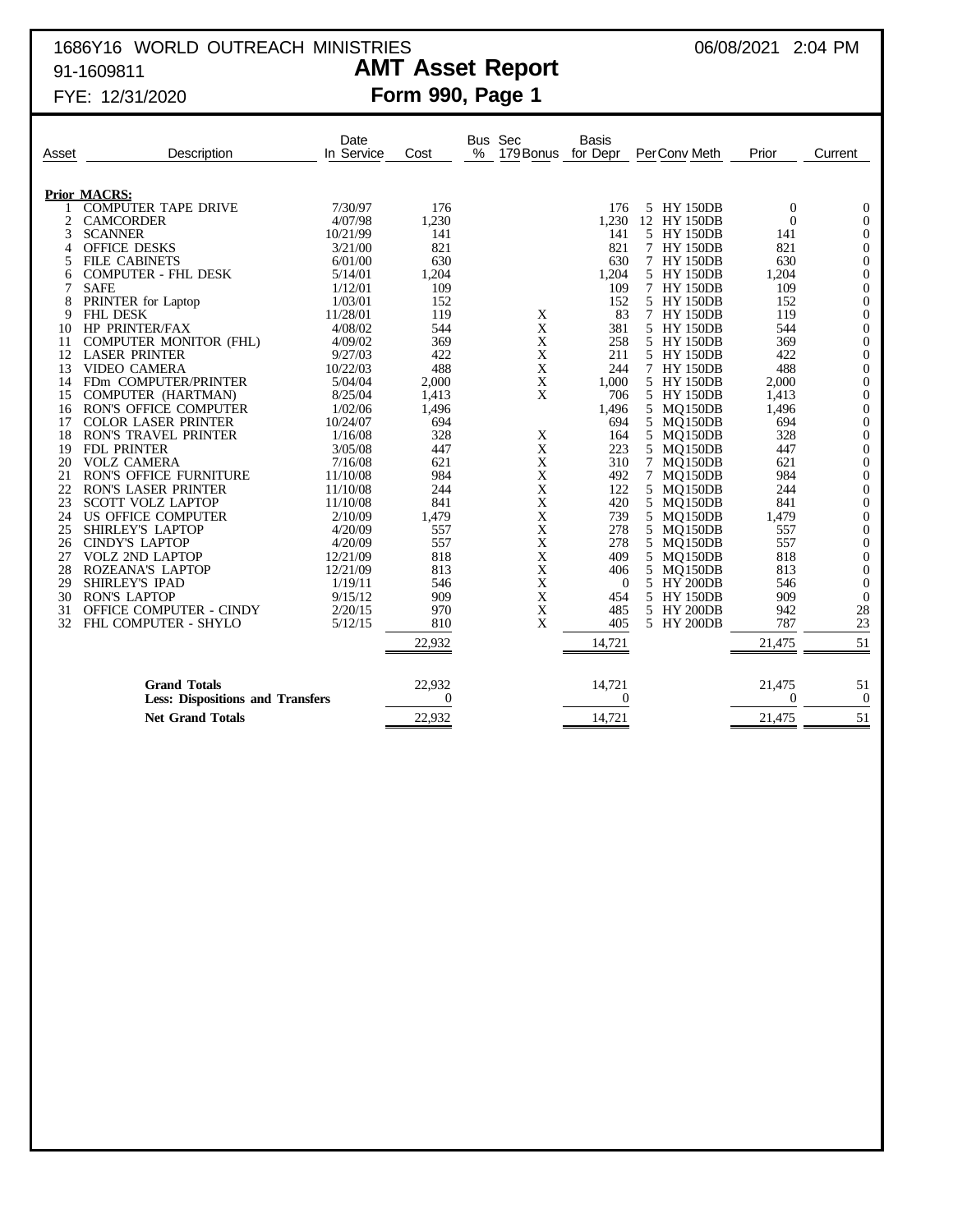# 1686Y16 WORLD OUTREACH MINISTRIES 06/08/2021 2:04 PM 91-1609811 **Bonus Depreciation Report** FYE: 12/31/2020 **Form 990, Page 1**

| Asset | Description<br>Property        | Date In<br>Service | Tax<br>Cost | <b>Bus</b><br>Pct | Tax Sec<br>179 Exp | Current<br><b>Bonus</b> | Prior<br><b>Bonus</b> | Tax - Basis<br>for Depr |
|-------|--------------------------------|--------------------|-------------|-------------------|--------------------|-------------------------|-----------------------|-------------------------|
|       | 9 FHL DESK                     | 11/28/01           | 119         | 100               | 0                  | 0                       | 36                    | 83                      |
| 10    | <b>HP PRINTER/FAX</b>          | 4/08/02            | 544         | 100               |                    |                         | 163                   | 381                     |
| 11    | <b>COMPUTER MONITOR (FHL)</b>  | 4/09/02            | 369         | 100               |                    |                         | 111                   | 258                     |
| 12    | <b>LASER PRINTER</b>           | 9/27/03            | 422         | 100               |                    | 0                       | 211                   | 211                     |
| 13    | <b>VIDEO CAMERA</b>            | 10/22/03           | 488         | 100               |                    |                         | 244                   | 244                     |
|       | FDm COMPUTER/PRINTER           | 5/04/04            | 2,000       | 100               | $\theta$           | 0                       | 1,000                 | 1,000                   |
| 15    | COMPUTER (HARTMAN)             | 8/25/04            | 1,413       | 100               | $\overline{0}$     | 0                       | 707                   | 706                     |
| 18    | <b>RON'S TRAVEL PRINTER</b>    | 1/16/08            | 328         | 100               |                    |                         | 164                   | 164                     |
| 19    | <b>FDL PRINTER</b>             | 3/05/08            | 447         | 100               | $\theta$           | $\theta$                | 224                   | 223                     |
| 20    | <b>VOLZ CAMERA</b>             | 7/16/08            | 621         | 100               | 0                  | $\overline{0}$          | 311                   | 310                     |
| 21    | <b>RON'S OFFICE FURNITURE</b>  | 11/10/08           | 984         | 100               |                    | $\overline{0}$          | 492                   | 492                     |
| 22    | RON'S LASER PRINTER            | 11/10/08           | 244         | 100               | 0                  | 0                       | 122                   | 122                     |
| 23    | <b>SCOTT VOLZ LAPTOP</b>       | 11/10/08           | 841         | 100               | $\overline{0}$     | 0                       | 421                   | 420                     |
| 24    | US OFFICE COMPUTER             | 2/10/09            | 1,479       | 100               | $\overline{0}$     | 0                       | 740                   | 739                     |
| 25    | SHIRLEY'S LAPTOP               | 4/20/09            | 557         | 100               | $\overline{0}$     | $\theta$                | 279                   | 278                     |
| 26    | <b>CINDY'S LAPTOP</b>          | 4/20/09            | 557         | 100               | $\theta$           | 0                       | 279                   | 278                     |
| 27    | VOLZ 2ND LAPTOP                | 12/21/09           | 818         | 100               | 0                  | 0                       | 409                   | 409                     |
| 28    | <b>ROZEANA'S LAPTOP</b>        | 12/21/09           | 813         | 100               | $\boldsymbol{0}$   | $\theta$                | 407                   | 406                     |
| 29    | <b>SHIRLEY'S IPAD</b>          | 1/19/11            | 546         | 100               | $\theta$           | $\theta$                | 546                   | $\Omega$                |
| 30    | <b>RON'S LAPTOP</b>            | 9/15/12            | 909         | 100               | $\overline{0}$     | $\theta$                | 455                   | 454                     |
| 31    | <b>OFFICE COMPUTER - CINDY</b> | 2/20/15            | 970         | 100               | $\boldsymbol{0}$   | $\overline{0}$          | 485                   | 485                     |
| 32    | FHL COMPUTER - SHYLO           | 5/12/15            | 810         | 100               | $\Omega$           | $\Omega$                | 405                   | 405                     |
|       |                                | <b>Grand Total</b> | 16,279      |                   | $\Omega$           | $\overline{0}$          | 8,211                 | 8,068                   |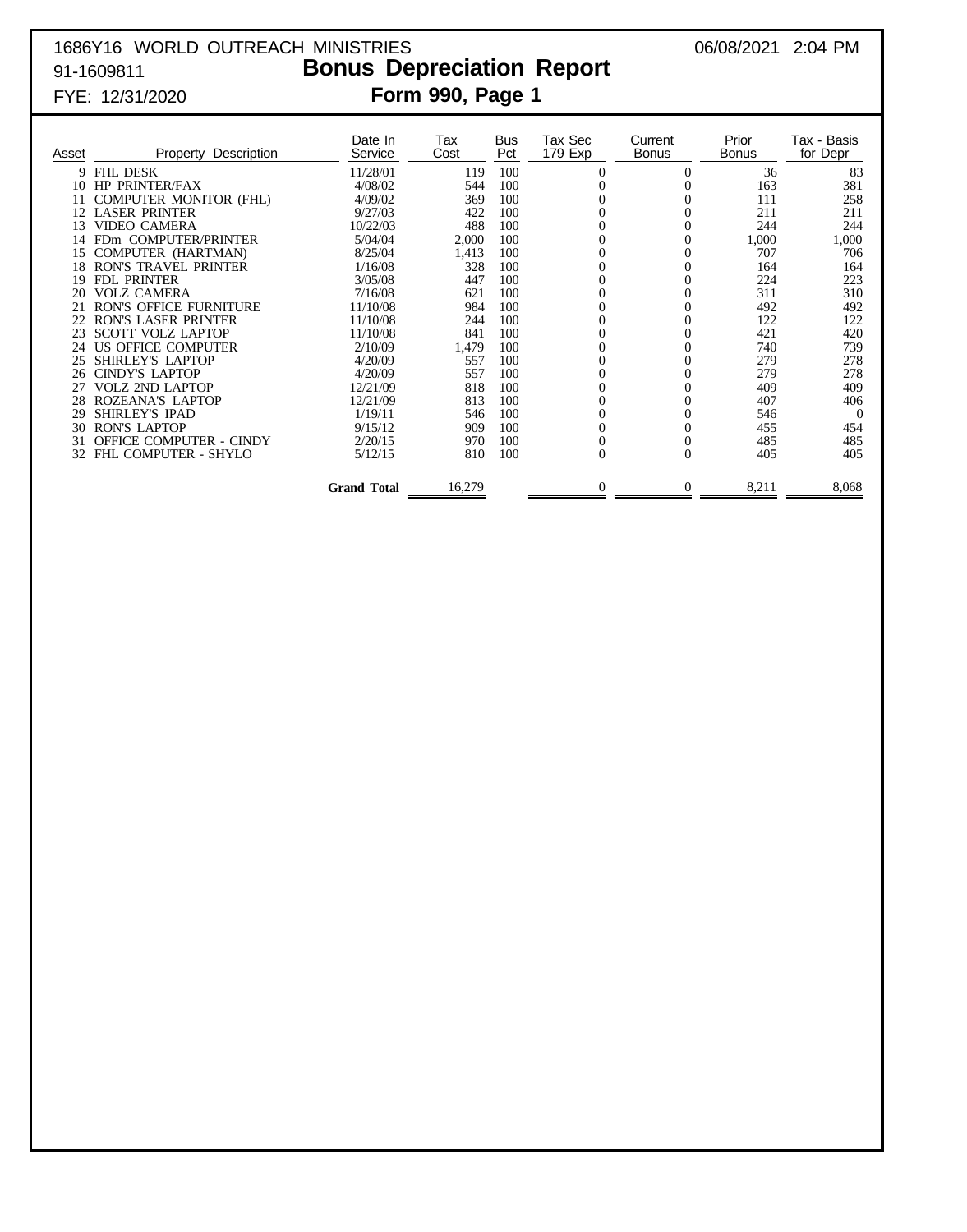## 1686Y16 WORLD OUTREACH MINISTRIES 06/08/2021 2:04 PM 91-1609811 **Depreciation Adjustment Report** FYE: 12/31/2020 **All Business Activities**

| Form   | Unit         | Asset                     | Description                    | Tax          | <b>AMT</b>       | <b>AMT</b><br>Adjustments/<br>Preferences |
|--------|--------------|---------------------------|--------------------------------|--------------|------------------|-------------------------------------------|
|        |              | <b>MACRS</b> Adjustments: |                                |              |                  |                                           |
| Page 1 |              |                           | <b>COMPUTER TAPE DRIVE</b>     | $\mathbf{0}$ | $\theta$         | 0                                         |
| Page 1 | 1            | $\overline{c}$            | <b>CAMCORDER</b>               | $\Omega$     | $\theta$         | $\overline{0}$                            |
| Page 1 | $\mathbf{1}$ | 3                         | <b>SCANNER</b>                 | 0            | $\overline{0}$   | $\overline{0}$                            |
| Page 1 | $\mathbf{1}$ | 4                         | <b>OFFICE DESKS</b>            |              | $\overline{0}$   | $\theta$                                  |
| Page 1 | 1            | 5                         | <b>FILE CABINETS</b>           | 0            | $\overline{0}$   | $\overline{0}$                            |
| Page 1 | 1            | 6                         | <b>COMPUTER - FHL DESK</b>     | 0            | $\overline{0}$   | $\overline{0}$                            |
| Page 1 | 1            | 7                         | <b>SAFE</b>                    | 0            | $\overline{0}$   | $\overline{0}$                            |
| Page 1 | $\mathbf{1}$ | 8                         | PRINTER for Laptop             | 0            | $\overline{0}$   | $\overline{0}$                            |
| Page 1 | $\mathbf{1}$ | 9                         | <b>FHL DESK</b>                |              | $\theta$         | $\theta$                                  |
| Page 1 | 1            | 10                        | <b>HP PRINTER/FAX</b>          | 0            | $\overline{0}$   | $\overline{0}$                            |
| Page 1 | 1            | 11                        | <b>COMPUTER MONITOR (FHL)</b>  | 0            | $\overline{0}$   | $\mathbf{0}$                              |
| Page 1 | 1            | 12                        | <b>LASER PRINTER</b>           | 0            | $\overline{0}$   | $\overline{0}$                            |
| Page 1 | 1            | 13                        | <b>VIDEO CAMERA</b>            | 0            | $\overline{0}$   | $\overline{0}$                            |
| Page 1 | 1            | 14                        | FDm COMPUTER/PRINTER           | 0            | $\overline{0}$   | $\overline{0}$                            |
| Page 1 | 1            | 15                        | COMPUTER (HARTMAN)             | 0            | $\overline{0}$   | $\overline{0}$                            |
| Page 1 |              | 16                        | <b>RON'S OFFICE COMPUTER</b>   | 0            | $\theta$         | $\overline{0}$                            |
| Page 1 | 1            | 17                        | <b>COLOR LASER PRINTER</b>     | 0            | $\overline{0}$   | $\overline{0}$                            |
| Page 1 | 1            | 18                        | <b>RON'S TRAVEL PRINTER</b>    | 0            | $\overline{0}$   | $\overline{0}$                            |
| Page 1 | 1            | 19                        | <b>FDL PRINTER</b>             |              | $\overline{0}$   | $\overline{0}$                            |
| Page 1 | 1            | 20                        | <b>VOLZ CAMERA</b>             | 0            | $\overline{0}$   | $\overline{0}$                            |
| Page 1 |              | 21                        | <b>RON'S OFFICE FURNITURE</b>  | 0            | $\theta$         | $\overline{0}$                            |
| Page 1 | 1            | 22                        | <b>RON'S LASER PRINTER</b>     | 0            | $\overline{0}$   | $\overline{0}$                            |
| Page 1 | 1            | 23                        | <b>SCOTT VOLZ LAPTOP</b>       | 0            | $\overline{0}$   | $\overline{0}$                            |
| Page 1 | $\mathbf{1}$ | 24                        | US OFFICE COMPUTER             | $\Omega$     | $\overline{0}$   | $\overline{0}$                            |
| Page 1 | 1            | 25                        | SHIRLEY'S LAPTOP               | 0            | $\overline{0}$   | $\overline{0}$                            |
| Page 1 |              | 26                        | <b>CINDY'S LAPTOP</b>          | 0            | $\theta$         | $\theta$                                  |
| Page 1 | 1            | 27                        | <b>VOLZ 2ND LAPTOP</b>         | 0            | $\overline{0}$   | $\theta$                                  |
| Page 1 | 1            | 28                        | ROZEANA'S LAPTOP               |              | $\boldsymbol{0}$ | $\overline{0}$                            |
| Page 1 | $\mathbf{1}$ | 29                        | <b>SHIRLEY'S IPAD</b>          | $\Omega$     | $\overline{0}$   | $\overline{0}$                            |
| Page 1 | 1            | 30                        | <b>RON'S LAPTOP</b>            | $\mathbf{0}$ | $\theta$         | $\overline{0}$                            |
| Page 1 | 1            | 31                        | <b>OFFICE COMPUTER - CINDY</b> | 28           | 28               | $\theta$                                  |
| Page 1 | 1            | 32                        | <b>FHL COMPUTER - SHYLO</b>    | 23           | 23               | $\overline{0}$                            |
|        |              |                           |                                |              |                  |                                           |
|        |              |                           |                                | 51           | 51               | $\overline{0}$                            |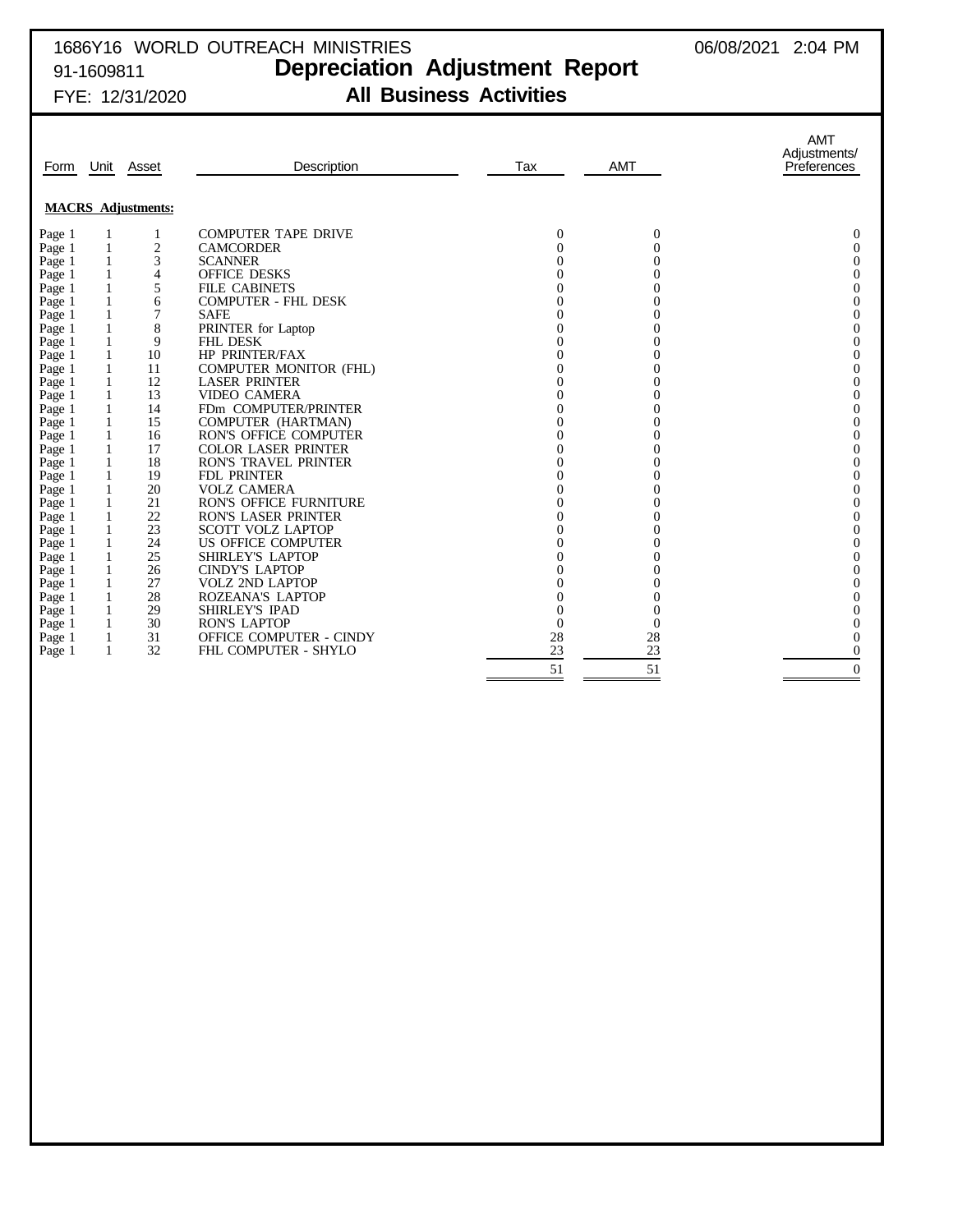# 1686Y16 WORLD OUTREACH MINISTRIES 06/08/2021 2:04 PM 91-1609811 **Future Depreciation Report FYE: 12/31/21** FYE: 12/31/2020 **Form 990, Page 1**

| Asset          | Description                    | Date In<br>Service | Cost   | Tax            | <b>AMT</b>       |
|----------------|--------------------------------|--------------------|--------|----------------|------------------|
|                | <b>Prior MACRS:</b>            |                    |        |                |                  |
| 1              | <b>COMPUTER TAPE DRIVE</b>     | 7/30/97            | 176    | $\mathbf{0}$   | $\overline{0}$   |
| $\overline{c}$ | <b>CAMCORDER</b>               | 4/07/98            | 1,230  | $\overline{0}$ | $\overline{0}$   |
| 3              | <b>SCANNER</b>                 | 10/21/99           | 141    | $\overline{0}$ | 0                |
| 4              | <b>OFFICE DESKS</b>            | 3/21/00            | 821    | $\overline{0}$ | $\boldsymbol{0}$ |
| 5              | <b>FILE CABINETS</b>           | 6/01/00            | 630    | $\overline{0}$ | $\boldsymbol{0}$ |
| 6              | <b>COMPUTER - FHL DESK</b>     | 5/14/01            | 1,204  | $\overline{0}$ | $\boldsymbol{0}$ |
| 7              | <b>SAFE</b>                    | 1/12/01            | 109    | $\Omega$       | $\overline{0}$   |
| 8              | PRINTER for Laptop             | 1/03/01            | 152    | $\overline{0}$ | $\boldsymbol{0}$ |
| 9              | <b>FHL DESK</b>                | 11/28/01           | 119    | $\theta$       | $\boldsymbol{0}$ |
| 10             | HP PRINTER/FAX                 | 4/08/02            | 544    | $\overline{0}$ | $\boldsymbol{0}$ |
| 11             | COMPUTER MONITOR (FHL)         | 4/09/02            | 369    | $\overline{0}$ | $\boldsymbol{0}$ |
| 12             | <b>LASER PRINTER</b>           | 9/27/03            | 422    | $\overline{0}$ | $\boldsymbol{0}$ |
| 13             | <b>VIDEO CAMERA</b>            | 10/22/03           | 488    | $\overline{0}$ | $\boldsymbol{0}$ |
| 14             | FDm COMPUTER/PRINTER           | 5/04/04            | 2,000  | $\overline{0}$ | $\boldsymbol{0}$ |
| 15             | COMPUTER (HARTMAN)             | 8/25/04            | 1,413  | $\overline{0}$ | $\boldsymbol{0}$ |
| 16             | <b>RON'S OFFICE COMPUTER</b>   | 1/02/06            | 1,496  | $\overline{0}$ | $\boldsymbol{0}$ |
| 17             | <b>COLOR LASER PRINTER</b>     | 10/24/07           | 694    | $\theta$       | $\boldsymbol{0}$ |
| 18             | <b>RON'S TRAVEL PRINTER</b>    | 1/16/08            | 328    | $\overline{0}$ | $\boldsymbol{0}$ |
| 19             | <b>FDL PRINTER</b>             | 3/05/08            | 447    | $\overline{0}$ | $\boldsymbol{0}$ |
| 20             | <b>VOLZ CAMERA</b>             | 7/16/08            | 621    | $\overline{0}$ | $\boldsymbol{0}$ |
| 21             | <b>RON'S OFFICE FURNITURE</b>  | 11/10/08           | 984    | $\overline{0}$ | $\boldsymbol{0}$ |
| 22             | <b>RON'S LASER PRINTER</b>     | 11/10/08           | 244    | $\overline{0}$ | $\boldsymbol{0}$ |
| 23             | <b>SCOTT VOLZ LAPTOP</b>       | 11/10/08           | 841    | $\overline{0}$ | $\boldsymbol{0}$ |
| 24             | US OFFICE COMPUTER             | 2/10/09            | 1,479  | $\overline{0}$ | $\boldsymbol{0}$ |
| 25             | <b>SHIRLEY'S LAPTOP</b>        | 4/20/09            | 557    | $\theta$       | $\boldsymbol{0}$ |
| 26             | <b>CINDY'S LAPTOP</b>          | 4/20/09            | 557    | $\overline{0}$ | $\boldsymbol{0}$ |
| 27             | <b>VOLZ 2ND LAPTOP</b>         | 12/21/09           | 818    | $\theta$       | $\boldsymbol{0}$ |
| 28             | ROZEANA'S LAPTOP               | 12/21/09           | 813    | $\overline{0}$ | $\boldsymbol{0}$ |
| 29             | <b>SHIRLEY'S IPAD</b>          | 1/19/11            | 546    | $\theta$       | $\boldsymbol{0}$ |
| 30             | <b>RON'S LAPTOP</b>            | 9/15/12            | 909    | $\overline{0}$ | $\boldsymbol{0}$ |
| 31             | <b>OFFICE COMPUTER - CINDY</b> | 2/20/15            | 970    | $\overline{0}$ | $\boldsymbol{0}$ |
| 32             | FHL COMPUTER - SHYLO           | 5/12/15            | 810    | $\overline{0}$ | $\overline{0}$   |
|                |                                |                    |        |                |                  |
|                |                                |                    | 22,932 | $\overline{0}$ | $\overline{0}$   |
|                | <b>Grand Totals</b>            |                    | 22,932 | $\overline{0}$ | $\theta$         |
|                |                                |                    |        |                |                  |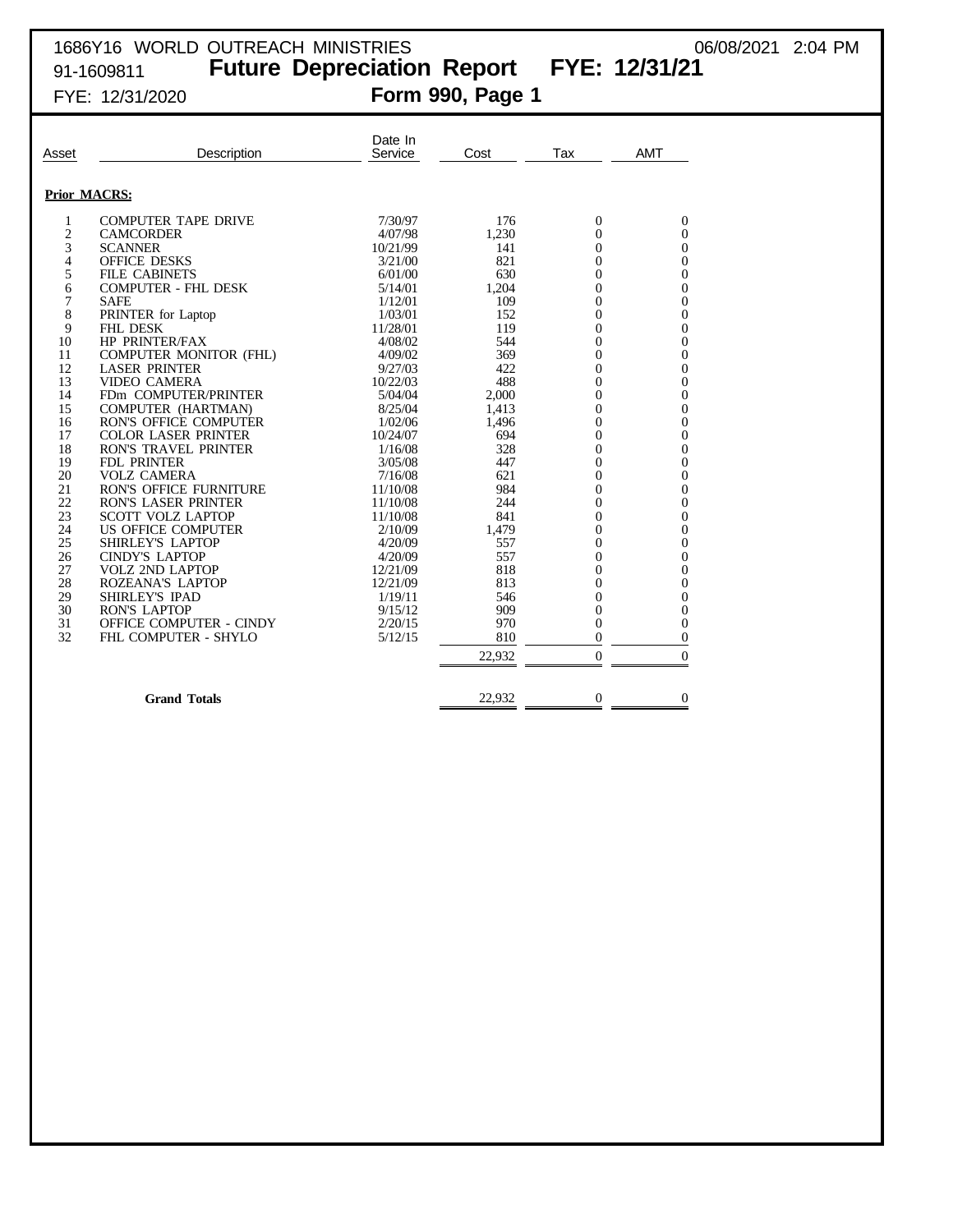|                                | Form 990                            |                                                                |     | <b>Two Year Comparison Report</b> |                |          | 2019 & 2020                    |
|--------------------------------|-------------------------------------|----------------------------------------------------------------|-----|-----------------------------------|----------------|----------|--------------------------------|
|                                |                                     | For calendar year 2020, or tax year beginning                  |     | . endina                          |                |          |                                |
| Name                           |                                     |                                                                |     |                                   |                |          | Taxpayer Identification Number |
|                                |                                     | WORLD OUTREACH MINISTRIES                                      |     |                                   |                |          |                                |
|                                | <b>FOUNDATION</b>                   |                                                                |     |                                   |                |          | 91-1609811                     |
|                                |                                     |                                                                |     | 2019                              | 2020           |          | <b>Differences</b>             |
|                                |                                     |                                                                | 1.  | 1,250,518                         | 1,158,743      |          | $-91,775$                      |
|                                |                                     | 2. Membership dues and assessments                             | 2.  |                                   |                |          |                                |
|                                |                                     | 3. Government contributions and grants                         | 3.  |                                   |                |          |                                |
| Ξ                              |                                     |                                                                | 4.  |                                   |                |          |                                |
| $\mathbf{C}$<br>$\pmb{\omega}$ |                                     |                                                                | 5.  |                                   |                |          |                                |
| >                              |                                     | 6. Proceeds from tax exempt bonds                              | 6.  |                                   |                |          |                                |
| $\alpha$                       |                                     | 7. Net gain or (loss) from sale of assets other than inventory | 7.  |                                   |                | $-6,766$ | $-6,766$                       |
|                                |                                     | 8. Net income or (loss) from fundraising events                | 8.  | 14,328                            |                |          | $-14,328$                      |
|                                |                                     |                                                                | 9.  |                                   |                |          |                                |
|                                |                                     |                                                                |     |                                   |                |          |                                |
|                                |                                     |                                                                | 11. |                                   |                |          |                                |
|                                |                                     | 12. Total revenue. Add lines 1 through 11                      | 12. | 1,264,846                         | 1,151,977      |          | $-112,869$                     |
|                                | 13. Grants and similar amounts paid |                                                                | 13. | 991, 323                          | 933,169        |          | $-58,154$                      |
|                                |                                     | 14. Benefits paid to or for members                            | 14. |                                   |                |          |                                |
|                                |                                     | 15. Compensation of officers, directors, trustees, etc.        | 15. | 110,592                           | 112,400        |          | 1,808                          |
| w<br>⊆                         |                                     | 16. Salaries, other compensation, and employee benefits        | 16. | 84,307                            |                | 82,290   | $-2,017$                       |
| Ф                              |                                     |                                                                | 17. |                                   |                |          |                                |
| ≏<br>$\times$                  |                                     |                                                                | 18. | 800                               |                | 900      | 100                            |
| ш                              |                                     |                                                                | 19. |                                   |                |          |                                |
|                                |                                     | 20. Depreciation and Depletion                                 | 20. | 103                               |                | 51       | $-52$                          |
|                                | 21. Other expenses                  |                                                                | 21. | $\overline{47,053}$               |                | 43,819   | $-3,234$                       |
|                                |                                     | 22. Total expenses. Add lines 13 through 21                    | 22. | $\overline{1,234,178}$            | 1,172,629      |          | $-61,549$                      |
|                                |                                     | 23. Excess or (Deficit). Subtract line 22 from line 12         | 23. | 30,668                            | $-20,652$      |          | $-51,320$                      |
|                                |                                     |                                                                | 24. | 1,264,846                         | 1,151,977      |          | $-112,869$                     |
|                                |                                     |                                                                | 25. |                                   |                |          |                                |
|                                |                                     |                                                                | 26. | 14,328                            |                | $-6,766$ | $-21,094$                      |
|                                |                                     |                                                                | 27. | 213,296                           | 232, 425       |          | 19,129                         |
| Informatio                     | 28. Total liabilities               |                                                                | 28. | 3,705                             |                | 3,446    | $-259$                         |
|                                |                                     |                                                                | 29. | 209,591                           | 228,979        |          | 19,388                         |
|                                |                                     | 30. Number of voting members of governing body                 | 30. | 8                                 | 9              |          |                                |
|                                |                                     | 31. Number of independent voting members of governing body     | 31. | 5                                 | 6              |          |                                |
|                                | 32. Number of employees             |                                                                | 32. | $\overline{\mathsf{5}}$           | $\overline{5}$ |          |                                |
|                                | 33. Number of volunteers            |                                                                | 33. | 180                               | 10             |          |                                |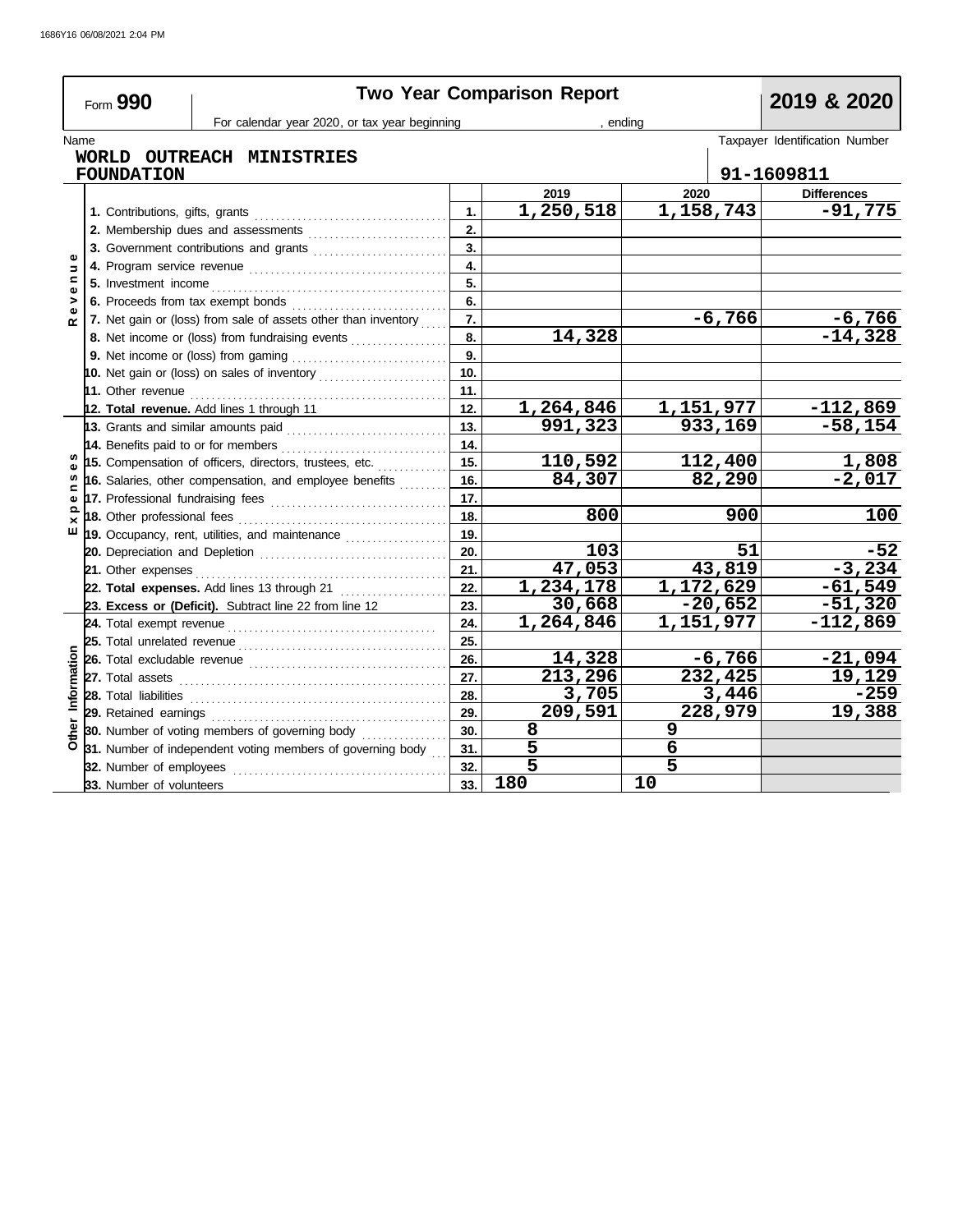| Form 990                                |                                                                                                |      | <b>Tax Return History</b> |                          |           | 2020 |  |  |  |
|-----------------------------------------|------------------------------------------------------------------------------------------------|------|---------------------------|--------------------------|-----------|------|--|--|--|
| Name                                    | WORLD OUTREACH MINISTRIES<br>Employer Identification Number<br>91-1609811<br><b>FOUNDATION</b> |      |                           |                          |           |      |  |  |  |
|                                         | 2016                                                                                           | 2017 | 2018                      | 2019                     | 2020      | 2021 |  |  |  |
|                                         |                                                                                                |      |                           | $\overline{1,250}$ , 518 | 1,158,743 |      |  |  |  |
|                                         |                                                                                                |      |                           |                          |           |      |  |  |  |
| Program service revenue                 |                                                                                                |      |                           |                          |           |      |  |  |  |
|                                         |                                                                                                |      |                           |                          | $-6,766$  |      |  |  |  |
|                                         |                                                                                                |      |                           |                          |           |      |  |  |  |
| Fundraising revenue (income/loss) [100] |                                                                                                |      |                           | 14,328                   |           |      |  |  |  |
|                                         |                                                                                                |      |                           |                          |           |      |  |  |  |
|                                         |                                                                                                |      |                           |                          |           |      |  |  |  |
|                                         |                                                                                                |      |                           | 1,264,846                | 1,151,977 |      |  |  |  |
| Grants and similar amounts paid         |                                                                                                |      |                           | 991,323                  | 933,169   |      |  |  |  |
|                                         |                                                                                                |      |                           |                          |           |      |  |  |  |
| Compensation of officers, etc.          |                                                                                                |      |                           | 110,592                  | 112,400   |      |  |  |  |
|                                         |                                                                                                |      |                           | 84,307                   | 82,290    |      |  |  |  |
|                                         |                                                                                                |      |                           | 800                      | 900       |      |  |  |  |
|                                         |                                                                                                |      |                           |                          |           |      |  |  |  |
|                                         |                                                                                                |      |                           | 103                      | 51        |      |  |  |  |
|                                         |                                                                                                |      |                           | 47,053                   | 43,819    |      |  |  |  |
|                                         |                                                                                                |      |                           | 1,234,178                | 1,172,629 |      |  |  |  |
|                                         |                                                                                                |      |                           | 30,668                   | $-20,652$ |      |  |  |  |
|                                         |                                                                                                |      |                           |                          |           |      |  |  |  |
|                                         |                                                                                                |      |                           | 1,264,846                | 1,151,977 |      |  |  |  |
|                                         |                                                                                                |      |                           |                          |           |      |  |  |  |
|                                         |                                                                                                |      |                           | 14,328                   | $-6,766$  |      |  |  |  |
|                                         |                                                                                                |      |                           | 213,296                  | 232,425   |      |  |  |  |
|                                         |                                                                                                |      |                           | 3,705                    | 3,446     |      |  |  |  |
|                                         |                                                                                                |      |                           | 209,591                  | 228,979   |      |  |  |  |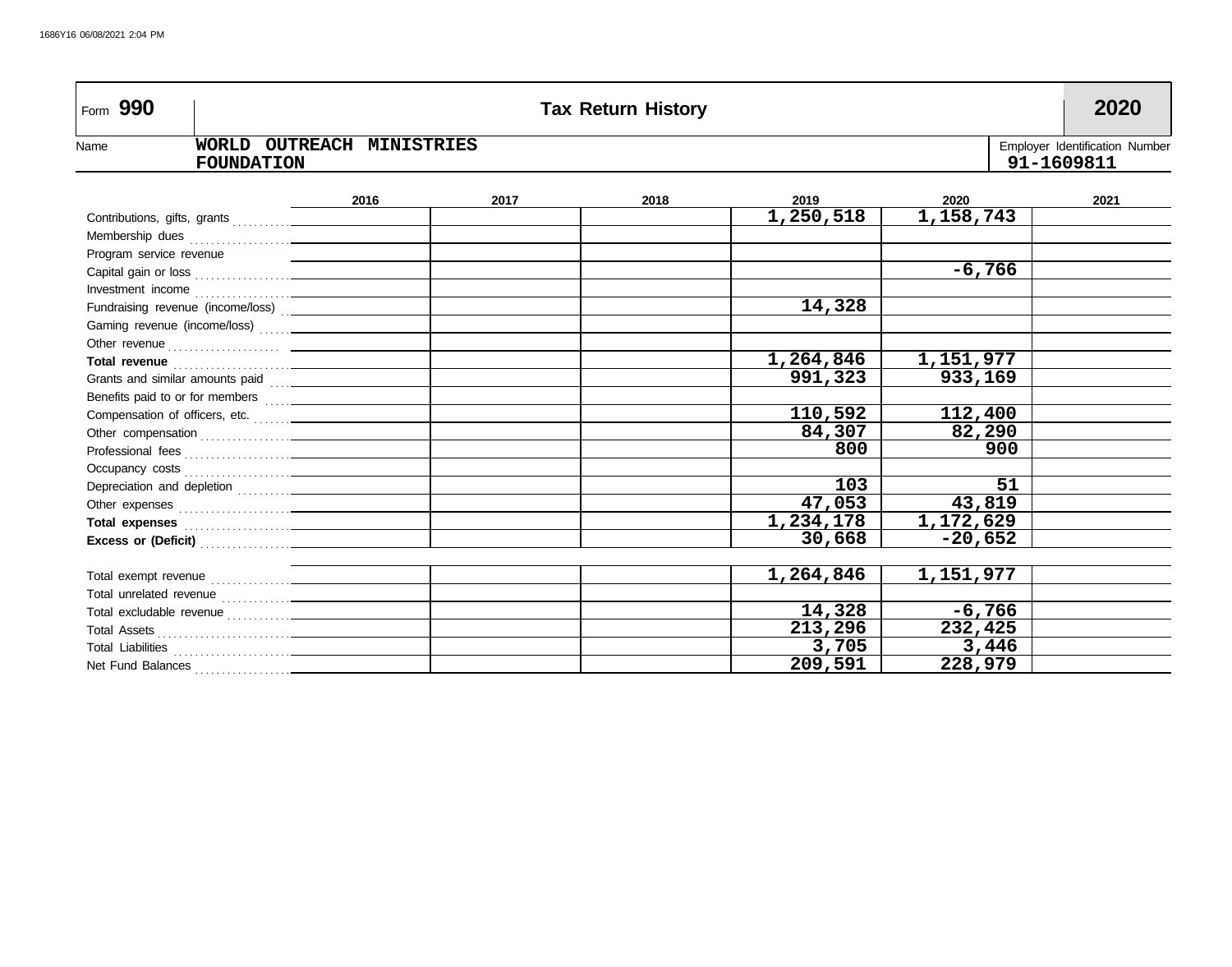### 1686Y16 WORLD OUTREACH MINISTRIES 6/8/2021 2:04 PM 91-1609811 **Federal Statements** FYE: 12/31/2020

# **Form 990, Part IX, Line 24e - All Other Expenses** Total Program Management & Fund<br>Expenses Service General Raising Description Expenses Service General Raising Insurance  $\qquad \qquad \zeta \qquad \qquad 1,235 \qquad \zeta \qquad \qquad \zeta \qquad \qquad 1,235 \qquad \zeta$ Dues and Subscriptions 1,088 544 544 Business meetings & meals 517<br>
License and PErmit 40 License and PErmit Total \$ 2,880 \$ 0 \$ 1,922 \$ 958